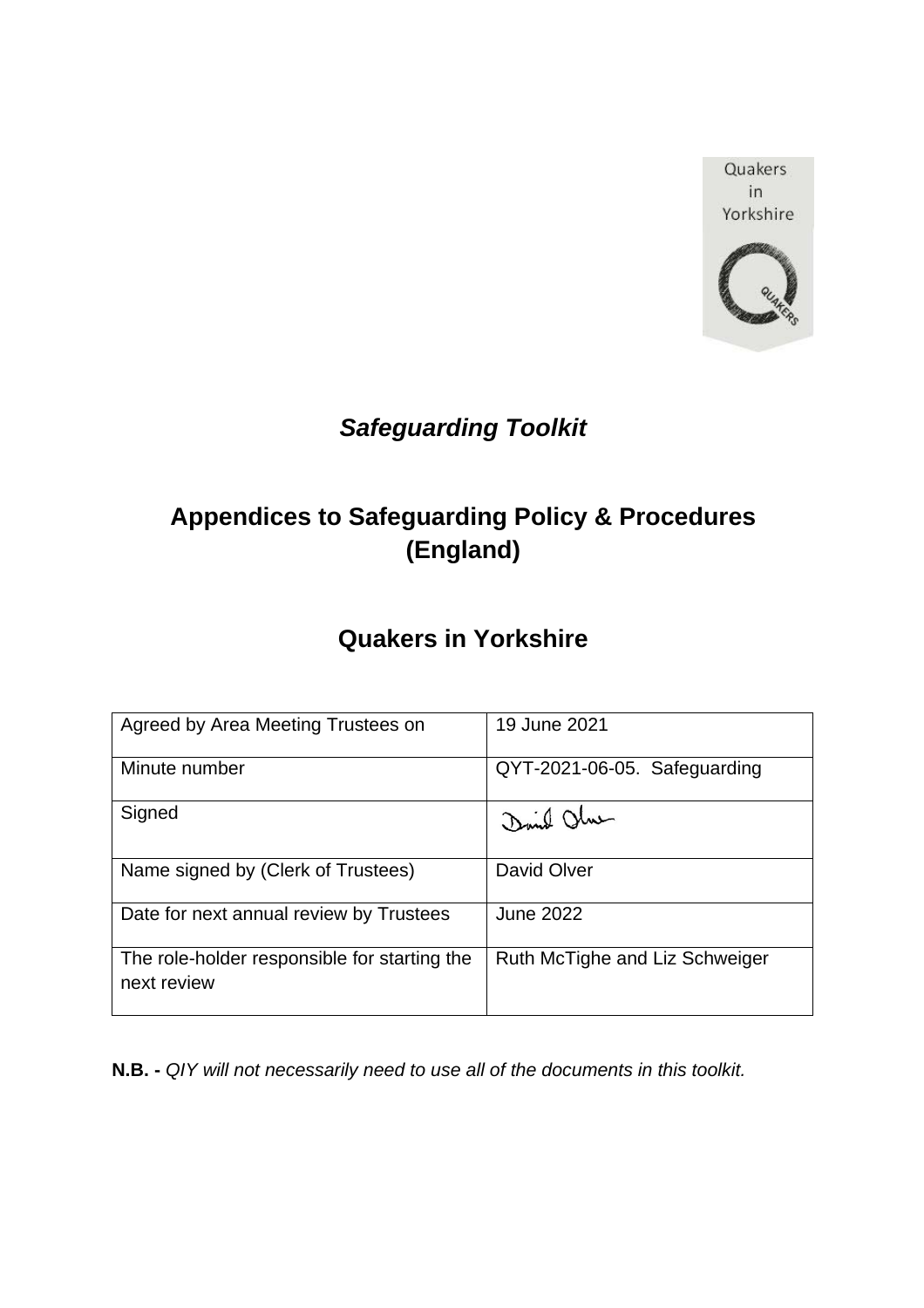# **Contents**

| A    |  |
|------|--|
| A.1  |  |
| A.2  |  |
| A.3  |  |
| A.4  |  |
| A.5  |  |
| A.6  |  |
| В    |  |
| B.1  |  |
| B.2  |  |
| B.3  |  |
| B.4  |  |
| C.   |  |
| C.1  |  |
| C.2  |  |
| C.3  |  |
| C.4  |  |
| C.5  |  |
| C.6  |  |
| C.7  |  |
| C.8  |  |
| C.9  |  |
| C.10 |  |
| D    |  |
| D.1  |  |
| D.2  |  |
| D.3  |  |
| D.4  |  |
| D.5  |  |
| D.6  |  |
| D.7  |  |
| D.8  |  |
| E.   |  |
| E.1  |  |
| E.2  |  |
| E.3  |  |
| E.4  |  |
| E.5  |  |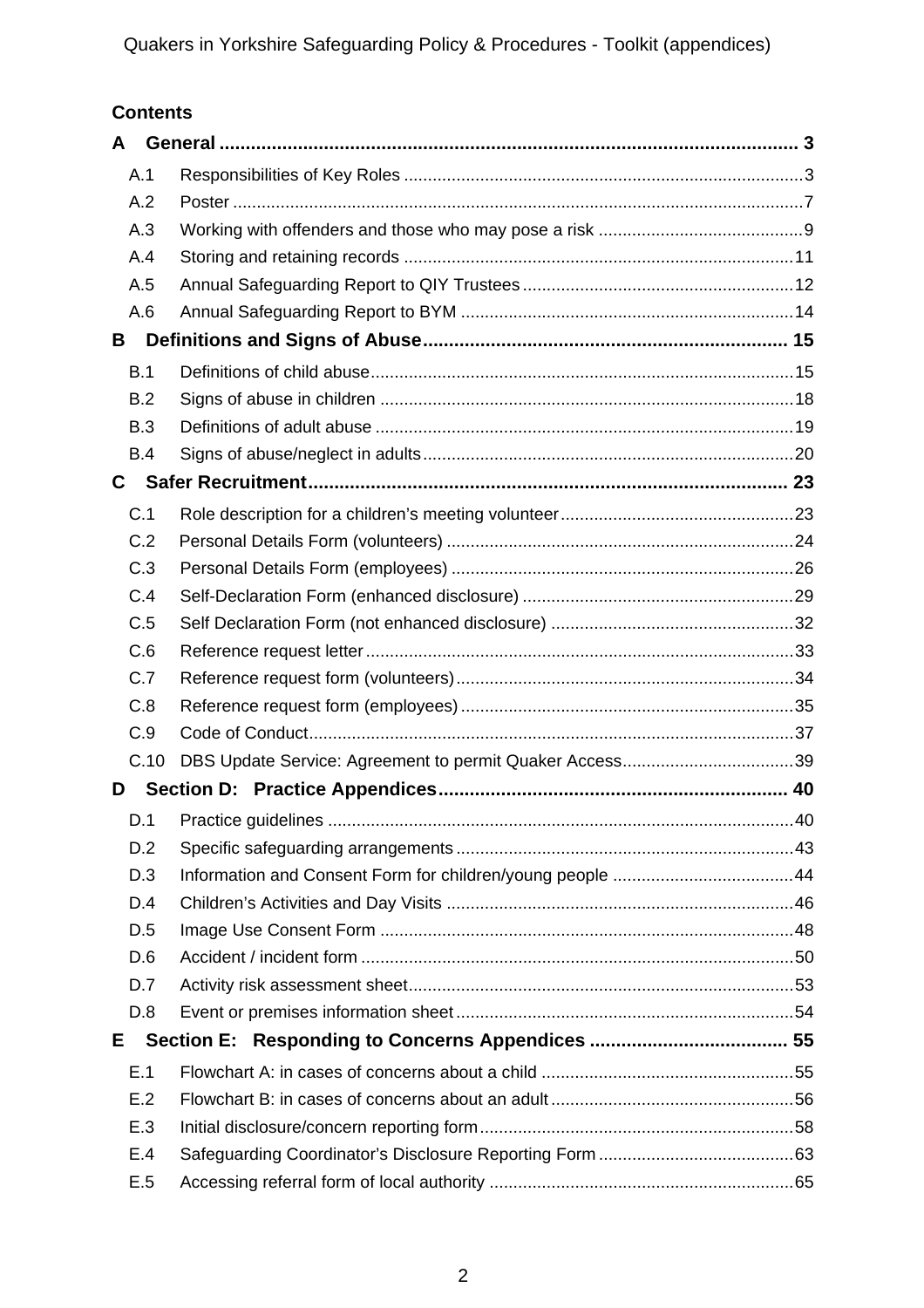# **A General**

*The documents in this section cover procedures and are essential for all Area Meetings* 

# **A.1 Responsibilities of Key Roles**

# **Key Roles**

- **QIY Trustees** responsible for safeguarding on behalf of QIY
- **QIY Safeguarding Co-ordinator** one of the Trustees

## **Responsibilities of Trustees**

## **General**

- Hold ultimate responsibility for safeguarding on behalf of QIY.
- Agree the Safeguarding Policy and Procedures
- Follow the Policy and Procedures, and abide by the Code of Conduct.
- Set aside sufficient resources for training.

## Reports and reviews

- Consider the annual report from the Safeguarding Coordinator, and annually review QIY's safeguarding policy, procedures and practice.
- Initiate a more comprehensive review every three years.

# Roles

- Ensure that a Safeguarding Co-ordinator (lead trustee for safeguarding) is appointed.
- Support the safeguarding co-ordinator in their role.

# Training and development

• Have a safeguarding induction at the start of the role, and recognised safeguarding training tailored to their role, and refreshed at least every 3 years.

# **Clerk of Trustees, in addition:**

- Agree small changes to the contacts section of the policy, on behalf of trustees.
- If any reference has been made to statutory authorities, the Clerk of Trustees should be informed. The Clerk of Trustees will then determine whether and what information should be passed to:
	- o the Charity Commission (as a serious incident),
	- o QIY's insurers (because of possible legal action),
	- o and other Trustees (because of wider implications).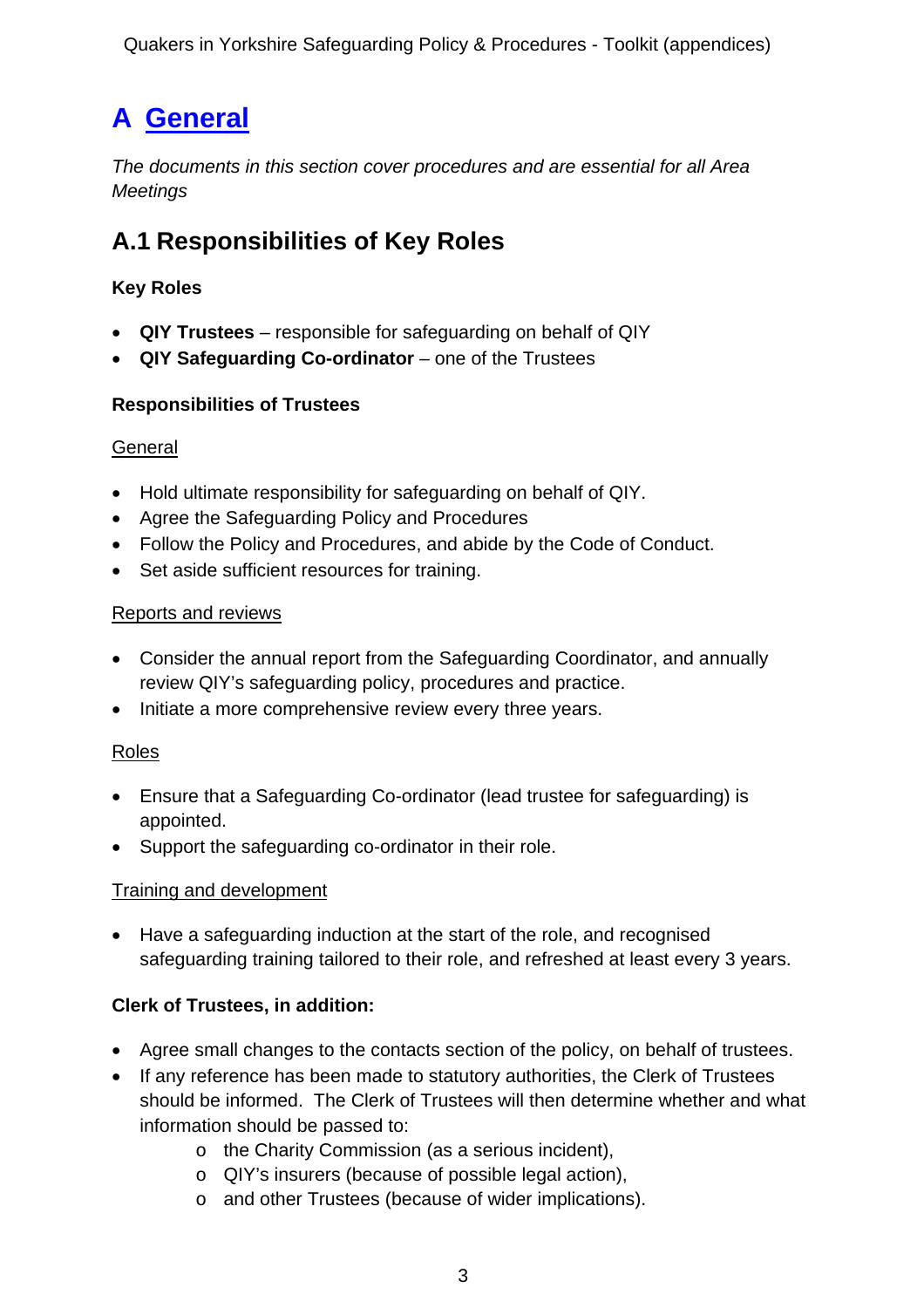## **Responsibilities of the QIY Safeguarding Co-ordinator (lead trustee for safeguarding):**

*n.b. these responsibilities may be shared with and/or delegated to deputies* 

#### **General**

- Support Quakers in maintaining a culture of safety.
- Follow the Safeguarding Policy and Procedures, and abide by the Code of Conduct.
- Seek and follow advice and guidance from Thirtyone: eight, Britain Yearly Meeting and statutory child and adult safeguarding services.
- Advise trustees on safeguarding issues.
- Fulfil the responsibilities of a Trustee.

## Safeguarding incidents

- Be vigilant in recognising safeguarding issues.
- Be the first point of contact when someone has concerns about the possible abuse of a child or young person or of an adult with care and support needs.
- Act on behalf of QIY in dealing with the allegation or suspicion of neglect or abuse, collating and clarifying the precise details of the allegation or suspicion, and recording them on the form. Pass this information to statutory agencies who have the legal duty to investigate where appropriate, and inform the Clerk of Trustees.
- Ensure that if an incident happens, arrangements are made to support everyone affected, and liaise with outside organisations that become involved.
- Liaise with statutory authorities as appropriate and in accordance with the Policy and Procedures.
- Be available to assess risk, safeguarding and pastoral needs with meetings when a person who may pose a risk wishes to attend.

## Co-ordination

- Agree with the QIY Deputy Safeguarding Coordinator/s (if appointed) which parts of this role they will focus on.
- Encourage trustees to set aside sufficient resources for training.

## **Support**

- Support the Clerk of Trustees in dealing with more complex reports or concerns.
- Support the Clerk to Trustees with the completion of the section on safeguarding for the Trustees' Annual Report to the Charity Commission.
- Ensure boundaries are set, supervision and pastoral care is in place for offenders and those who may pose a risk – working with elders, overseers or other roleholders as appropriate.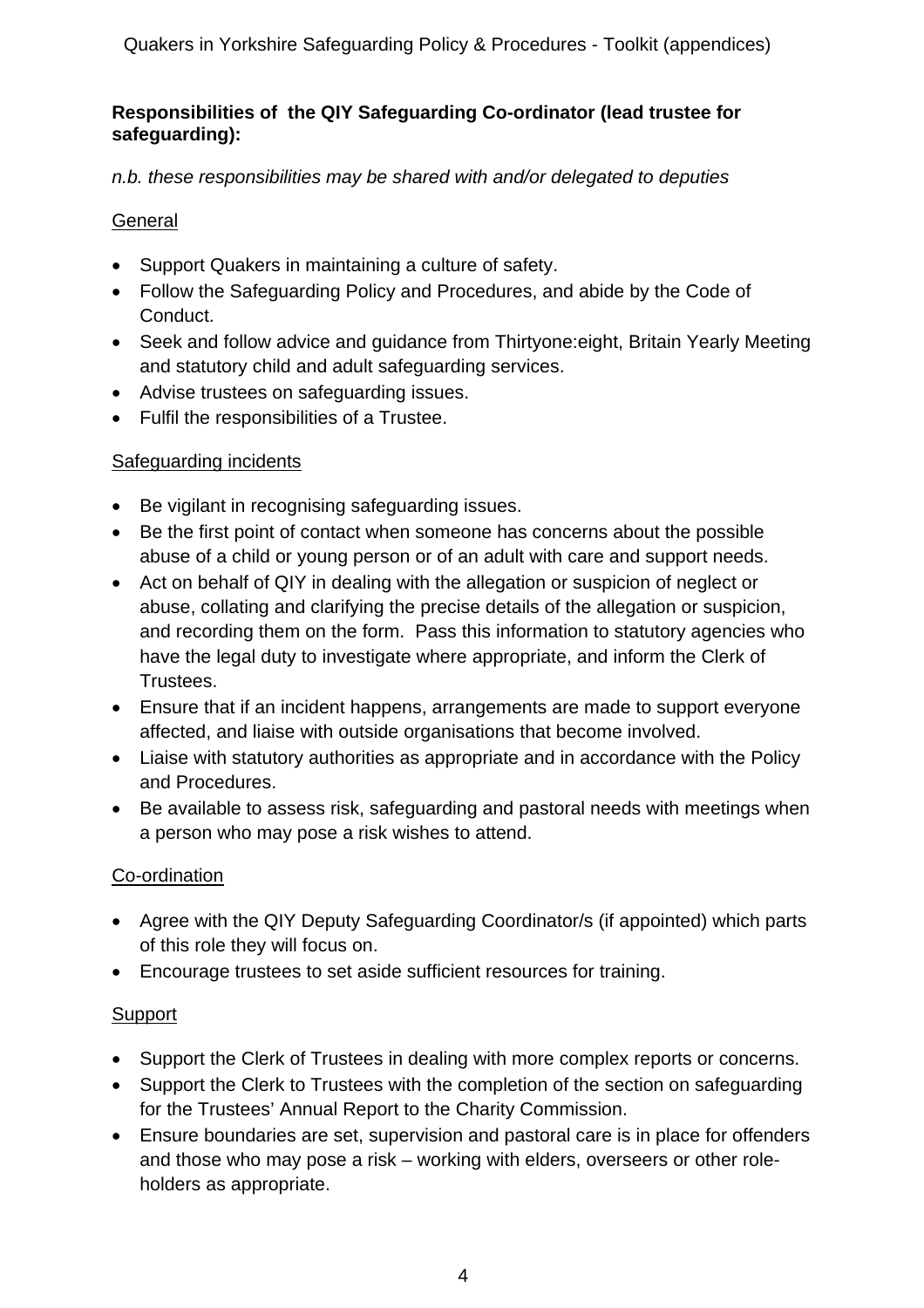# Administration

- Prepare an annual Safeguarding Report for Trustees.
- Oversee the annual safeguarding assurance process, working with Deputy Coordinator(s) if appointed
- Seek discernment and agreement from Trustees for annual updates to the Safeguarding Policy and Procedures and any further QIY safeguarding documents.

## Training and development

- Have a safeguarding induction at the start of the role, and recognised safeguarding training tailored to their role, and refreshed at least every 3 years.
- Keep up to date with national and local statutory safeguarding policy and procedures. Advise, support and facilitate opportunities for learning for Friends appointed to

Safeguarding roles eg Trustees, Overseers, co-ordinators of children's events

- For more information, see:
	- o the BYM webpage for safeguarding co-ordinators: www.quaker.org.uk/safeguardingcoordinators
	- o Thirtyone:eight's guide for safeguarding coordinators: https://thirtyoneeight.org/get-help/resources/help/im-a-safeguardingcoordinator/page-components/im-a-safeguarding-coordinator/

# **Responsibilities of QIY Deputy Safeguarding Coordinator(s) (optional role)**

- Support the Safeguarding Coordinator across the range of their duties, focusing on elements as agreed with the Coordinator.
- Deputise for the Safeguarding Coordinator when they are not available or are involved in a case.
- Participate in the annual safeguarding assurance process.

# Training and development

 Have a safeguarding induction at the start of the role, and recognised safeguarding training tailored to their role, and refreshed at least every 3 years.

# **Responsibilities of Elders and Overseers (with regard to safeguarding)**

- Follow the Safeguarding Policy and Procedures, and abide by the Code of Conduct.
- Offer pastoral care and support to all those who have been affected by abuse.
- Where appropriate, work with the Safeguarding Co-ordinator to ensure boundaries are set, supervision and pastoral care is in place for offenders and those who may pose a risk.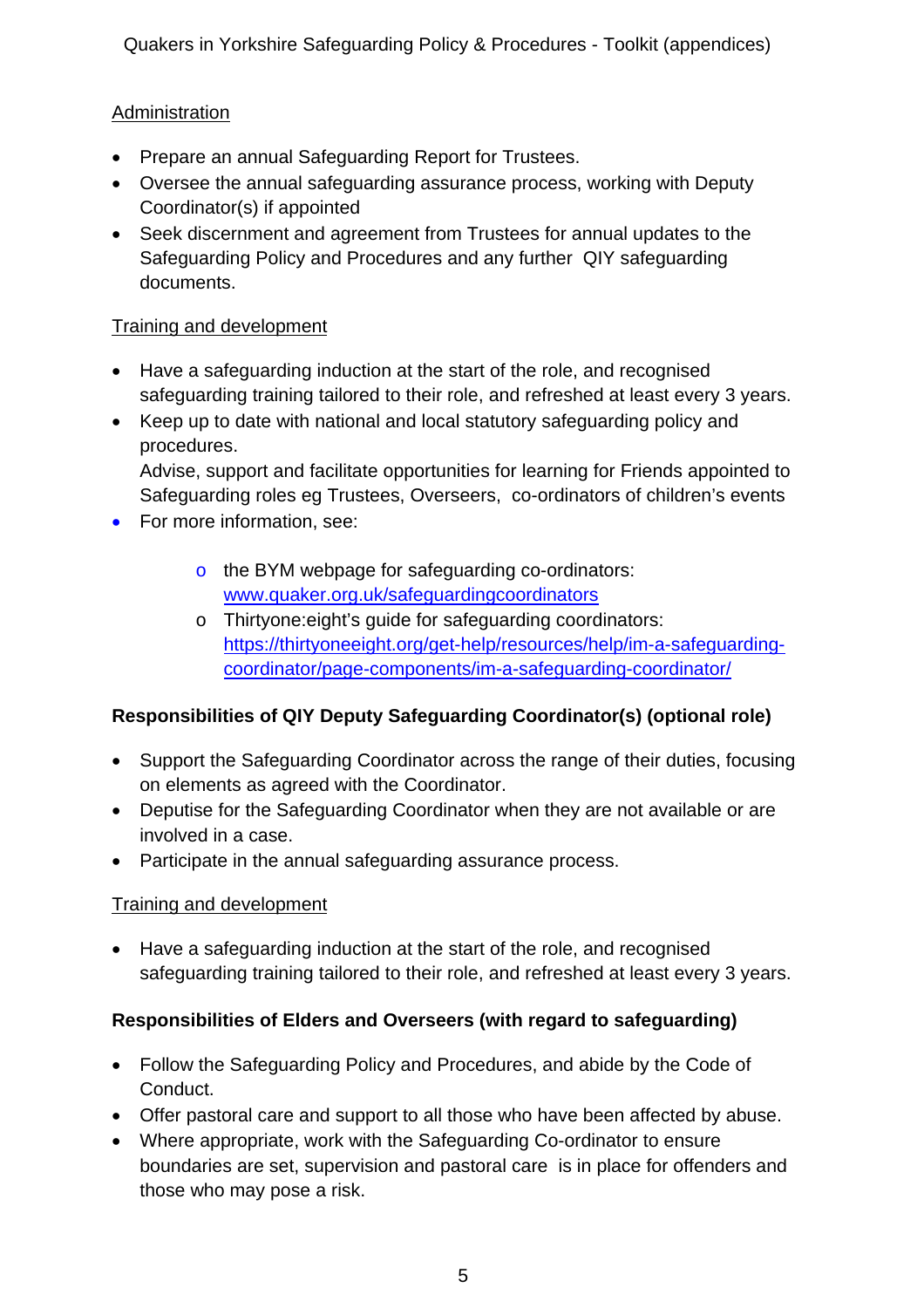Have a safeguarding induction before starting the role, and recognised safeguarding training, initially and refreshed at least every 3 years.

## **Responsibilities of the DBS Verifier**

If QIY require a DBS check, the applicant's local meeting will be responsible for ensuring that an up-to-date DBS check is in place.

## **Responsibilities of Nominations Committee (with regard to safeguarding)**

- Have a safeguarding induction at the start of the role.
- Follow the Policy and Procedures, and abide by the Code of Conduct.
- Bring relevant nominations to area meeting.
- Keep paper records of all documents (including personal details, two references and DBS clearance – the certificate number and date, not the certificate itself) related to the appointment of each volunteer or employee in a secure place.
- Carefully consider the suitability of an individual for certain roles, including (but not only) offenders and those who may pose a risk.
- Ensure that the safer recruitment practices are used for the roles that require them.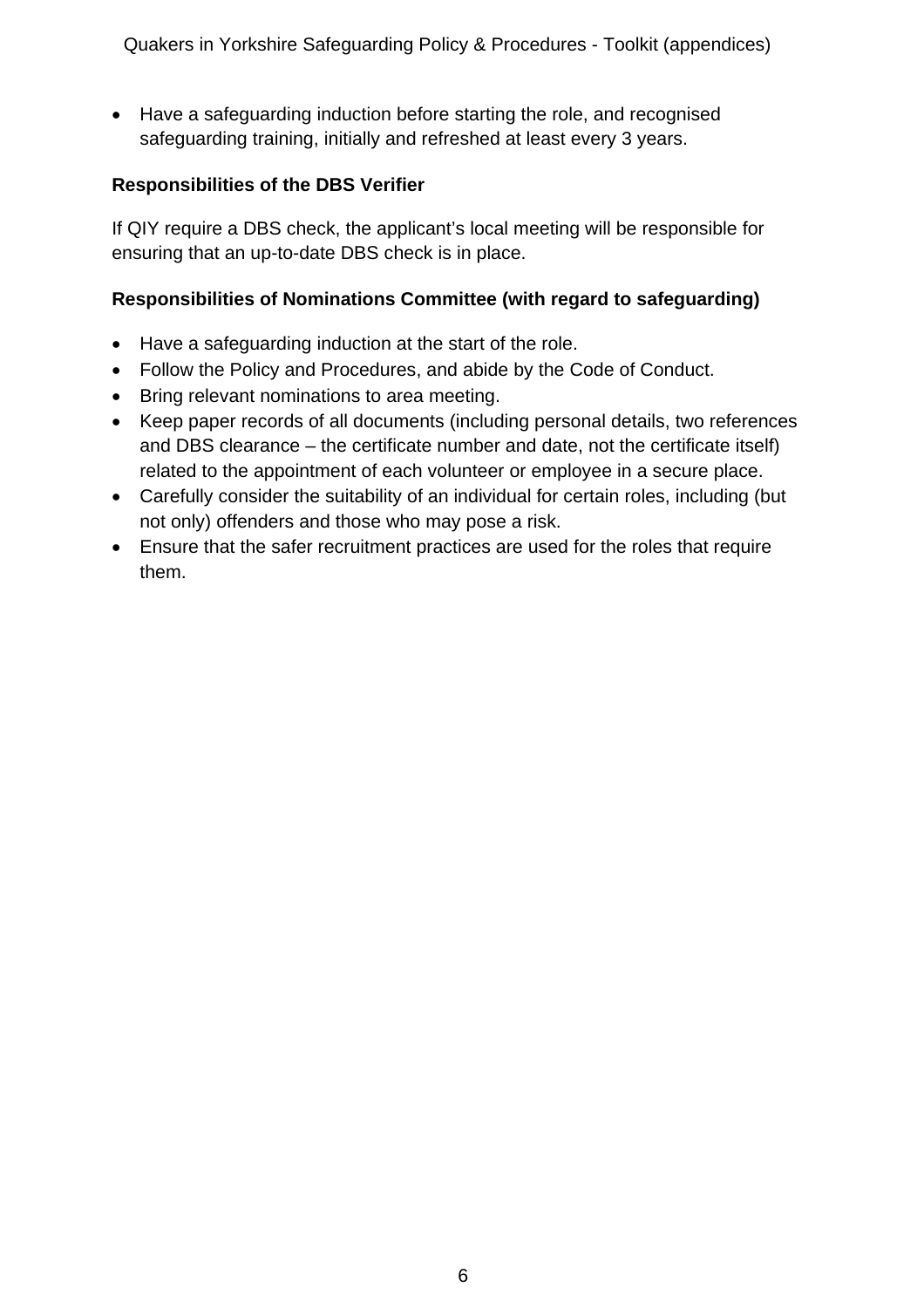# **A.2 Poster**

Section 3.4.4 of the Policy covers the use of the poster on the next page.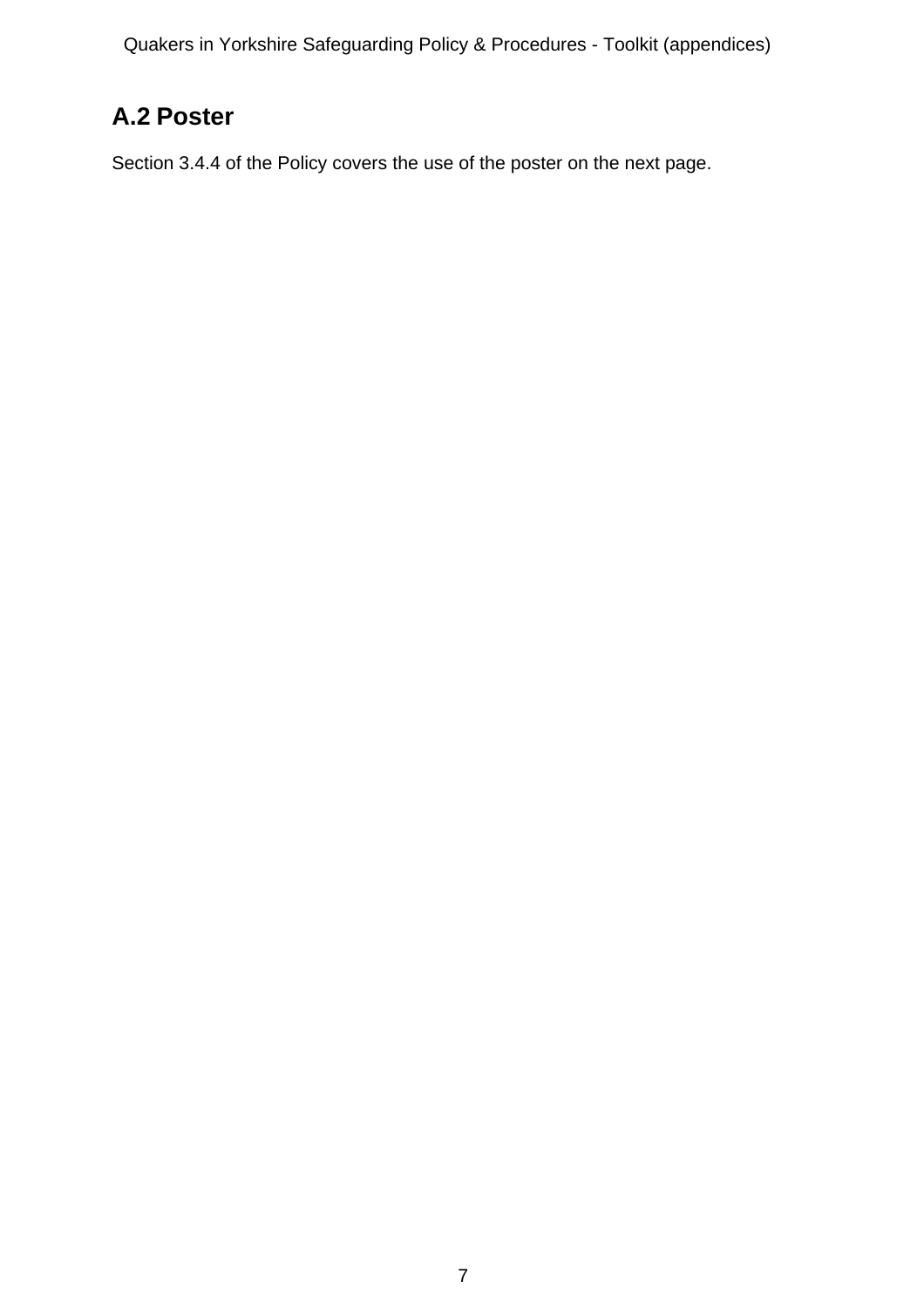# . j

We are committed to creating safer places by following statutory quidelines on good working practice.

If you have any concerns about the safety or welfare of a child or vulnerable adult you can speak to our:

**QIY Safeguarding Coordinator:** Ruth McTighe

**Telephone no:** 01226 208947 / 07763 492371

**QIY Deputy Safeguarding Coordinator:** Liz Schweiger

**Telephone no:** 0113 440 0736 / 07985375444

**Email for both the above:** safeguarding@quakersinyorkshire.org.uk

They have been appointed by Quakers to respond to any safeguarding concerns.

If there is immediate risk or danger, contact the police on 999 For urgent or independent advice, call Thirtyone:eight on 0303 003 1111

Our safeguarding policy is available on request and on our website www.quakersinyorkshire.org.uk

**Quakers in Yorkshire** 

Other useful contacts Childline **NSPCC** Stop It Now! Child sexual abuse helpline **Action on Elder Abuse** National Domestic Violence Helpline **National Association for People** Abused in Childhood (NAPAC)

0800 1111 0808 800 5000 0808 1000 900 0808 808 8141 0808 2000 247



0808 801 0331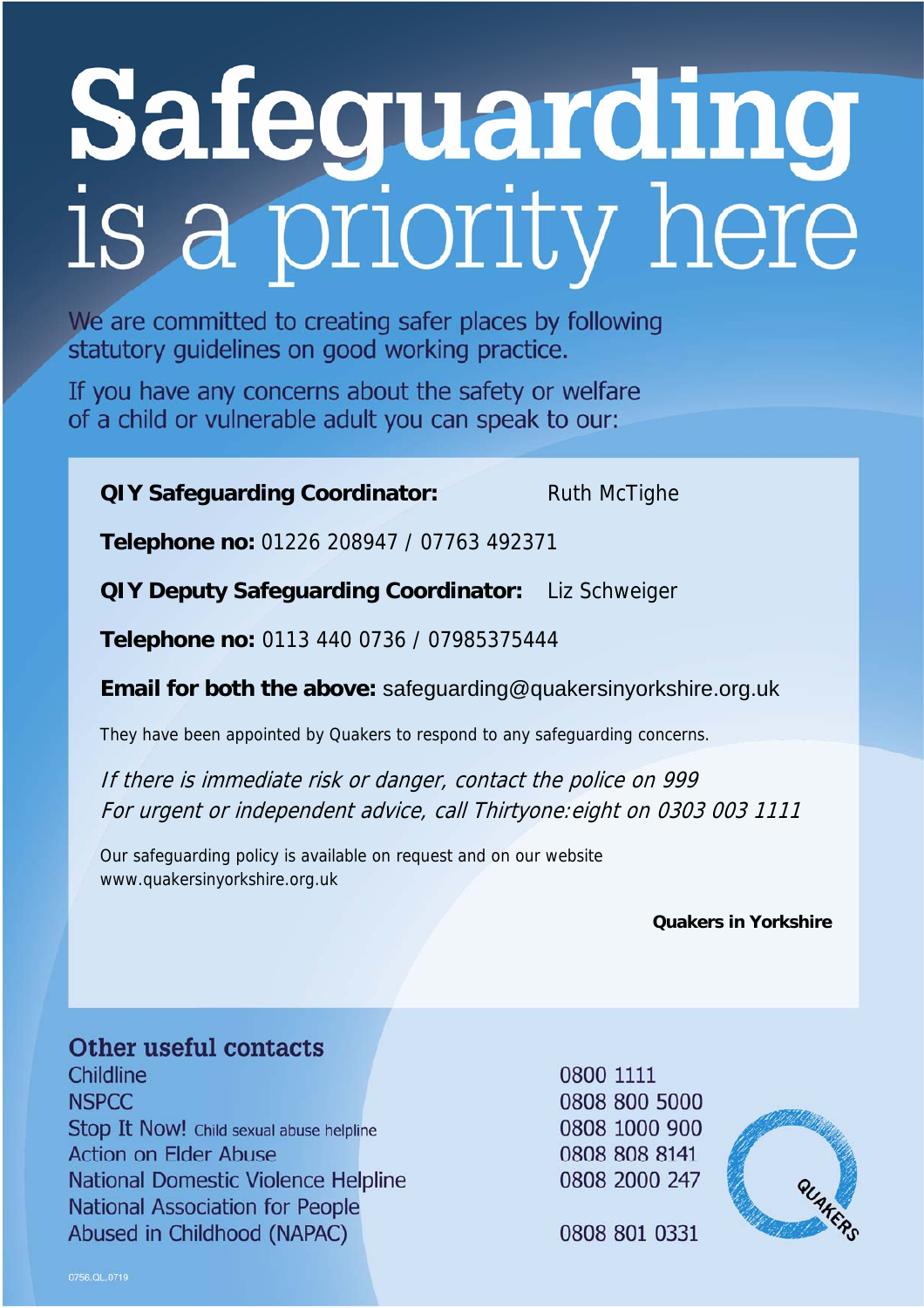# **A.3 Working with offenders and those who may pose a risk**

This Appendix gives more guidance, and builds on section 6.2 of the Policy.

Please refer to:

## **Thirtyone:eight's online safeguarding manual Standard 9: Managing those who may pose a risk**

https://thirtyoneeight.org/get-help/safeguarding-manual/england/9-managingthose-who-may-pose-a-risk/

This begins:

*Organisations must have strategies in place to supervise and manage individuals who pose a risk to others, and have committed, or been accused of, sexual or other crimes against anyone - children, young people and adults.* 

*Unlike other groups in the community, churches and other faith groups are generally open to all ages of people. Those who attend are in close proximity to each other. For most people, this is a joyful situation whereby people can form friendships and associations and live in 'community' with each other. For Christian groups, this is a calling to do based on Christian principles. However, this does not mean that safeguarding principles should be compromised. Christian teaching also requires us to have strategies in place to ensure that no person poses a risk to others.* 

*Thirtyone:eight recommends that due to the addictive and/or persistent nature of certain abusive behaviours there needs to be great caution in recognising and dealing with people who may be a risk. This is especially true if a person has committed sexual offences, and they should never again work or be placed in any position of responsibility that puts them in contact with children, young people or vulnerable adults. Similarly, where an individual has committed offences of a violent nature a thorough risk assessment will need to be carried out to ascertain their suitability for working with the above.* 

*Whilst this standard may be applicable for other organisations as well as churches, it is especially likely to be an issue for places of worship and faith communities. This is because the doctrine of universal forgiveness, acceptance and restitution is often embedded within tenets of faith. Their doors may well be open to all, including those who pose a risk to children and adults.* 

*It is fact that those in the community who pose a risk to, have committed, or been accused of sexual or other crimes against others, may wish to be actively involved in local organisations or groups.* 

*This can be for a number of different reasons and it is vital that organisations ensure children, young people and vulnerable adults are safeguarded. Having said this, the organisation can also explore strategies that, if implemented, mean these individuals*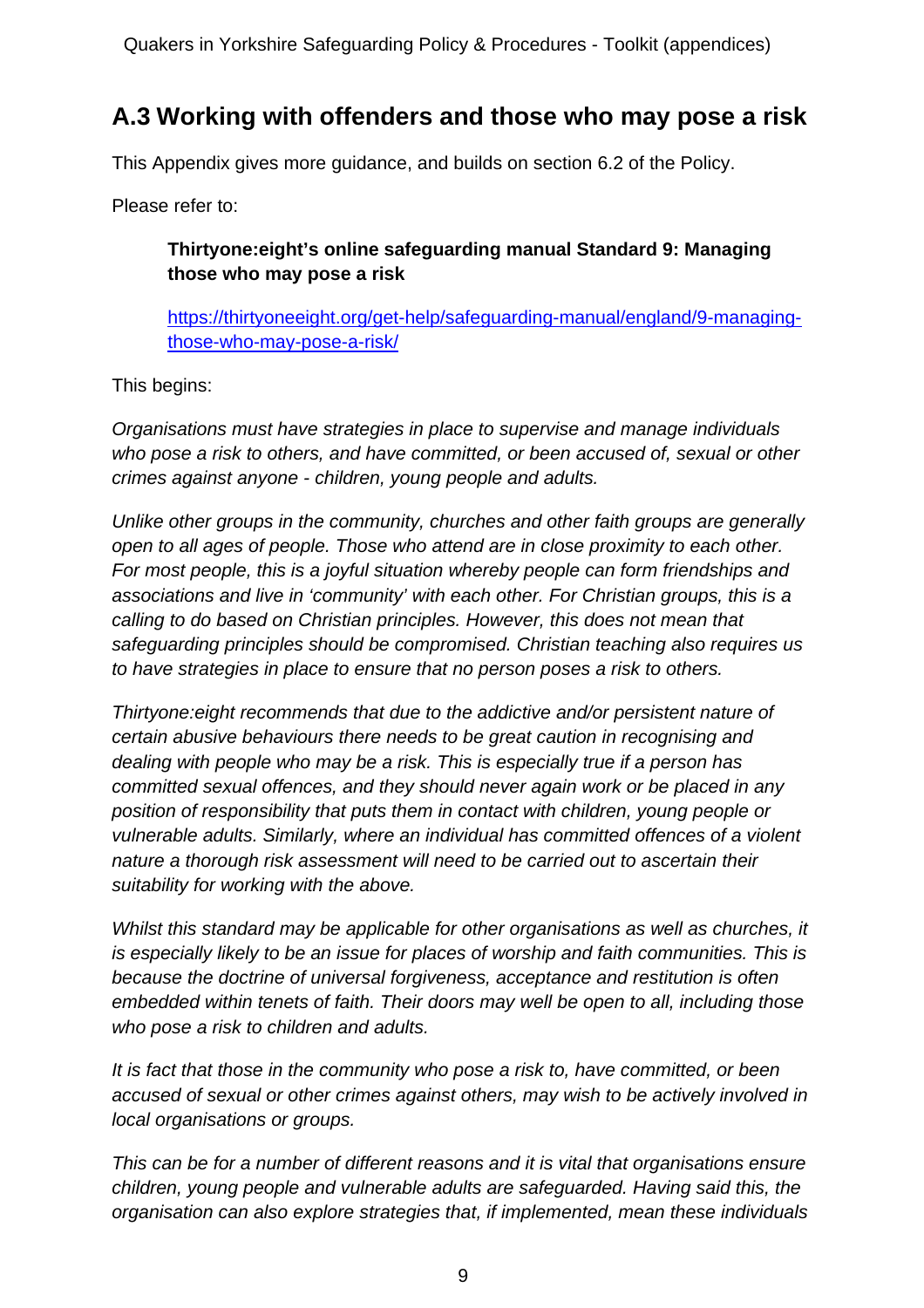*can be managed and supported within the organisation without compromising the safety of others.* 

*We must never lose sight of the fact that although some will be looking for support to address their offending behaviour, others may be seeking contact with children, young people or vulnerable adults to abuse them. This is a very difficult thing for some to accept but it is based upon sound evidence including the testimony of offenders themselves.* 

*REMEMBER, churches are unique organisations in having adults and children in close proximity to each other AND having an open-door policy. This makes it doubly important to have a robust policy in place for all aspects of safeguarding.* 

**The manual continues** with Policy Considerations, Procedural Implications and Practice Guidelines.

The manual also links to **further guidance**:

In Focus: Clauses to consider in a contract with a sex offender

Practice Guide: Sex offenders and church attendance

Practice Guide: Contracts and Agreements

Practice Guide: Someone I care About May Be a Sex Offender

## **Quaker Life guidance**

Guidance on accepting into our Meetings people who may pose a risk

https://groups.quaker.org.uk/resources/uploads/gills/2018/01/12-Quakermeetings-and-ex-offenders.pdf

Offenders potentially coming to Meeting

https://groups.quaker.org.uk/resources/uploads/gills/2018/01/13-Advice-towelcoming-sex-offenders-July-2016.docx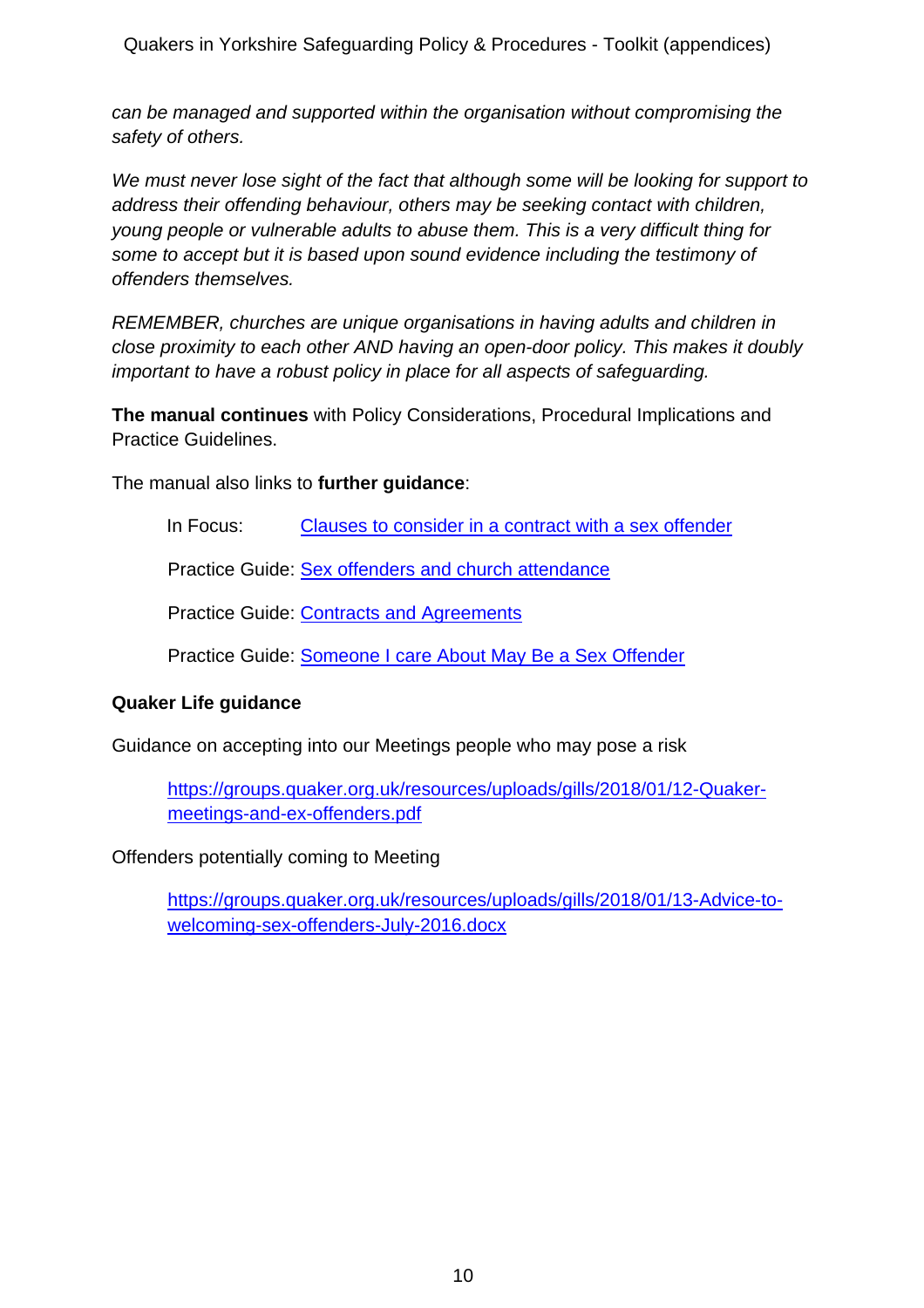# **A.4 Storing and retaining records**

# **Records**

A record will be kept of all events that take place at which children and young people are supervised by adult volunteers, which will include:

- a. The names of all adults and children present
- b. The place (if not the usual children's meeting venue)
- c. The date
- d. Any incidents of concern or injuries etc.

Keeping a brief account of the activities undertaken may also be useful for communication between volunteers, but is not necessary for safeguarding purposes.

Records/forms completed by parents/ guardians on behalf of children will be retained in a place where they can readily be accessed by all volunteers when the parents/guardian consent, but otherwise confidentially so far as practicable.

Helper and role-holder personal details forms or application forms, references, DBS and any other relevant records will be retained confidentially by, or on behalf of, the QIY Safeguarding Coordinator. This will usually be by the organisers of the relevant event.

Any material, including reports and logs, reviews, minutes, notes and correspondence in relation to allegations (substantiated or not) of individuals or organisations who may have been involved in, or have knowledge of abuse, will be retained confidentially by, or on behalf of, the QIY Safeguarding Coordinator.

# **Secure Storage**

Information will be securely stored in accordance with the QIY data protection policy. Hard copy safeguarding records will be stored in a locked cupboard at Carlton Hill Meeting House.

# **Period of retention**

The meeting will keep records indefinitely (for at least 100 years) because the limitation period for proceedings brought by or on behalf of children does not normally start to run until they reach the age of 18.

This retention period is based on the lifetime of a person. It was recently changed to 100 years by the National Archives as people are living longer.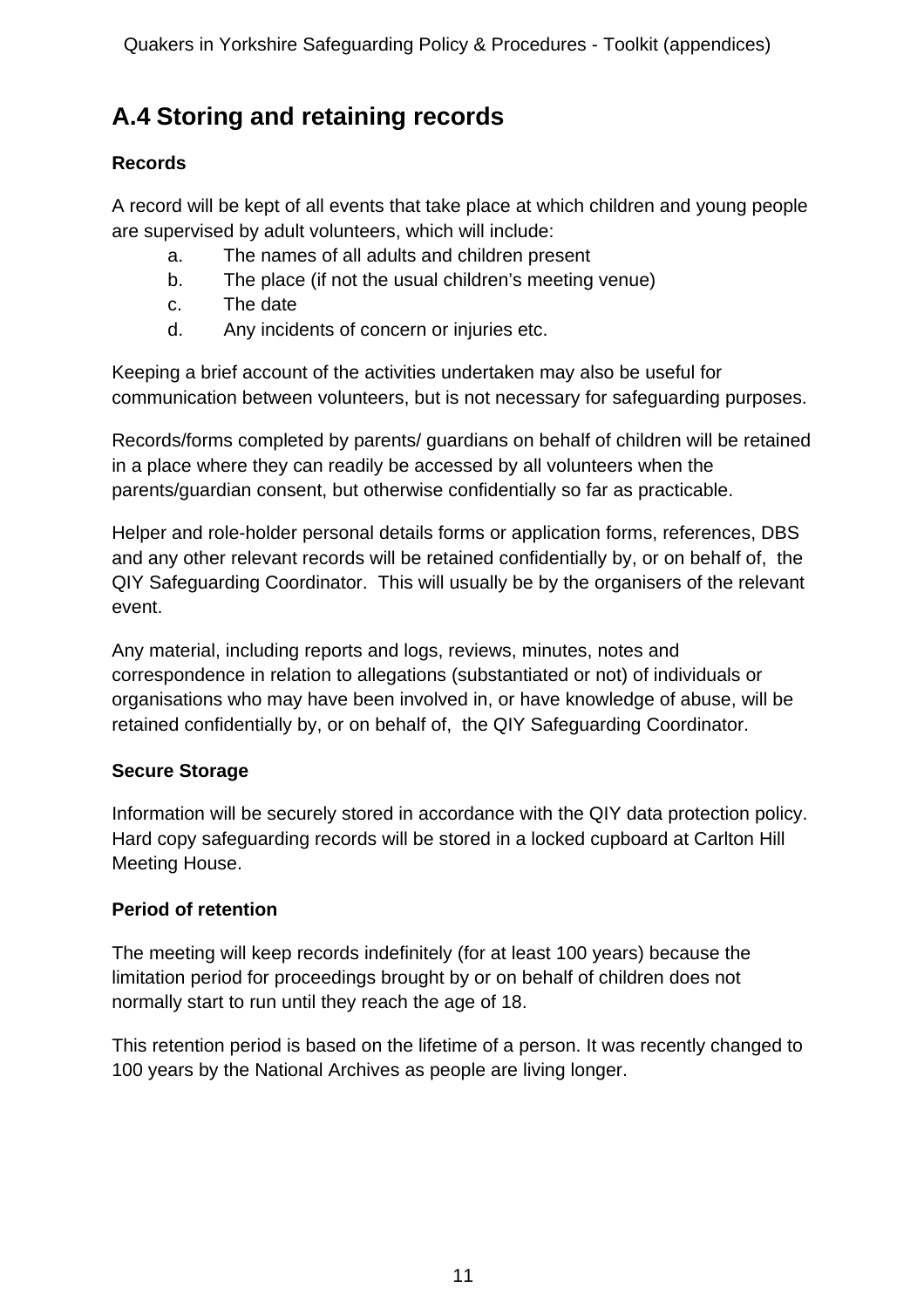# **A.5 Annual Safeguarding Report to QIY Trustees**

Annually, the safeguarding practice within QIY is reviewed by the QIY Clerk(s), The convenor of the Under 19s Co-ordinating Committee, and the safeguarding coordinator and deputies. The QIY Safeguarding Coordinator then reports to Trustees.

 $Date$   $\Box$ 

Those completing the review: \_\_\_\_\_\_\_\_\_\_\_\_\_\_\_\_\_\_\_\_\_\_\_\_\_\_\_\_\_\_\_\_\_\_\_\_\_\_\_\_\_

|                |                                                                                                                                                                                                                                                                                                                                                                       | <b>Yes</b><br>/No | <b>Comments? Difficulties?</b><br>Successes? |
|----------------|-----------------------------------------------------------------------------------------------------------------------------------------------------------------------------------------------------------------------------------------------------------------------------------------------------------------------------------------------------------------------|-------------------|----------------------------------------------|
| $\mathbf{1}$   | Is the full QIY safeguarding policy<br>available to everyone involved in<br>working with children, young people<br>and adults at risk? How? On a<br>website?                                                                                                                                                                                                          |                   |                                              |
| $\overline{2}$ | Is the safeguarding poster on display<br>for adults and children to see, along<br>with the policy summary?                                                                                                                                                                                                                                                            |                   |                                              |
| 3              | Do you follow the safer recruitment<br>procedure, for volunteers and<br>employees who work with children<br>and young people or adults at risk?<br>This includes role descriptions,<br>personal details form, self-<br>declarations, interviews, references,<br>DBS checks (where eligible) and<br>checking relevant qualifications<br>(rarely needed). (Section 3.3) |                   |                                              |
| 4              | Have all relevant role-holders<br>received the safeguarding induction<br>set out in the policy? (Section 3.4.2)                                                                                                                                                                                                                                                       |                   |                                              |
| 5              | Have all relevant role-holders<br>received the recognised safeguarding<br>training set out in the policy?<br>(Section 3.4.3) - Comment on any<br>gaps.                                                                                                                                                                                                                |                   |                                              |
| 6              | Do you follow the guidance to always<br>have at least two DBS-checked<br>adults with any group of children or<br>young people? (Appendix D1)                                                                                                                                                                                                                          |                   |                                              |
| $\overline{7}$ | Have you an up to date risk<br>assessment for your children and<br>young people's activities? (Appendix<br>D7)                                                                                                                                                                                                                                                        |                   |                                              |
| 8              | Do you use the practice guidelines in<br>QIY policy and procedures (Section 4<br>and Appendices section D)<br>any agreed local arrangements for<br>your local meeting contained in the<br>policy's appendix D2 and the<br>guidance in Thirtyone: eight's online<br>manual?                                                                                            |                   |                                              |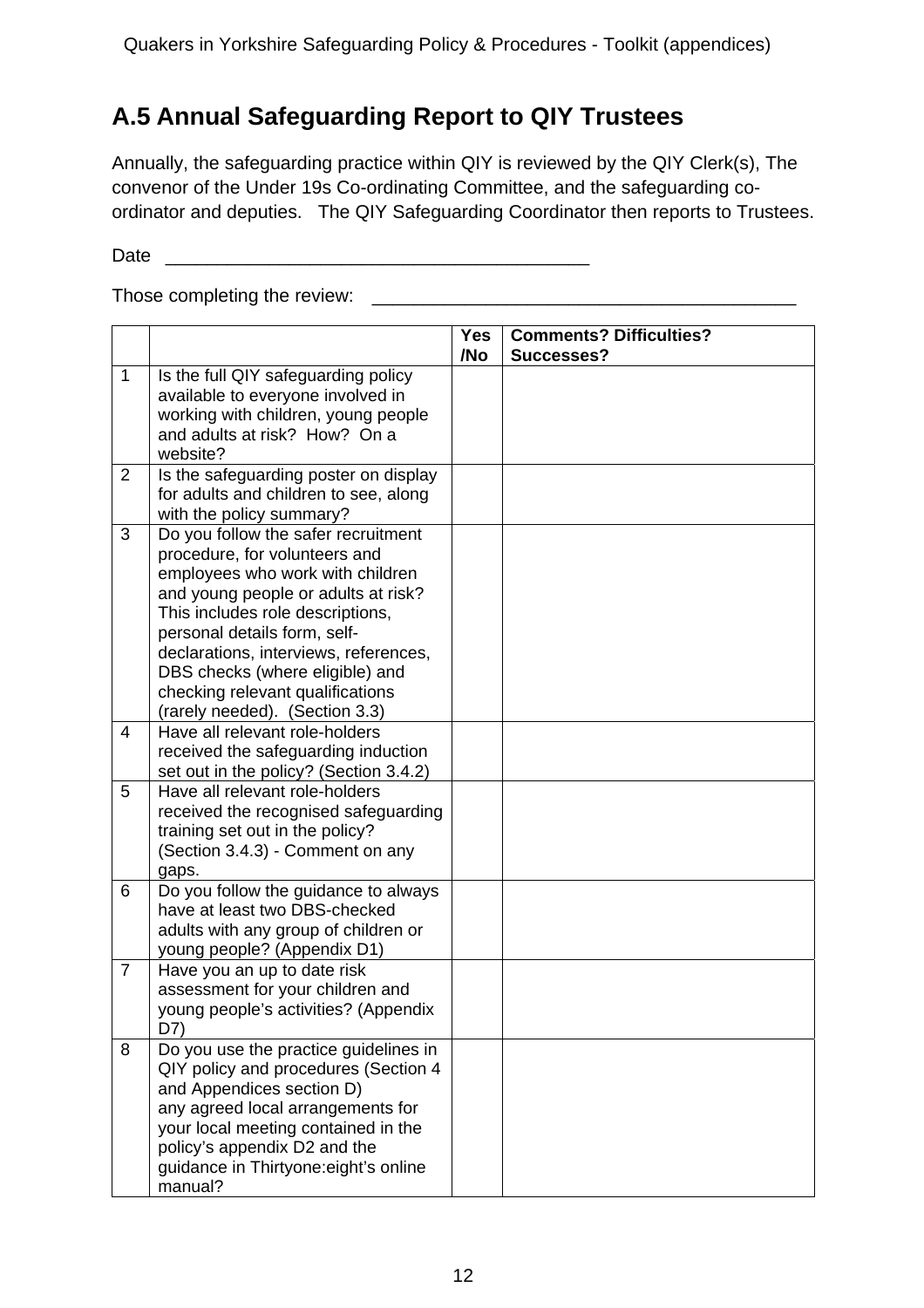|    |                                                                    | <b>Yes</b><br>/No | <b>Comments? Difficulties?</b><br><b>Successes?</b> |
|----|--------------------------------------------------------------------|-------------------|-----------------------------------------------------|
| 9  | Do you use general information and                                 |                   |                                                     |
|    | consent forms about each child and                                 |                   |                                                     |
|    | young person?                                                      |                   |                                                     |
|    | consent forms for off-site activities?                             |                   |                                                     |
|    | image consent forms?                                               |                   |                                                     |
| 10 | Does your meeting have any known                                   |                   |                                                     |
|    | offenders involved in the life of the                              |                   |                                                     |
|    | meeting? How many?                                                 |                   |                                                     |
| 11 | Are there any written contracts                                    |                   |                                                     |
|    | currently in place with offenders,                                 |                   |                                                     |
|    | alleged offenders and others deemed<br>as posing a risk? How many? |                   |                                                     |
| 12 | Have there been any safeguarding                                   |                   |                                                     |
|    | concerns in your meeting during the                                |                   |                                                     |
|    | year? How many?                                                    |                   |                                                     |
| 13 | Were they responded to in                                          |                   |                                                     |
|    | accordance with the policy?                                        |                   |                                                     |
| 14 | Have there been any safeguarding                                   |                   |                                                     |
|    | allegations made against a member                                  |                   |                                                     |
|    | or attender or staff member during                                 |                   |                                                     |
|    | the year? How many?                                                |                   |                                                     |
| 15 | Has your meeting had the resources                                 |                   |                                                     |
|    | to fulfil safeguarding requirements?                               |                   |                                                     |
|    | What was missing?                                                  |                   |                                                     |
| 16 | What would help?<br>Has your meeting been in direct                |                   |                                                     |
|    | contact with the QIY Safeguarding                                  |                   |                                                     |
|    | Coordinator during this year to                                    |                   |                                                     |
|    | consider policy or procedures?                                     |                   |                                                     |
| 17 | Are there any issues you want to                                   |                   |                                                     |
|    | raise regarding safeguarding                                       |                   |                                                     |
|    | practice?                                                          |                   |                                                     |

Thank you very much for completing this form. The information provided will help us to support you in carrying out your vital role of safeguarding all children and adults from harm, abuse or neglect.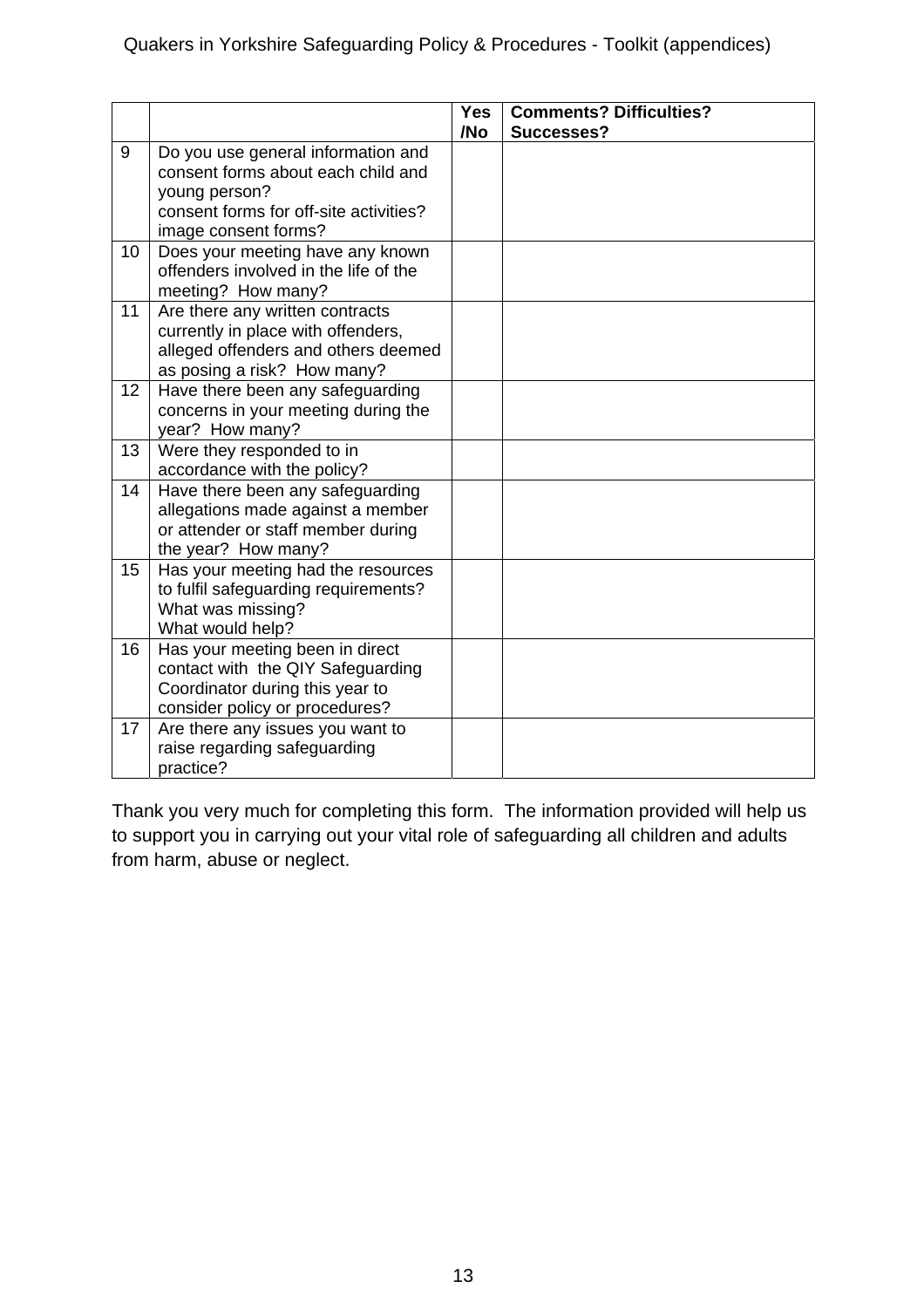# **A.6 Annual Safeguarding Report to BYM**

Quaker Life Central Committee requires all AMs to send this report to BYM, every year.

| <b>Quakers in Yorkshire</b>                                                                   |            |
|-----------------------------------------------------------------------------------------------|------------|
| <b>Safeguarding co-ordinator</b>                                                              |            |
| Name                                                                                          | <b>TBC</b> |
| Telephone                                                                                     |            |
| Email                                                                                         |            |
| <b>Deputy Safeguarding co-ordinator/s</b>                                                     |            |
| Name                                                                                          | <b>TBC</b> |
| Telephone                                                                                     |            |
| Email                                                                                         |            |
| <b>Expert advice and support</b>                                                              |            |
| Is QIY registered with an expert agency such as 31:8?                                         | Yes        |
| Name of agency                                                                                | 31:8       |
| <b>Training</b>                                                                               |            |
| Has all necessary role-holder safeguarding training                                           |            |
| been undertaken or scheduled? If not, please set out<br>measures to be taken to correct this. |            |
| QIY safeguarding policy                                                                       |            |
| When was QIY's safeguarding policy last reviewed?                                             |            |
| <b>Safeguarding concerns</b>                                                                  |            |
| Does QIY have any contracts in place with individuals,                                        | Yes/No     |
| to ensure the safety of all? If 'yes', please list on a                                       |            |
| separate page - the BYM Safeguarding Co-ordinator                                             |            |
| may need to discuss these with you                                                            |            |
| Have there been any safeguarding issues or concerns                                           | Yes/No     |
| within QIY over the last 12 months? If 'yes, please add                                       |            |
| notes separately - the BYM Safeguarding Co-ordinator                                          |            |
| may need to discuss these with you                                                            |            |
| Date of report                                                                                |            |

Please send this completed report to the BYM Safeguarding Officer, by email to: safe@quaker.org.uk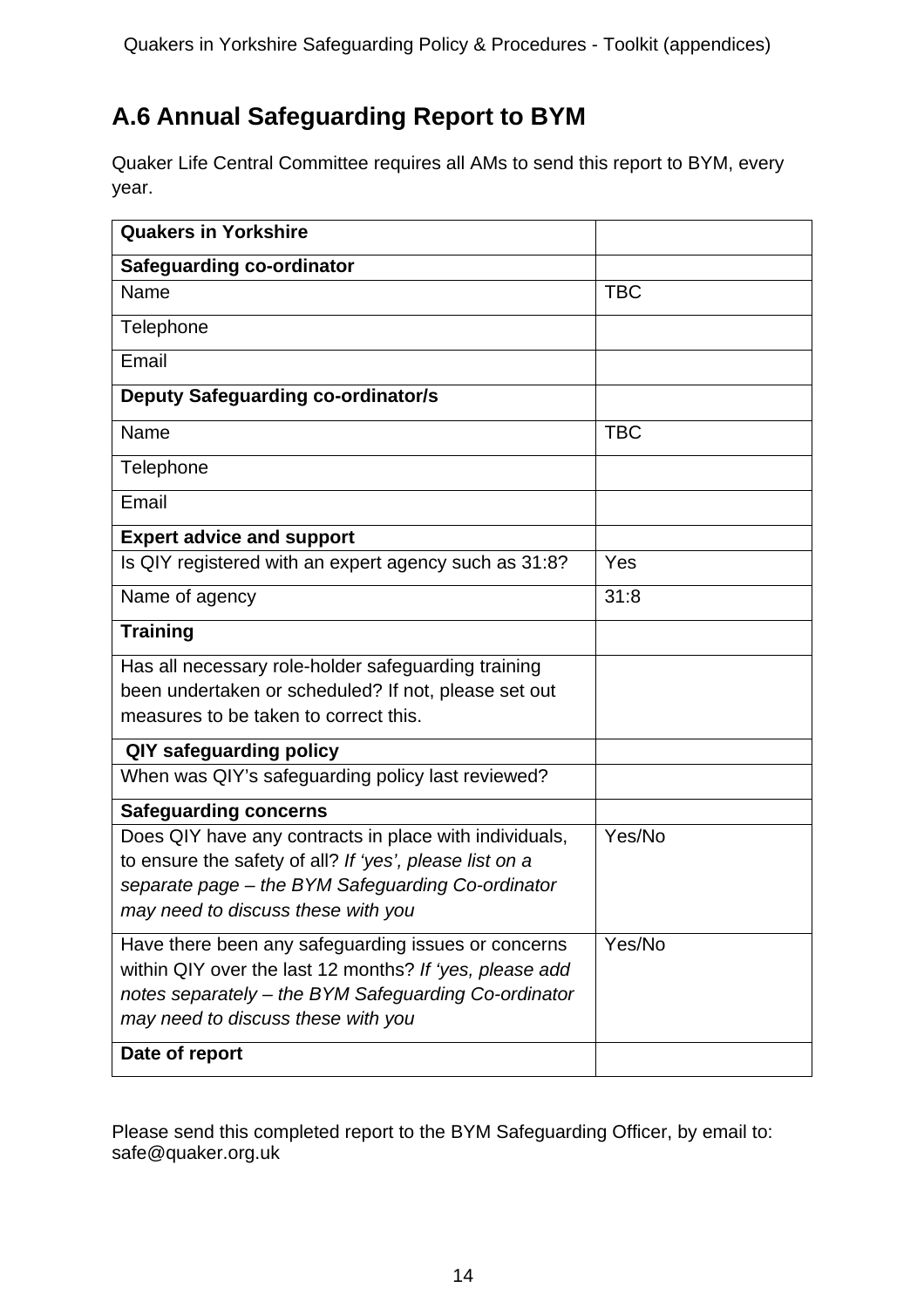# **B Definitions and Signs of Abuse**

*The documents in this section provide more detailed definitions and information about abuse. They contain essential reference information for all AMs.* 

# **B.1 Definitions of child abuse**

Abuse and neglect are forms of maltreatment of a child. Somebody may abuse or neglect a child by inflicting harm, or by failing to act to prevent harm. Children may be abused in a family or in an institutional or community setting, by those known to them or, more rarely, by a stranger; for example, via the internet. They may be abused by an adult or adults, or another child or children.

**Physical abuse:** Physical abuse may involve hitting, shaking, throwing, poisoning, burning or scalding, drowning, suffocating, or otherwise causing physical harm to a child. Physical harm may also be caused when a parent or carer fabricates the symptoms of, or deliberately induces, illness in a child.

**Emotional abuse:** Emotional abuse is the persistent emotional maltreatment of a child such as to cause severe and persistent adverse effects on the child's emotional development. It may involve conveying to children that they are worthless or unloved, inadequate, or valued only insofar as they meet the needs of another person. It may include not giving the child opportunities to express their views, deliberately silencing them or 'making fun' of what they say or how they communicate. It may feature age or developmentally inappropriate expectations being imposed on children. These may include interactions that are beyond the child's developmental capability, as well as overprotection and limitation of exploration and learning, or preventing the child participating in normal social interaction. It may involve seeing or hearing the illtreatment of another. It may involve serious bullying (including cyberbullying), causing children frequently to feel frightened or in danger, or the exploitation or corruption of children. Some level of emotional abuse is involved in all types of maltreatment of a child, though it may occur alone.

**Sexual abuse:** Sexual abuse involves forcing or enticing a child or young person to take part in sexual activities, not necessarily involving a high level of violence, whether or not the child is aware of what is happening. The activities may involve physical contact, including assault by penetration (for example, rape or oral sex) or non-penetrative acts such as masturbation, kissing, rubbing and touching outside of clothing. They may also include non-contact activities, such as involving children in looking at, or in the production of, sexual images, watching sexual activities, encouraging children to behave in sexually inappropriate ways, or grooming a child in preparation for abuse (including via the internet). Sexual abuse is not solely perpetrated by adult males. Women can also commit acts of sexual abuse, as can other children.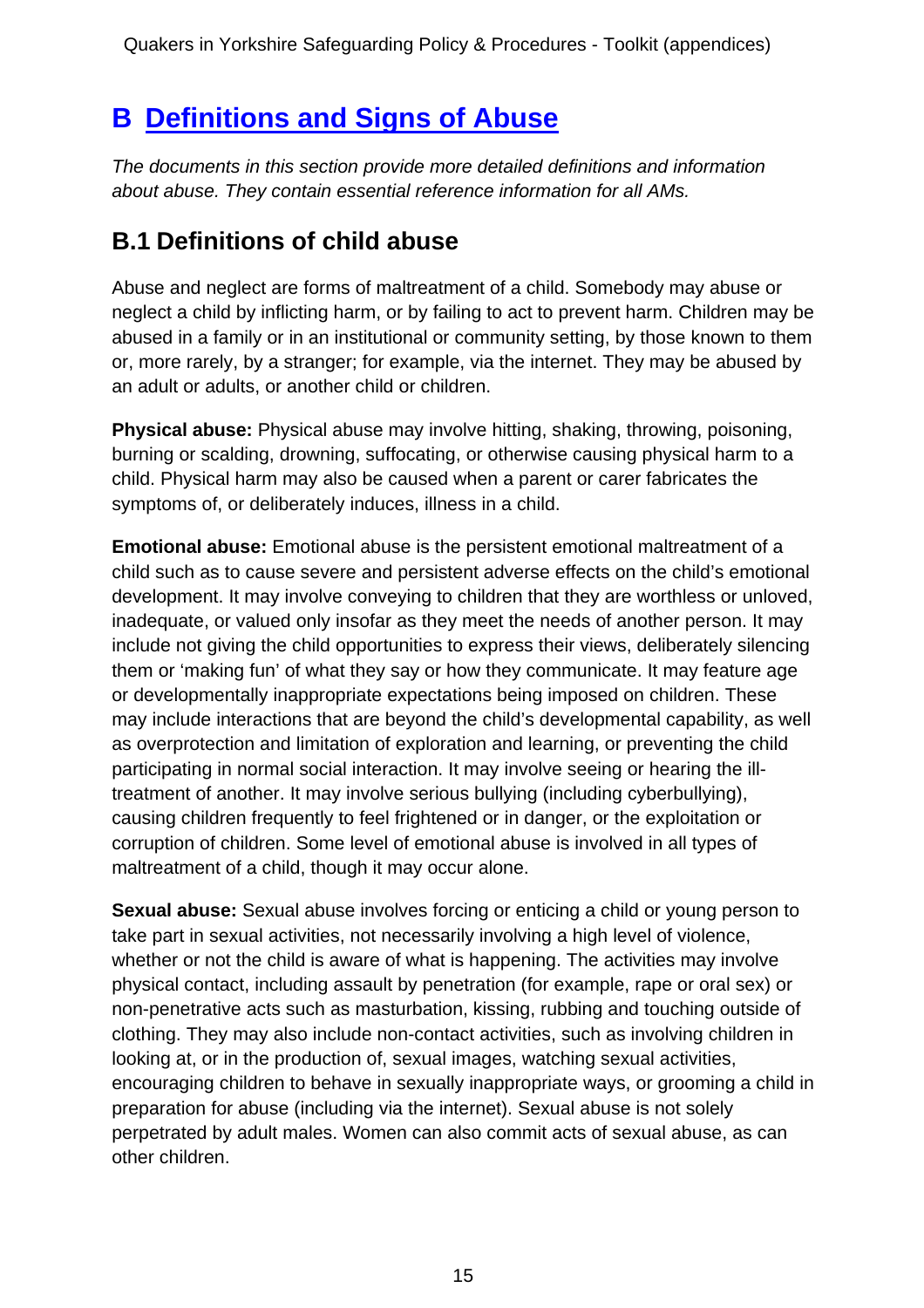**Neglect:** Neglect is the persistent failure to meet a child's basic physical and/or psychological needs, likely to result in the serious impairment of the child's health or development. Neglect may occur during pregnancy as a result of maternal substance abuse. Once a child is born, neglect may involve a parent or carer failing to:

- provide adequate food, clothing and shelter (including exclusion from home or abandonment);
- protect a child from physical and emotional harm or danger;
- ensure adequate supervision (including the use of inadequate care-givers); or
- ensure access to appropriate medical care or treatment.

It may also include neglect of, or unresponsiveness to, a child's basic emotional needs.

# **Child sexual exploitation**

Child sexual exploitation is a form of child sexual abuse. It occurs where an individual or group takes advantage of an imbalance of power to coerce, manipulate or deceive a child or young person under the age of 18 into sexual activity (a) in exchange for something the victim needs or wants, and/or (b) for the financial advantage or increased status of the perpetrator or facilitator. The victim may have been sexually exploited even if the sexual activity appears consensual. Child sexual exploitation does not always involve physical contact; it can also occur through the use of technology

# **Extremism**

Extremism goes beyond terrorism and includes people who target the vulnerable – including the young – by seeking to sow division between communities on the basis of race, faith or denomination; justify discrimination towards women and girls; persuade others that minorities are inferior; or argue against the primacy of democracy and the rule of law in our society.

*Government guidelines include 'extremism' as a safeguarding risk category. Quakers in Britain have minuted and spoken out against the inclusion of nonviolent extremism within this definition, and against the application of the wider Prevent counterextremism strategy. Our concerns include:* 

- *The conflation of violence and nonviolence.*
- *The apparent perception that nonviolent action is a precursor to or risk of violence, which is a direct challenge to the Quaker commitment to nonviolent social change.*
- *The disproportionate engagement of Prevent with Muslims, in a way that can be considered discriminatory, and the damage this is having on interfaith relations (as identified by the Quaker Committee for Christian and Interfaith Relations in their document* Quakers and Other Faiths *in 2012).*
- *The drawing of teachers, health workers, landlords and others into duties to report concerns about extremism, which contributes to the 'securitisation' of society, where everything is seen in terms of threats and the need to secure*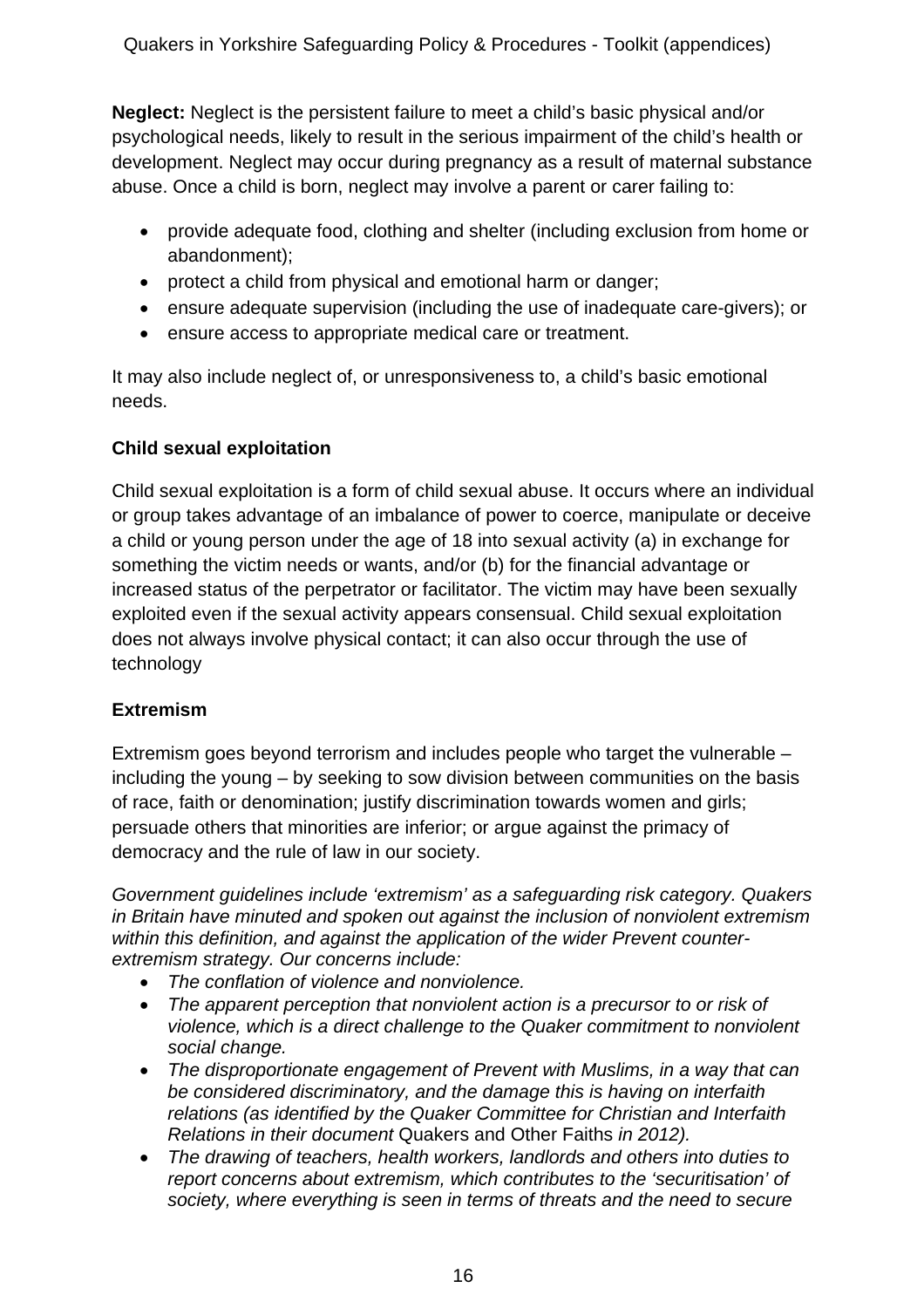*ourselves against them. Part of our peace campaigning and peace education work is to resist the securitisation and militarisation of society in all its forms.* 

*Friends wishing to view the government guidelines can find them here . www.gov.uk/government/publications/prevent-duty-guidance* 

#### **Further definitions**

This is not an exhaustive list. Further definitions of abuse can be found here: https://thirtyoneeight.org/get-help/safeguarding-manual/infocus/further-definitions-ofabuse-children/

More information is available in the Thirtyone:eight **Safeguarding Manual Section 7: Responding to Concerns**: https://thirtyoneeight.org/get-help/safeguardingmanual/england/7-responding-to-concerns/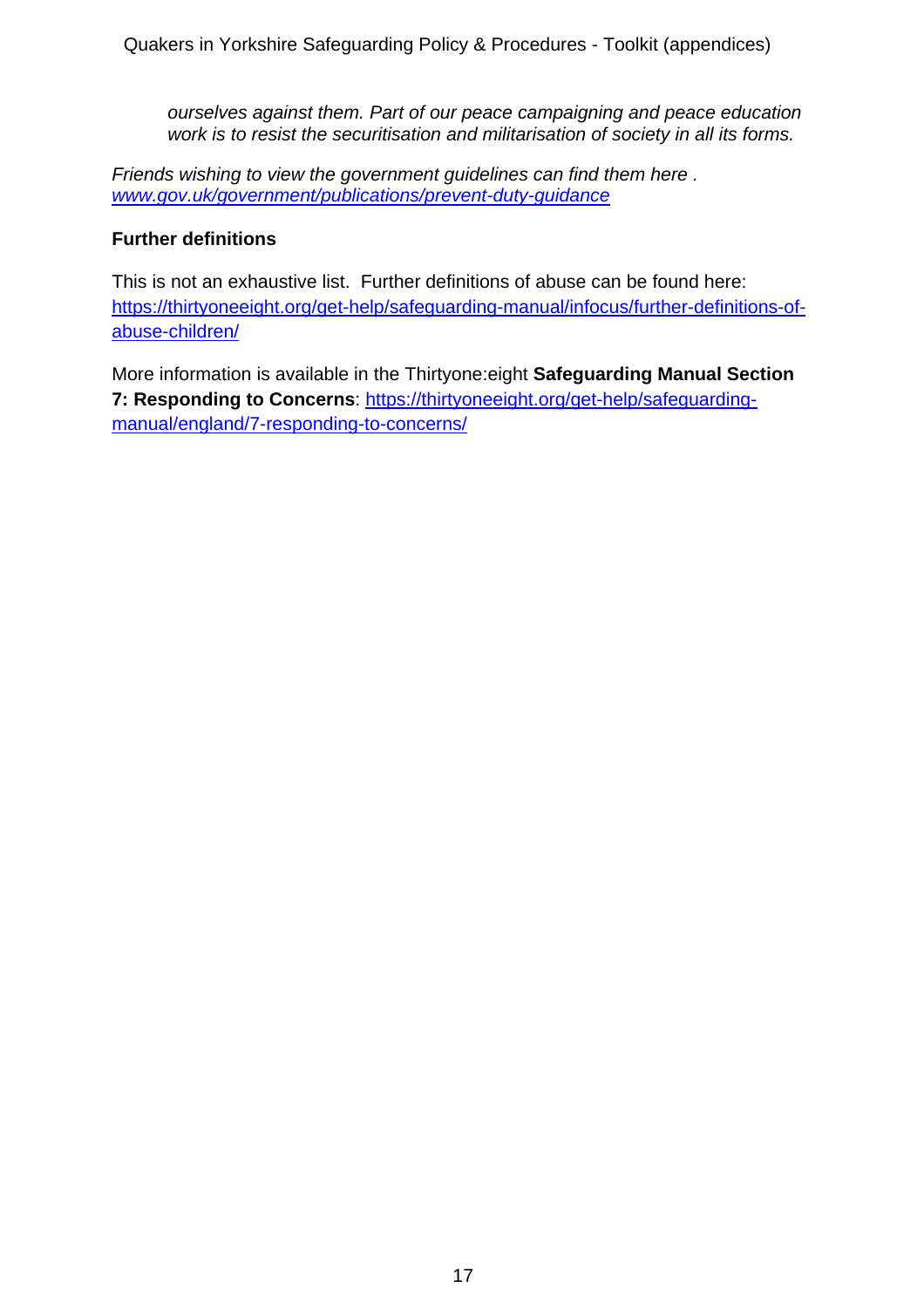# **B.2 Signs of abuse in children**

The following signs could be indicators that abuse has taken place but should be considered in context of the child's whole life.

# **Physical**

- Injuries not consistent with the explanation given for them
- Injuries that occur in places not normally exposed to falls, rough games, etc
- Injuries that have not received medical attention
- Reluctance to change for, or participate in, games or swimming
- Repeated urinary infections or unexplained tummy pains
- Bruises on babies, bites, burns, fractures etc which do not have an accidental explanation\*
- Cuts/scratches/substance abuse\*

## **Sexual**

- Any allegations made concerning sexual abuse
- Excessive preoccupation with sexual matters and detailed knowledge of adult sexual behaviour
- Age-inappropriate sexual activity through words, play or drawing
- Child who is sexually provocative or seductive with adults
- Inappropriate bed-sharing arrangements at home
- Severe sleep disturbances with fears, phobias, vivid dreams or nightmares, sometimes with overt or veiled sexual connotations
- Eating disorders anorexia, bulimia\*

# **Emotional**

- Changes or regression in mood or behaviour, particularly where a child withdraws or becomes clinging.
- Depression, aggression, extreme anxiety.
- Nervousness, frozen watchfulness
- Obsessions or phobias
- Sudden under-achievement or lack of concentration
- Inappropriate relationships with peers and/or adults
- Attention-seeking behaviour
- Persistent tiredness
- Running away/stealing/lying

## **Neglect**

 Under nourishment, failure to grow, constant hunger, stealing or gorging food, Untreated illnesses, Inadequate care, etc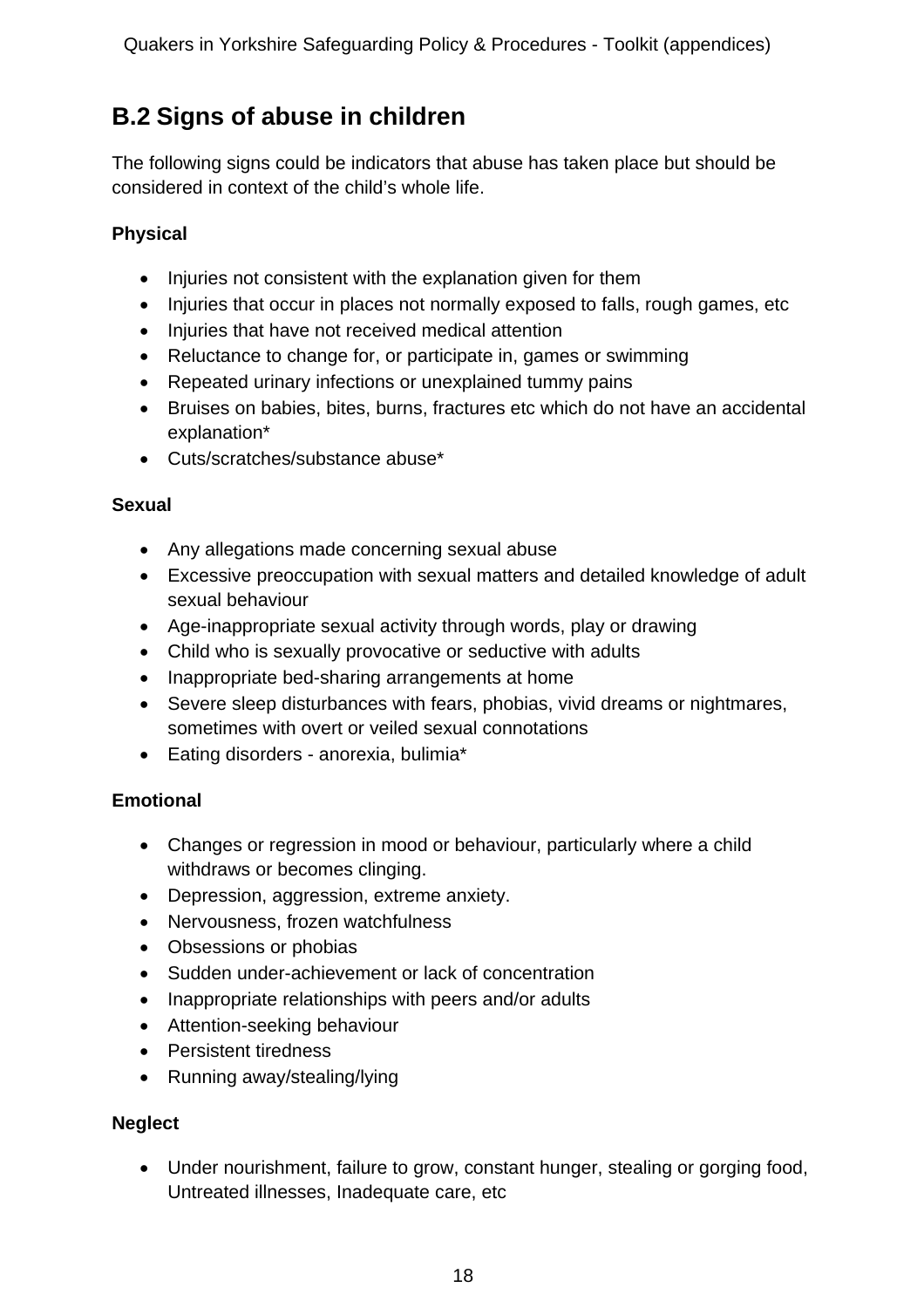\*These indicate the possibility that a child or young person is self-harming.

# **B.3 Definitions of adult abuse**

This section considers the different types and patterns of abuse and neglect and the different circumstances in which they may take place. This is not intended to be an exhaustive list but an illustrative guide as to the sort of behaviour which could give rise to a safeguarding concern.

**Physical abuse** – including assault, hitting, slapping, pushing, misuse of medication, restraint or inappropriate physical sanctions.

**Domestic violence** – including psychological, physical, sexual, financial, emotional abuse; so called 'honour' based violence.

**Sexual abuse** – including rape, indecent exposure, sexual harassment, inappropriate looking or touching, sexual teasing or innuendo, sexual photography, subjection to pornography or witnessing sexual acts, indecent exposure and sexual assault or sexual acts to which the adult has not consented or was pressured into consenting.

**Psychological abuse** – including emotional abuse, threats of harm or abandonment, deprivation of contact, humiliation, blaming, controlling, intimidation, coercion, harassment, verbal abuse, cyber bullying, isolation or unreasonable and unjustified withdrawal of services or supportive networks.

**Financial or material abuse** – including theft, fraud, internet scamming, coercion in relation to an adult's financial affairs or arrangements, including in connection with wills, property, inheritance or financial transactions, or the misuse or misappropriation of property, possessions or benefits.

**Modern slavery** – encompasses slavery, human trafficking, forced labour and domestic servitude. Traffickers and slave masters use whatever means they have at their disposal to coerce, deceive and force individuals into a life of abuse, servitude and inhumane treatment.

**Discriminatory abuse** – including forms of harassment, slurs or similar treatment; because of race, gender and gender identity, age, disability, sexual orientation or religion.

**Organisational abuse** – including neglect and poor care practice within an Institution or specific care setting such as a hospital or care home, for example, or in relation to care provided in one's own home. This may range from one off incidents to on-going ill-treatment. It can be through neglect or poor professional practice as a result of the structure, policies, processes and practices within an organisation.

**Neglect and acts of omission** – including ignoring medical, emotional or physical care needs, failure to provide access to appropriate health, care and support or educational services, the withholding of the necessities of life, such as medication, adequate nutrition and heating.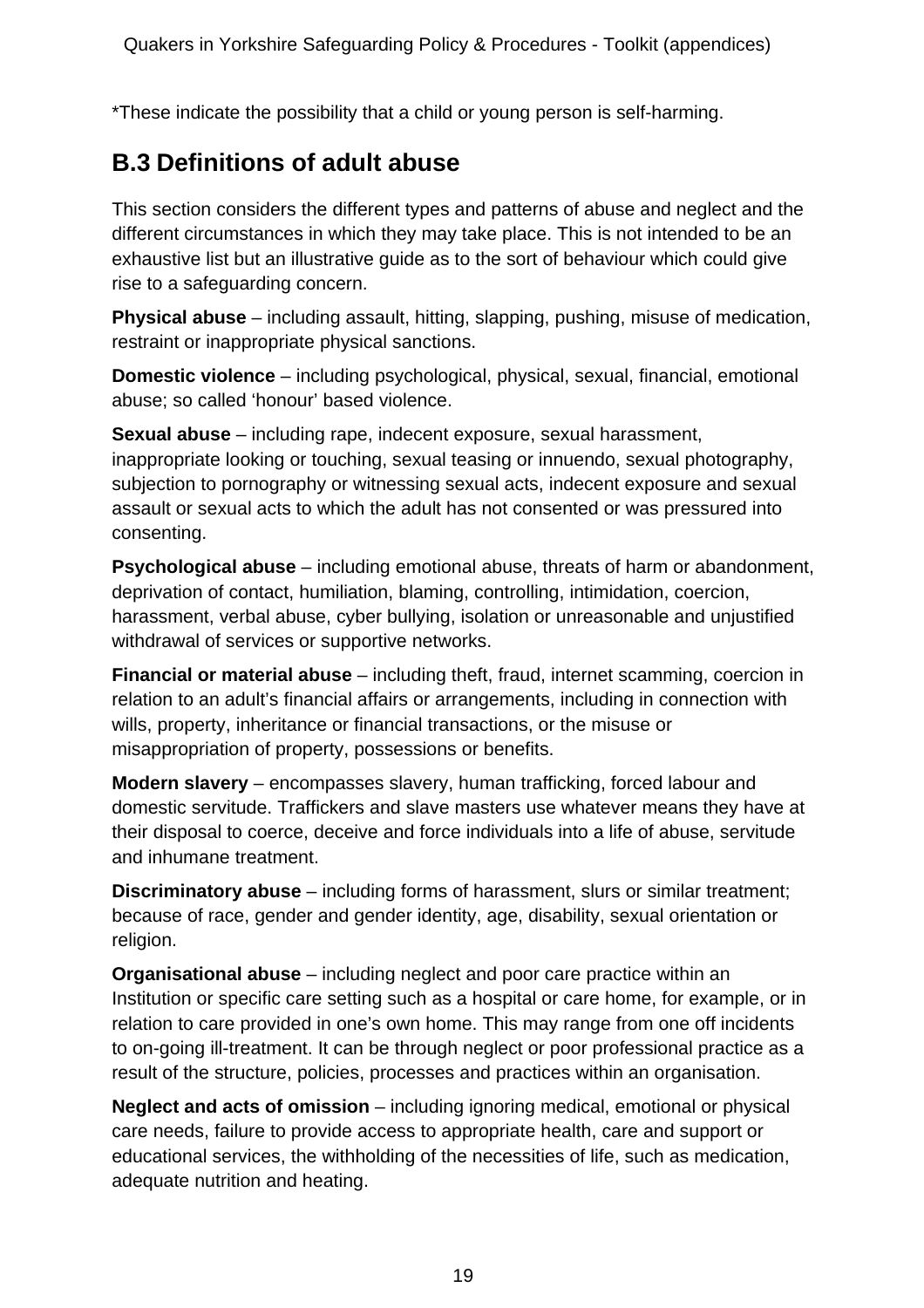**Self-neglect** – this covers a wide range of behaviour neglecting to care for one's personal hygiene, health or surroundings and includes behaviour such as hoarding. Incidents of abuse may be one-off or multiple, and affect one person or more.

# **B.4 Signs of abuse/neglect in adults**

# **Physical abuse**

- History of unexplained falls, fractures, bruises, burns, minor injuries.
- Signs of under or over use of medication and/or medical problems left unattended.
- Any injuries not consistent with the explanation given for them
- Bruising and discolouration particularly if there is a lot of bruising of different ages
- and in places not normally exposed to falls, rough games etc.
- Recurring injuries without plausible explanation
- Loss of hair, loss of weight and change of appetite
- Person flinches at physical contact &/or keeps fully covered, even in hot weather;
- Person appears frightened or subdued in the presence of a particular person or
- people

## **Domestic violence**

- Unexplained injuries or 'excuses' for marks or scars
- Controlling and/or threatening relationship including psychological, physical, sexual,
- financial, emotional abuse; so called 'honour' based violence and Female Genital
- Mutilation.
- Note the age range for domestic abuse is extended to 16- and 17-year-olds

## **Sexual abuse**

- Pregnancy in a woman who lacks mental capacity or is unable to consent to sexual
- intercourse
- Unexplained change in behaviour or sexually explicit behaviour
- Torn, stained or bloody underwear and/or unusual difficulty in walking or sitting
- Infections or sexually transmitted diseases
- Full or partial disclosures or hints of sexual abuse:
- Self-harming
- Emotional distress
- Mood changes
- Disturbed sleep patterns
- Psychological abuse
- Alteration in psychological state e.g. withdrawn, agitated, anxious, tearful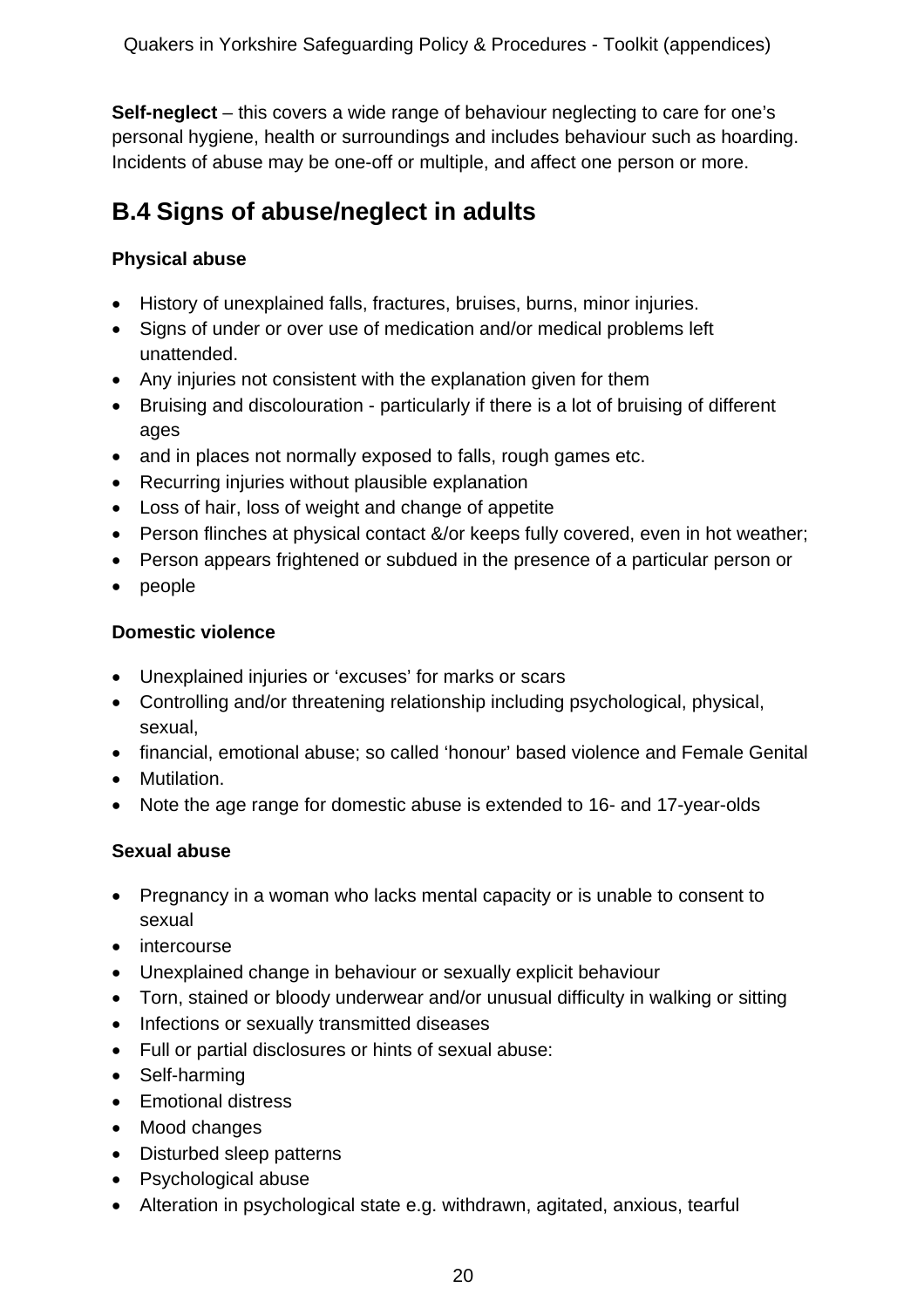- Intimidated or subdued in the presence of a carer
- Fearful, flinching or frightened of making choices or expressing wishes
- Unexplained paranoia
- Changes in mood, attitude and behaviour, excessive fear or anxiety
- Changes in sleep pattern or persistent tiredness
- Loss of appetite
- Helplessness or passivity
- Confusion or disorientation
- Implausible stories and attention seeking behaviour
- Low self-esteem

#### **Financial or material abuse**

- Disparity between assets and living conditions
- Unexplained withdrawals from accounts or disappearance of financial documents or
- loss of money
- Sudden inability to pay bills, getting into debt
- Carers or professionals fail to account for expenses incurred on a person's behalf
- Recent changes of deeds or title to property
- Missing personal belongings
- Inappropriate granting and / or use of Power of Attorney

#### **Modern slavery**

- Physical appearance; unkempt, inappropriate clothing, malnourished
- Movement monitored, rarely alone, travel early/late at night to facilitate working hours.
- Few personal possessions or ID documents.
- Fear of seeking help or trusting people.

#### **Discriminatory abuse**

- Inappropriate remarks, comments or lack of respect
- Poor quality or avoidance care
- Low self-esteem
- Withdrawn
- Anger
- Person puts themselves down in terms of their gender or sexuality, or other protected characteristics
- Abuse may be observed in conversations or reports by the person of how they perceive themselves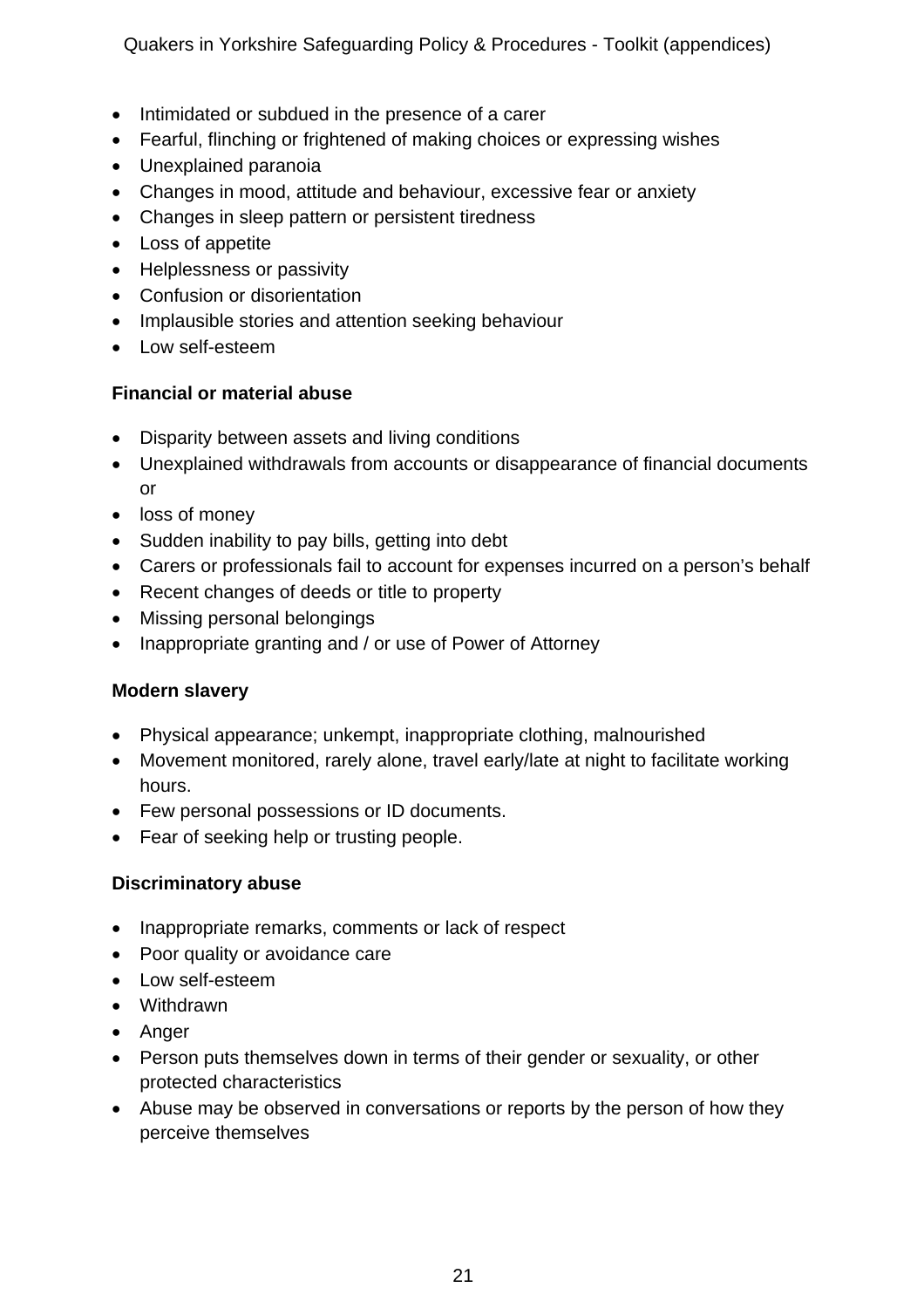# **Organisational Abuse**

- Low self-esteem: withdrawn
- Anger
- Person puts themselves down in terms of their gender or sexuality
- Abuse may be observed in conversations or reports by the person of how they perceive themselves
- No confidence in complaints procedures for staff or service users.
- Neglectful or poor professional practice.

#### **Neglect and acts of omission**

- Deteriorating despite apparent care
- Poor home conditions, clothing or care and support.
- Lack of medication or medical intervention

## **Self-neglect**

- Hoarding inside or outside a property
- Neglecting personal hygiene or medical needs
- Person looking unkempt or dirty and has poor personal hygiene
- Person is malnourished, has sudden or continuous weight loss and is dehydrated – constant hunger, stealing or gorging on food
- Person is dressed inappropriately for the weather conditions
- Dirt, urine or faecal smells in a person's environment
- Home environment does not meet basic needs (for example not heating or lighting)
- Depression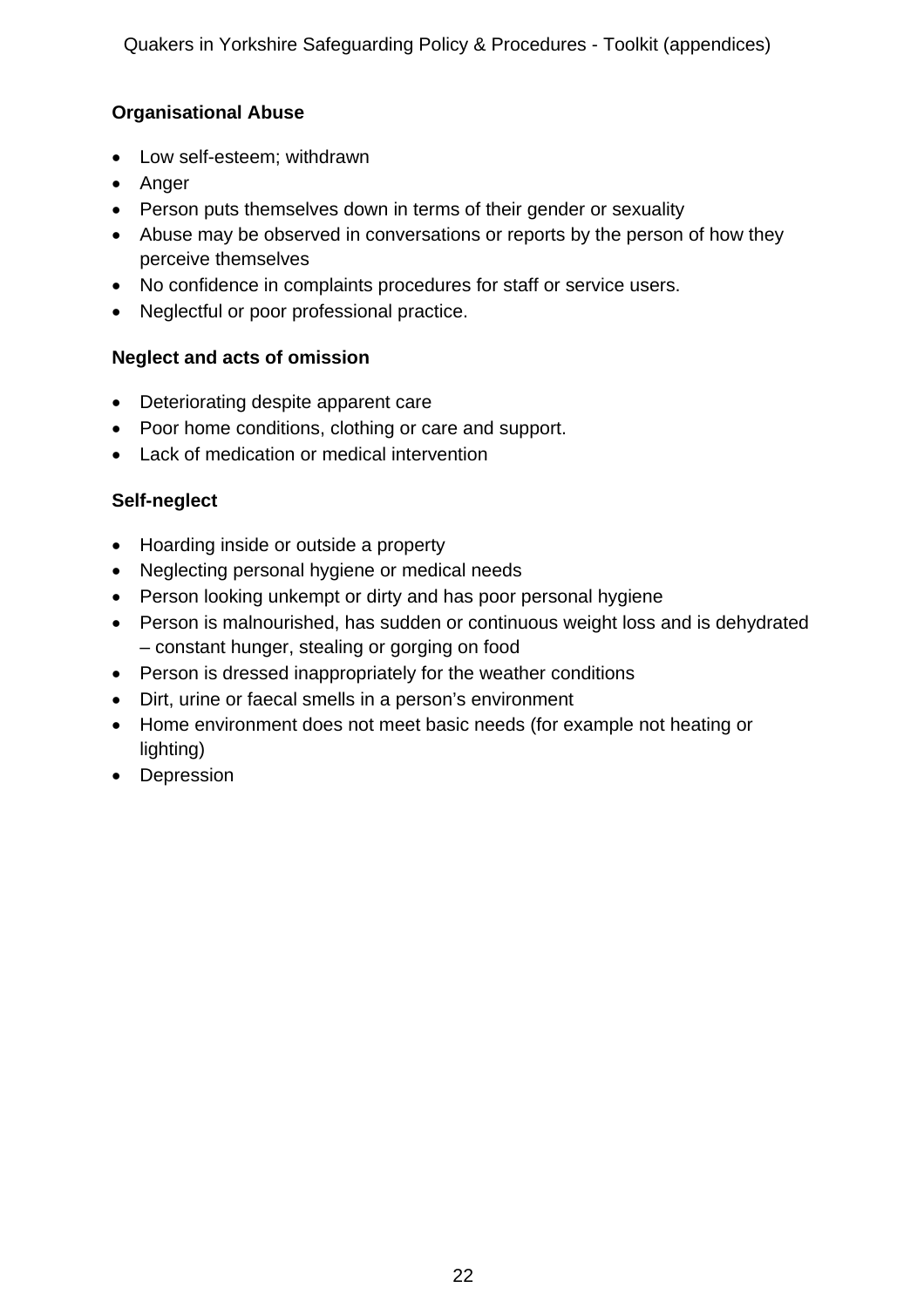# **C Safer Recruitment**

*The documents in this section help recruit safely to voluntary or paid roles. They are essential for any meeting which runs activities for children and young people (including childrens meeting) or vulnerable adults.* 

# **C.1 Role description for a children's meeting volunteer**

Volunteers will:

- 1. Provide a safe and enjoyable environment in which children can experience the Quaker community.
- 2. Contribute using pre-prepared materials, and from their own experience.
- 3. Keep an attendance register with the names of the children and helpers, and complete a brief diary of the events of each meeting.
- 4. Receive an induction.
- 5. Undertake safeguarding training initially, and a refresher at least every three years.
- 6. Follow the Code of Conduct, good practice guidance and any local arrangements.
- 7. Report and record any possible safeguarding incidents, concerns or worries to the QIY Safeguarding Coordinator
- 8. Be aware of the local meeting's health and safety assessment for children and young people, and arrangements in place.
- 9. Record any accidents or injuries according to the local meeting arrangements.
- 10. Contribute to reviews on how arrangements for children's meetings are working.

All children's meeting volunteers have a probationary period of three months or three meetings (whichever is longer), after which there will be a review.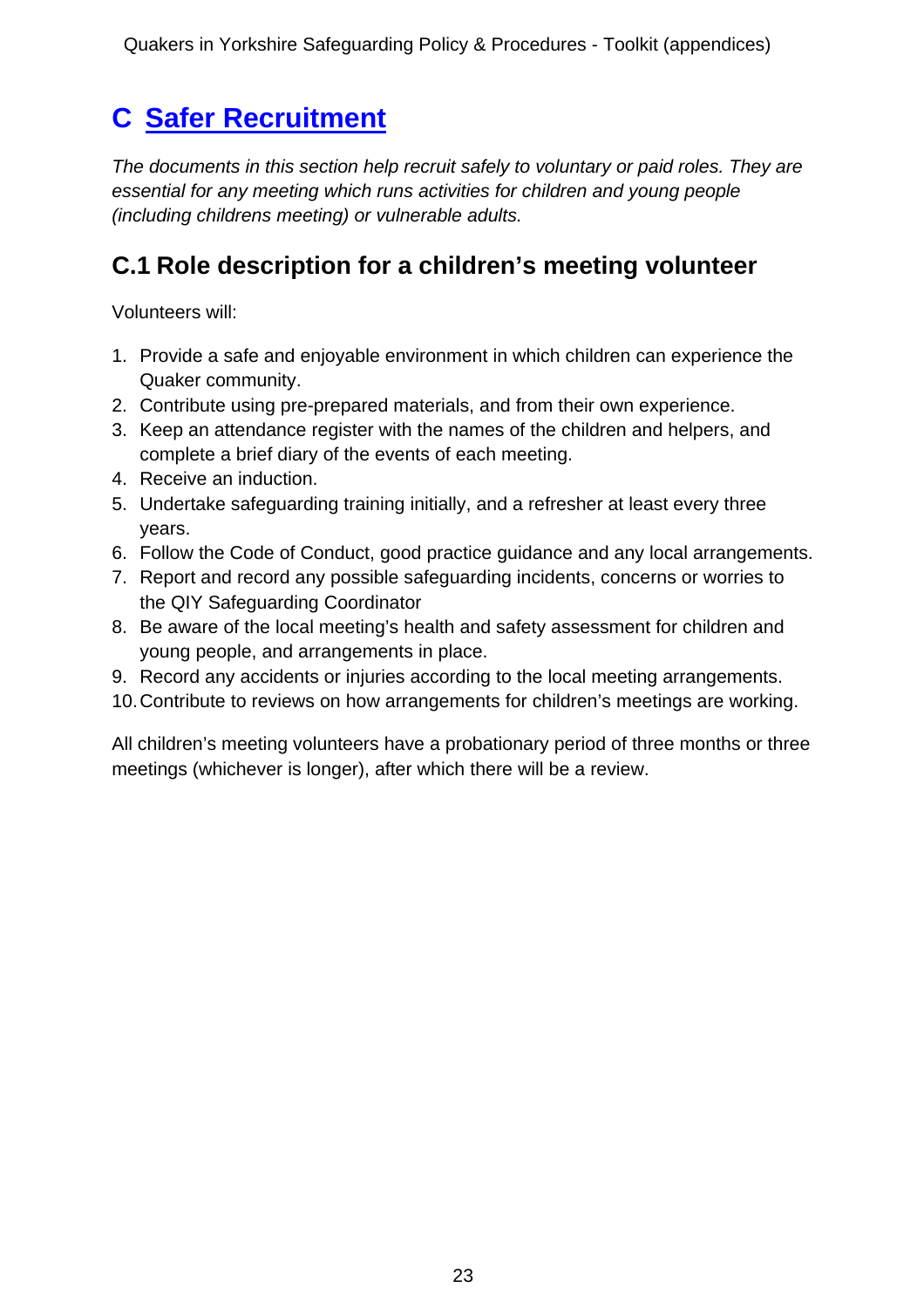# **C.2 Personal Details Form (volunteers)**

#### **for volunteers working with children, young people & adults at risk**

We ask all prospective volunteer workers with children, young people and adults to complete this form. If there is insufficient room to fully answer any question, please continue on a separate sheet. The information will be kept confidentially by the Meeting, unless requested by an appropriate authority.

#### **1. Personal Details**

We will need to see birth/marriage certificates or documents regarding a change of name.

| Full Name:                                                                                                                              |  |
|-----------------------------------------------------------------------------------------------------------------------------------------|--|
|                                                                                                                                         |  |
|                                                                                                                                         |  |
|                                                                                                                                         |  |
|                                                                                                                                         |  |
|                                                                                                                                         |  |
| Evening Tel No: _________________________                                                                                               |  |
|                                                                                                                                         |  |
| How long have you lived at the above address? ___ Years _____ Months                                                                    |  |
| If less than 5 years, please give previous address(es) with dates:                                                                      |  |
| From $\frac{1}{2}$ / $\frac{1}{2}$ to $\frac{1}{2}$ / $\frac{1}{2}$ From $\frac{1}{2}$ / $\frac{1}{2}$ to $\frac{1}{2}$ / $\frac{1}{2}$ |  |
|                                                                                                                                         |  |
|                                                                                                                                         |  |
|                                                                                                                                         |  |
| Post code _________________________________                                                                                             |  |

#### **2. Experience**

Please tell us about your relevant experience in the Quaker meetings, churches or faith groups, or other organisation(s) you have been involved in, including names, dates and detail of the areas of your involvement.

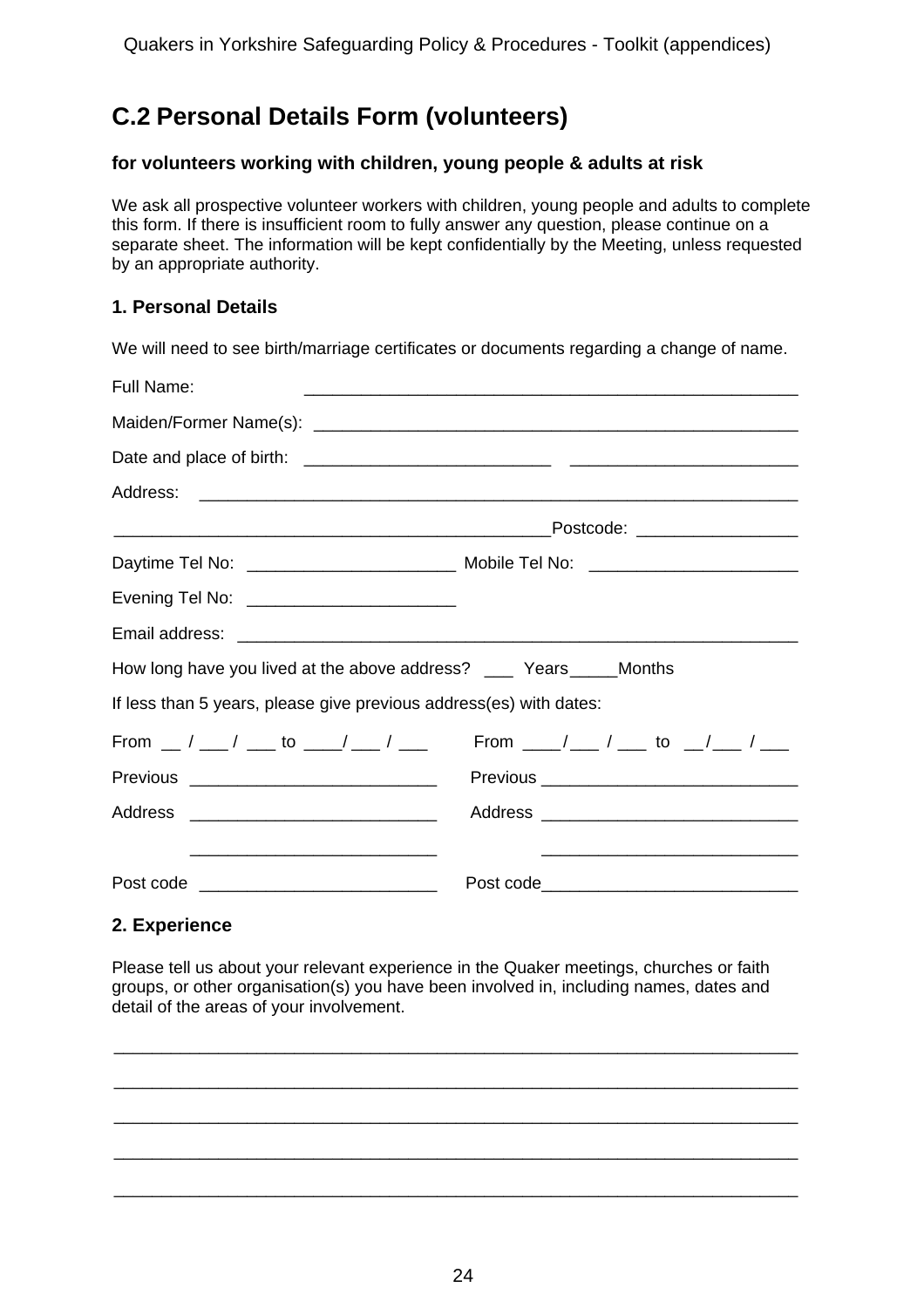Please give details of previous experience of looking after or working with children, young people or adults. Please include details of any relevant qualifications or appropriate training either in a paid or voluntary capacity.

|                                    | Have you ever had an offer to work with children, young people or adults at risk declined? |
|------------------------------------|--------------------------------------------------------------------------------------------|
| <b>YES</b>                         | NO (Please tick)                                                                           |
| If yes, please give details ______ |                                                                                            |
|                                    |                                                                                            |
|                                    |                                                                                            |

#### **5. References**

Please complete the details below of two people who would be willing to provide a personal reference. One should be a member of your local or area meeting. Referees should not be family members or live at the same address as you. We reserve the right to take up character references from any other individuals deemed necessary.

| Name<br><u> 1989 - Johann Harry Harry Harry Harry Harry Harry Harry Harry Harry Harry Harry Harry Harry Harry Harry Harry</u> | Name<br><u> 1989 - Johann Barn, margaret eta biztanleria (h. 1989).</u> |
|-------------------------------------------------------------------------------------------------------------------------------|-------------------------------------------------------------------------|
|                                                                                                                               |                                                                         |
|                                                                                                                               |                                                                         |
|                                                                                                                               | Post code___________________________________                            |
| Tel No. _______________________________                                                                                       |                                                                         |
| Relationship ______________________________                                                                                   |                                                                         |
| Email                                                                                                                         | Email                                                                   |

Please would you complete the attached Self-declaration Form, place it in a sealed envelope and address it to \_\_\_\_\_\_\_\_\_\_\_\_\_\_\_\_\_\_\_\_\_\_\_\_\_\_\_\_\_\_\_\_\_\_\_\_\_ (the person responsible for processing Disclosure Checks) with whom you are welcome to discuss any aspects of this procedure. Please confirm that you understand and agree to a Disclosure Check should we wish to appoint you to a post involving working with adults and/or children.

I confirm that the submitted information is correct and complete, I understand and agree to the conditions involving a Disclosure Check and I have sent the Self-Declaration Form to the Recruiter in a separate, sealed envelope.

Signed \_\_\_\_\_\_\_\_\_\_\_\_\_\_\_\_\_\_\_\_\_\_\_\_\_\_\_\_ Date \_\_\_\_\_\_\_\_\_\_\_\_\_\_\_\_\_\_\_\_\_\_\_\_\_\_\_\_\_\_

As an organisation we undertake to meet the requirements of the Data Protection Act 2018, and all appropriate Acts in relation to Criminal Record Disclosures (see Self Declaration Form).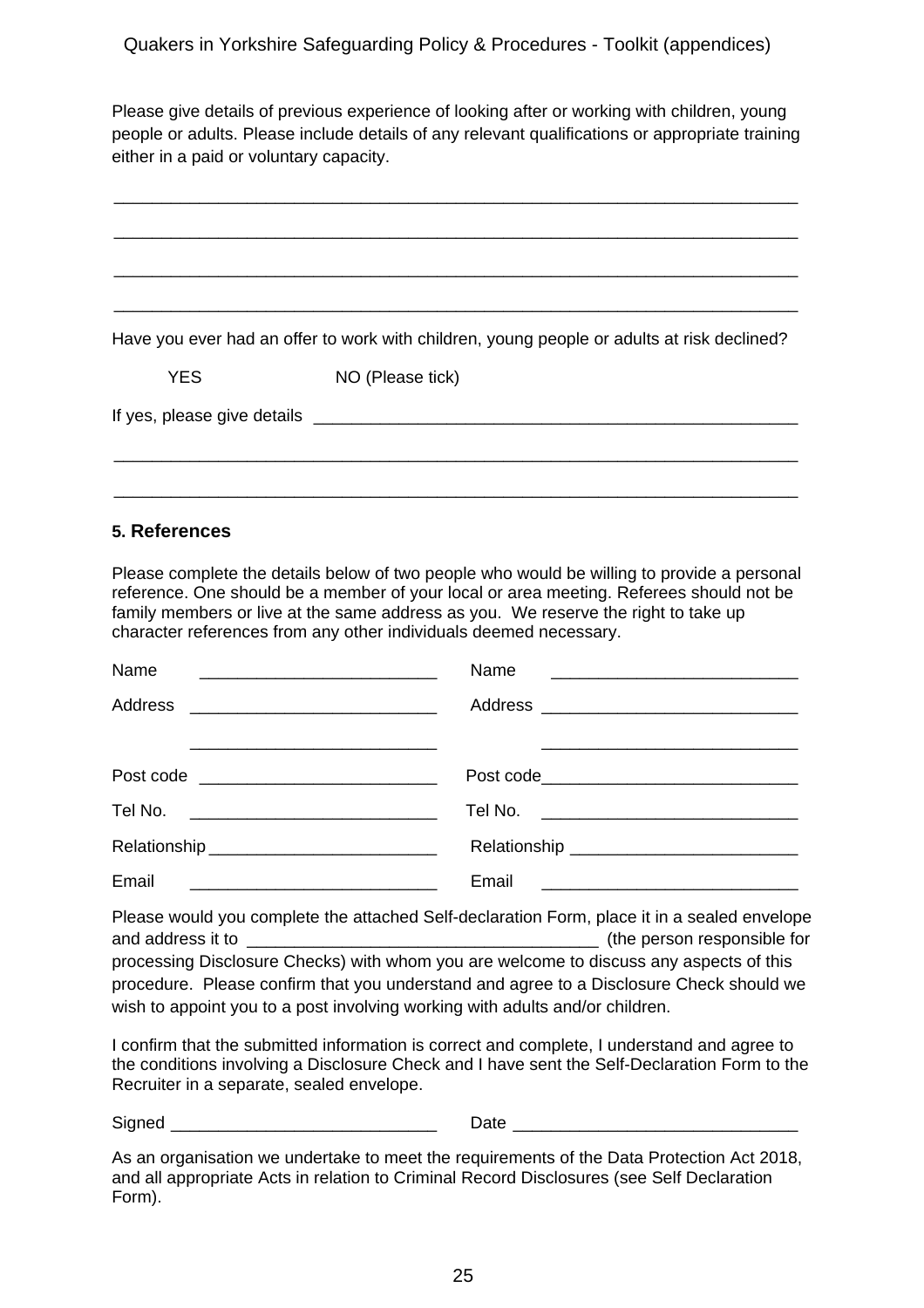# **C.3 Personal Details Form (employees)**

#### **For employees working with children, young people & adults at risk**

We ask all prospective workers with children, young people and adults to complete this form. If there is insufficient room to fully answer any question, please continue on a separate sheet. The information will be kept confidentially by the Meeting, unless requested by an appropriate authority.

#### **1. Personal Details**

We will need to see birth/marriage certificates or documents regarding a change of name.

| Full Name:                                                                                                                              |                                                                                                                        |
|-----------------------------------------------------------------------------------------------------------------------------------------|------------------------------------------------------------------------------------------------------------------------|
|                                                                                                                                         |                                                                                                                        |
|                                                                                                                                         |                                                                                                                        |
|                                                                                                                                         |                                                                                                                        |
|                                                                                                                                         |                                                                                                                        |
|                                                                                                                                         |                                                                                                                        |
| Evening Tel No: _________________________                                                                                               |                                                                                                                        |
|                                                                                                                                         |                                                                                                                        |
| How long have you lived at the above address? ____ Years _____ Months                                                                   |                                                                                                                        |
| If less than 5 years, please give previous address(es) with dates:                                                                      |                                                                                                                        |
| From $\frac{1}{2}$ / $\frac{1}{2}$ to $\frac{1}{2}$ / $\frac{1}{2}$ From $\frac{1}{2}$ / $\frac{1}{2}$ to $\frac{1}{2}$ / $\frac{1}{2}$ |                                                                                                                        |
| Previous _________________________________                                                                                              |                                                                                                                        |
| Address __________________________________                                                                                              |                                                                                                                        |
|                                                                                                                                         | <u> 1989 - Johann John Stone, mars et al. 1989 - John Stone, mars et al. 1989 - John Stone, mars et al. 1989 - Joh</u> |
| Post code _______________________________                                                                                               |                                                                                                                        |

#### **2. Experience**

Please tell us about your relevant experience in the Quaker meetings, churches or faith groups, or other organisation(s) you have been involved in, including names, dates and detail of the areas of your involvement.

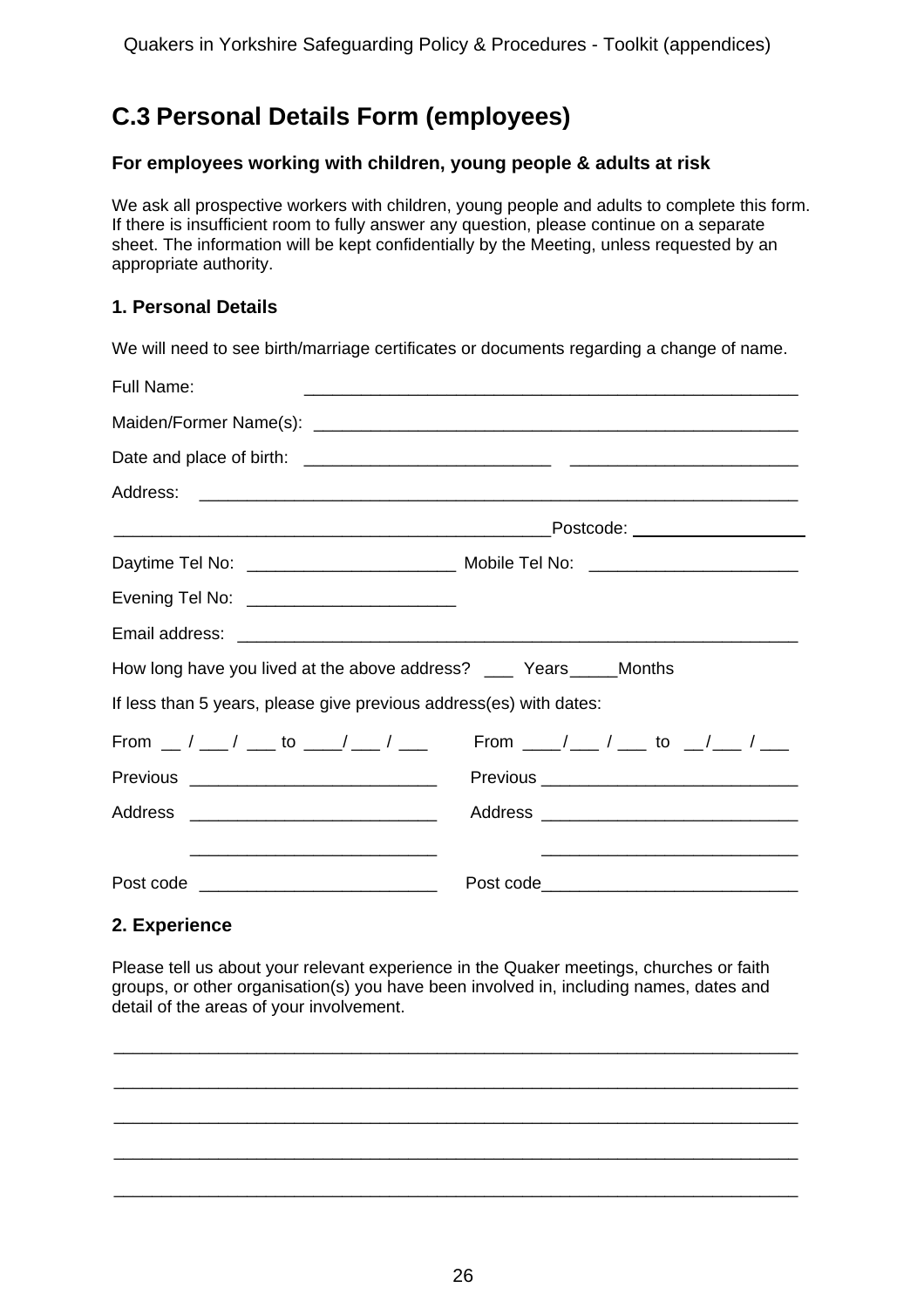Please give details of previous experience of looking after or working with children, young people or adults. This should include details of any relevant qualifications or appropriate training either in a paid or voluntary capacity.

|            | Have you ever had an offer to work with children, young people or adults at risk declined? |
|------------|--------------------------------------------------------------------------------------------|
| <b>YES</b> | NO (Please tick)                                                                           |
|            |                                                                                            |
|            |                                                                                            |
|            |                                                                                            |

### **3. Employment History**

Please tell us about your past and current employment / voluntary work in the table below.

\_\_\_\_\_\_\_\_\_\_\_\_\_\_\_\_\_\_\_\_\_\_\_\_\_\_\_\_\_\_\_\_\_\_\_\_\_\_\_\_\_\_\_\_\_\_\_\_\_\_\_\_\_\_\_\_\_\_\_\_\_\_\_\_\_\_\_\_\_\_\_\_

| <b>Employers Name and</b><br><b>Address</b> | <b>Employed</b><br>from<br>(Date) | <b>Employed</b><br>to<br>(Date) | <b>Job Title and</b><br><b>Description</b> | <b>Reason for</b><br>Leaving |
|---------------------------------------------|-----------------------------------|---------------------------------|--------------------------------------------|------------------------------|
|                                             |                                   |                                 |                                            |                              |
|                                             |                                   |                                 |                                            |                              |
|                                             |                                   |                                 |                                            |                              |
|                                             |                                   |                                 |                                            |                              |
|                                             |                                   |                                 |                                            |                              |
|                                             |                                   |                                 |                                            |                              |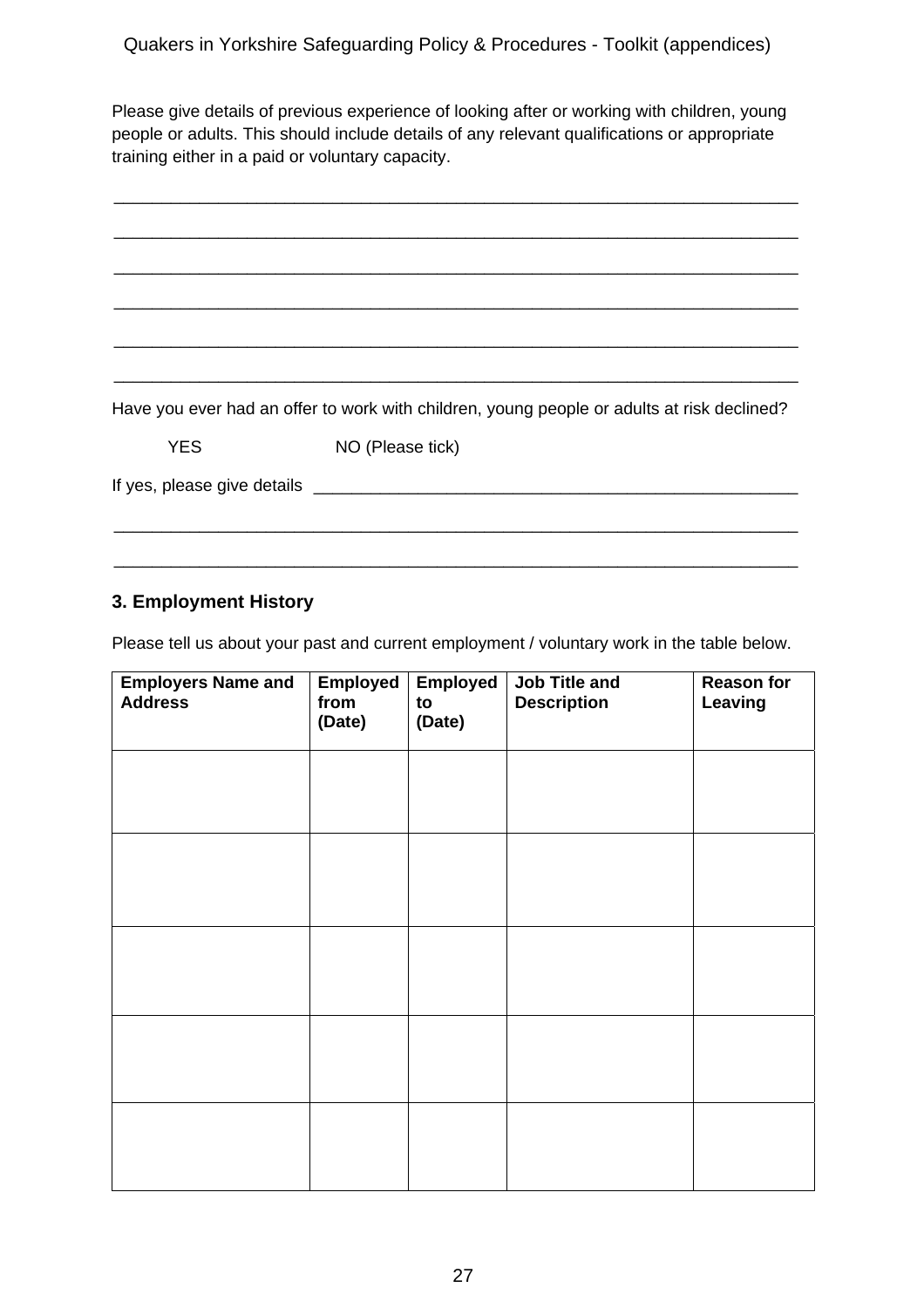#### **4. Are you currently working in any other care position in either a voluntary or paid capacity?**

|  | Tel no: <u>www.community.community.community.com</u> |  |
|--|------------------------------------------------------|--|
|  |                                                      |  |

#### **5. References**

Please complete the details below of two people who would be willing to provide a personal reference. If you are currently working, (paid or voluntary) one of these should be your present employer. We reserve the right to take up character references from any other individuals deemed necessary.

| Name                                                                                                                            | Name<br><u> 2000 - 2000 - 2000 - 2000 - 2000 - 2000 - 2000 - 2000 - 2000 - 2000 - 2000 - 2000 - 2000 - 2000 - 2000 - 200</u> |
|---------------------------------------------------------------------------------------------------------------------------------|------------------------------------------------------------------------------------------------------------------------------|
| Address                                                                                                                         |                                                                                                                              |
|                                                                                                                                 |                                                                                                                              |
| Post code _______________________________                                                                                       |                                                                                                                              |
| Tel No. _______________________________                                                                                         |                                                                                                                              |
|                                                                                                                                 |                                                                                                                              |
| Email<br><u> 1980 - Johann Barn, mars ann an t-Amhain ann an t-Amhain an t-Amhain an t-Amhain an t-Amhain ann an t-Amhain a</u> | Email                                                                                                                        |

Please would you complete the attached Self-declaration Form, place it in a sealed envelope and address it to \_\_\_\_\_\_\_\_\_\_\_\_\_\_\_\_\_\_\_\_\_\_\_\_\_\_\_\_\_\_\_\_\_\_\_\_\_ (the person responsible for processing Disclosure Checks) with whom you are welcome to discuss any aspects of this procedure. Please confirm that you understand and agree to a Disclosure Check should we wish to appoint you to a post involving working with adults and/or children.

I confirm that the submitted information is correct and complete, I understand and agree to the conditions involving a Disclosure Check and I have sent the Self-Declaration Form to the Recruiter in a separate, sealed envelope.

Signed **Example 2** and  $\overline{a}$  Date  $\overline{b}$ 

As an organisation we undertake to meet the requirements of the Data Protection Act 2018, and all appropriate Acts in relation to Criminal Record Disclosures (see Self Declaration Form).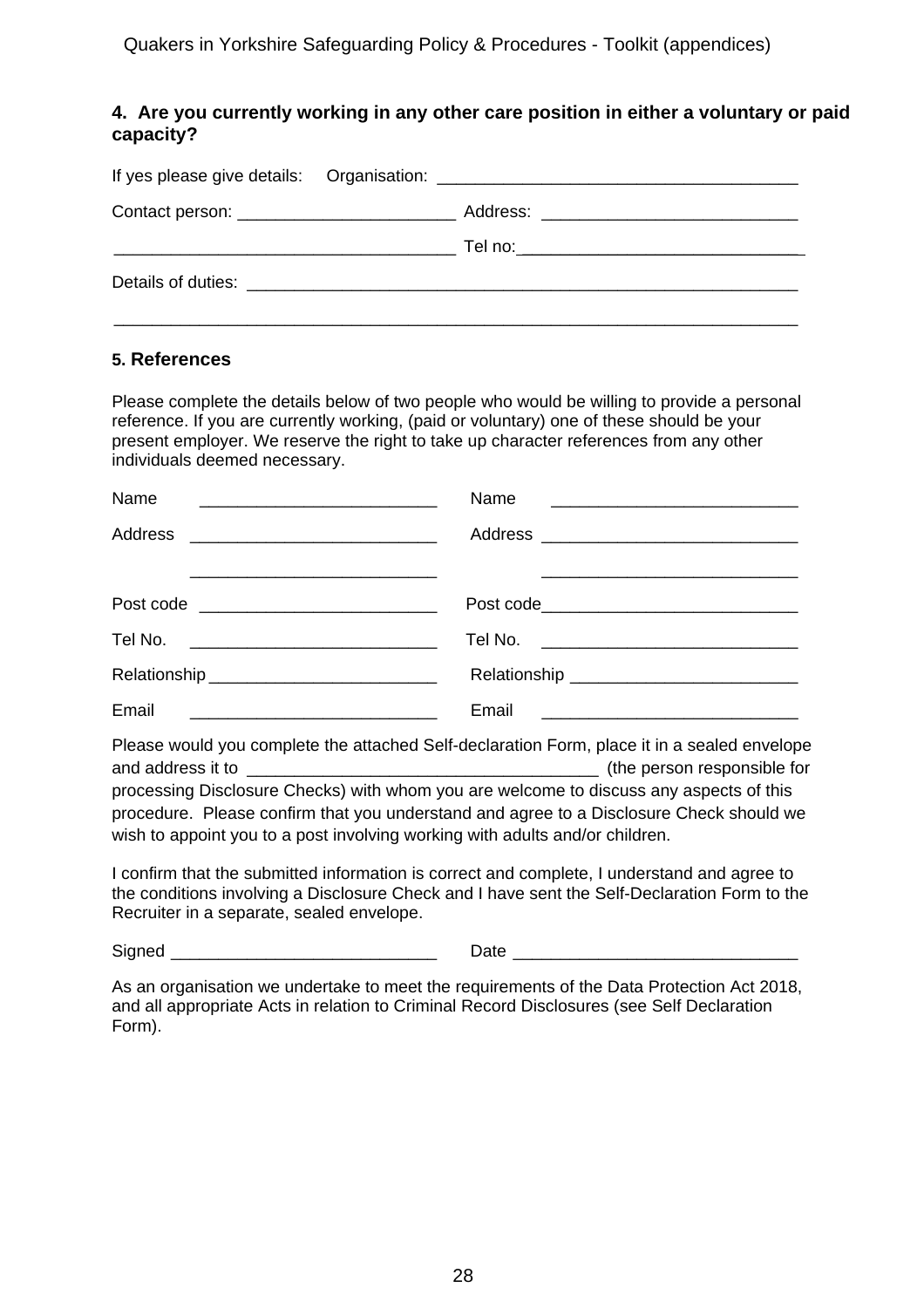# **C.4 Self-Declaration Form (enhanced disclosure)**

**for a position requiring an Enhanced Level Check / Enhanced Level Check with Barring Disclosure** 

#### **You asked to complete this form and return it to the Recruiter/DBS Verifier detailed below, in a separate sealed envelope.**

To: (*Name of recruiter/DBS Verifier*)

*Address of recruiter/DBS Verifier:* \_\_\_\_\_\_\_\_\_\_\_\_\_\_\_\_\_\_\_\_\_\_\_\_\_\_\_\_\_\_\_\_\_\_\_\_\_\_\_\_\_\_\_\_\_

*(Usually the Quaker meeting)* 

Role considered for:

#### **STRICTLY CONFIDENTIAL**

We undertake to meet the requirements of the Data Protection Act 2018 and all amendments made on or before May 25<sup>th</sup>, 2018 and all other relevant legislation, and the expectations of the Information Commissioners Office relating to the data privacy of individuals.

#### **Conviction History**

If you have never been convicted of a criminal offence or never received a caution, reprimand or warning then please select 'No' below. If you have been convicted of a criminal offence, or received a caution, reprimand or warning that is now spent according to DBS filtering rules\*, then please select 'No' below.

If you have an unspent criminal offence, caution, reprimand or warning (according to DBS filtering rules\*), please select 'Yes' below.

For exceptions to this legislation or for more information please refer to the Rehabilitation of Offenders Act 1974\*\* and the DBS filtering guidance\*.

**Having read the above, do you have any unspent convictions; or are you at present the subject of a criminal investigation/pending prosecution?**

**Yes No (please tick)**

**If yes, please give details including the nature of the offences and the dates.** Please give details of the court(s) where your conviction (s) were heard, the type of offence and sentence(s) received. Could you also give details of the reasons and circumstances that led to the offence(s)? Continue on a separate sheet if necessary.

 *\_\_\_\_\_\_\_\_\_\_\_\_\_\_\_\_\_\_\_\_\_\_\_\_\_\_\_\_\_\_\_\_\_\_\_\_\_\_\_\_\_\_\_\_\_\_\_\_\_\_\_\_\_\_\_\_\_\_\_\_\_\_\_\_\_\_\_\_\_\_\_\_ \_\_\_\_\_\_\_\_\_\_\_\_\_\_\_\_\_\_\_\_\_\_\_\_\_\_\_\_\_\_\_\_\_\_\_\_\_\_\_\_\_\_\_\_\_\_\_\_\_\_\_\_\_\_\_\_\_\_\_\_\_\_\_\_\_\_\_\_\_\_\_\_ \_\_\_\_\_\_\_\_\_\_\_\_\_\_\_\_\_\_\_\_\_\_\_\_\_\_\_\_\_\_\_\_\_\_\_\_\_\_\_\_\_\_\_\_\_\_\_\_\_\_\_\_\_\_\_\_\_\_\_\_\_\_\_\_\_\_\_\_\_\_\_\_ \_\_\_\_\_\_\_\_\_\_\_\_\_\_\_\_\_\_\_\_\_\_\_\_\_\_\_\_\_\_\_\_\_\_\_\_\_\_\_\_\_\_\_\_\_\_\_\_\_\_\_\_\_\_\_\_\_\_\_\_\_\_\_\_\_\_\_\_\_\_\_\_ \_\_\_\_\_\_\_\_\_\_\_\_\_\_\_\_\_\_\_\_\_\_\_\_\_\_\_\_\_\_\_\_\_\_\_\_\_\_\_\_\_\_\_\_\_\_\_\_\_\_\_\_\_\_\_\_\_\_\_\_\_\_\_\_\_\_\_\_\_\_\_\_* 

*For notes marked with an asterisk, please see links below*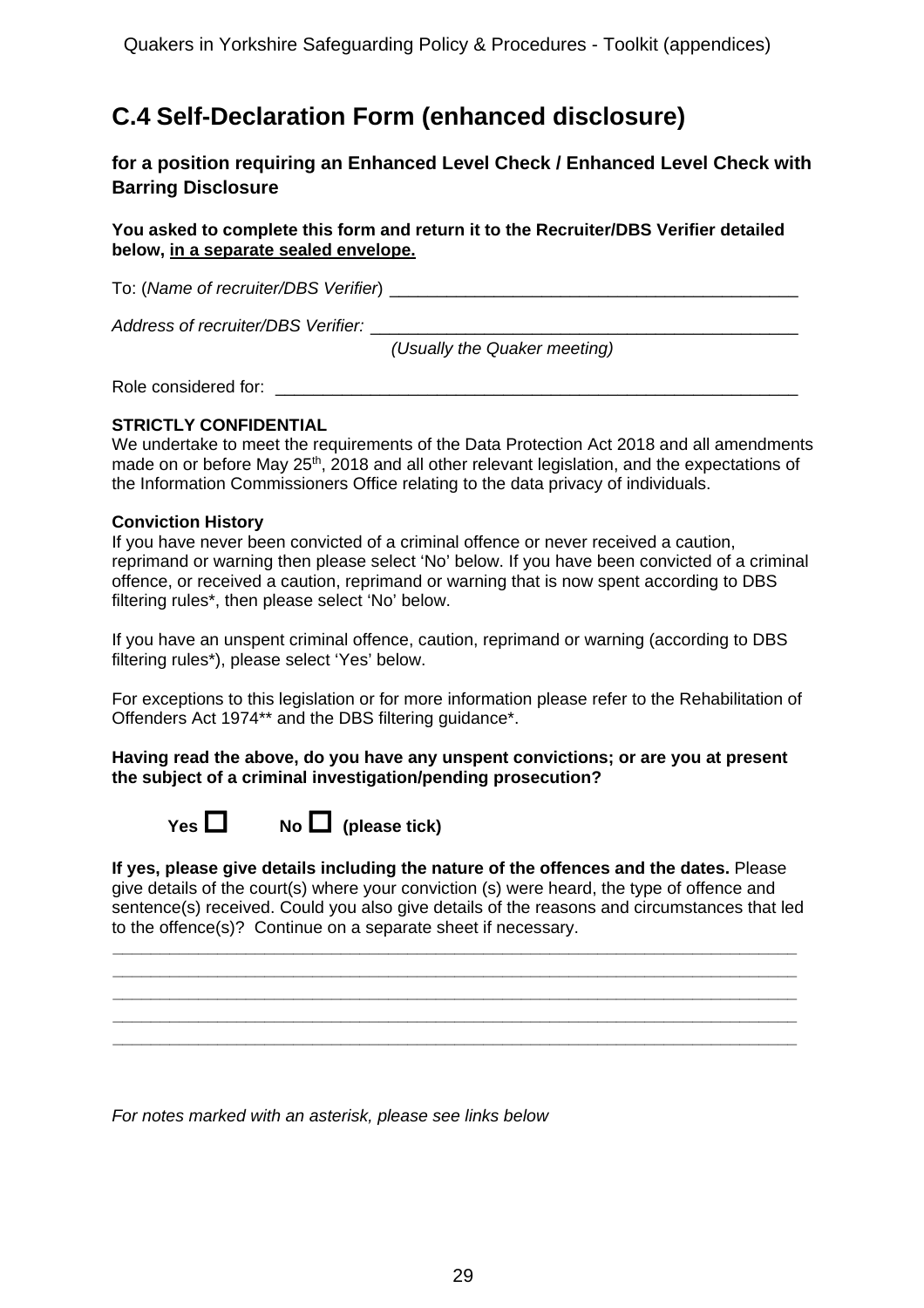**1. If the role is in relation to children and young people, has there ever been any cause for concern regarding your conduct with children, young people?** 

 \_\_\_\_\_\_\_\_\_\_\_\_\_\_\_\_\_\_\_\_\_\_\_\_\_\_\_\_\_\_\_\_\_\_\_\_\_\_\_\_\_\_\_\_\_\_\_\_\_\_\_\_\_\_\_\_\_\_\_\_\_\_\_\_\_\_\_\_\_\_\_\_ \_\_\_\_\_\_\_\_\_\_\_\_\_\_\_\_\_\_\_\_\_\_\_\_\_\_\_\_\_\_\_\_\_\_\_\_\_\_\_\_\_\_\_\_\_\_\_\_\_\_\_\_\_\_\_\_\_\_\_\_\_\_\_\_\_\_\_\_\_\_\_\_ \_\_\_\_\_\_\_\_\_\_\_\_\_\_\_\_\_\_\_\_\_\_\_\_\_\_\_\_\_\_\_\_\_\_\_\_\_\_\_\_\_\_\_\_\_\_\_\_\_\_\_\_\_\_\_\_\_\_\_\_\_\_\_\_\_\_\_\_\_\_\_\_

| Yes. | NO |
|------|----|
|------|----|

**(please tick)** If yes, please give details:

#### **2. If the role is with adults at risk has there ever been any cause for concern regarding your conduct with adults?**

Please include any disciplinary action taken by an employer in relation to your behaviour with children, young people or adults at risk (as applicable).

| Yes $\Box$ | No $\Box$ (please tick) | If yes, please give details: |
|------------|-------------------------|------------------------------|
|            |                         |                              |

#### **Declaration**

To help us ensure that we are complying with all relevant safeguarding legislation, please read the accompanying notes and complete the following declaration.

\_\_\_\_\_\_\_\_\_\_\_\_\_\_\_\_\_\_\_\_\_\_\_\_\_\_\_\_\_\_\_\_\_\_\_\_\_\_\_\_\_\_\_\_\_\_\_\_\_\_\_\_\_\_\_\_\_\_\_\_\_\_\_\_\_\_\_\_\_\_\_\_

I (full name) \_\_\_\_\_\_\_\_\_\_\_\_\_\_\_\_\_\_\_\_\_\_\_\_ of (address) \_\_\_\_\_\_\_\_\_\_\_\_\_\_\_\_\_\_\_\_\_\_\_\_\_\_\_ consent to a criminal record check if appointed to the position for which I have applied. I am aware that details of pending prosecutions, previous convictions, cautions, or bind-overs against me may be disclosed along with any other relevant information which may be known to the police.

**I agree to inform the person within the place of worship/organisation responsible for processing disclosure applications if I am convicted of an offence after I take up any post within the place of worship/organisation. I understand that failure to do so may lead to the immediate suspension of my work with children or adults at risk and/or the termination of my employment.**

I agree to inform the person within the place of worship/organisation responsible for processing disclosure applications if I become the subject of a police and/or a social services/(Children's Social Care or Adult Social Services)/Social Work Department investigation. I understand that failure to do so may lead to the immediate suspension of my work with children or adults at risk and/or the termination of my employment.

Signed **Example 2** and  $\overline{a}$  Date  $\overline{b}$ 

Those applying for work with children and/or adults at risk in positions which fall within the scope of regulated activity, please confirm that you are not barred from working with children or adults at risk. (If the work falls outside the scope of regulated activity, leave blank.)

I confirm that I am not barred from working with children /adults at risk.

Signed **Example 2** and  $\overline{a}$  Date  $\overline{b}$ 

\*https://www.gov.uk/government/publications/filtering-rules-for-criminal-record-checkcertificates http://www.ccpas.co.uk/Documents/QRGDBSFiltering.pdf

\*\*https://www.gov.uk/government/uploads/system/uploads/attachment\_data/file/216089/rehabilitationoffenders.pdf

See attached notes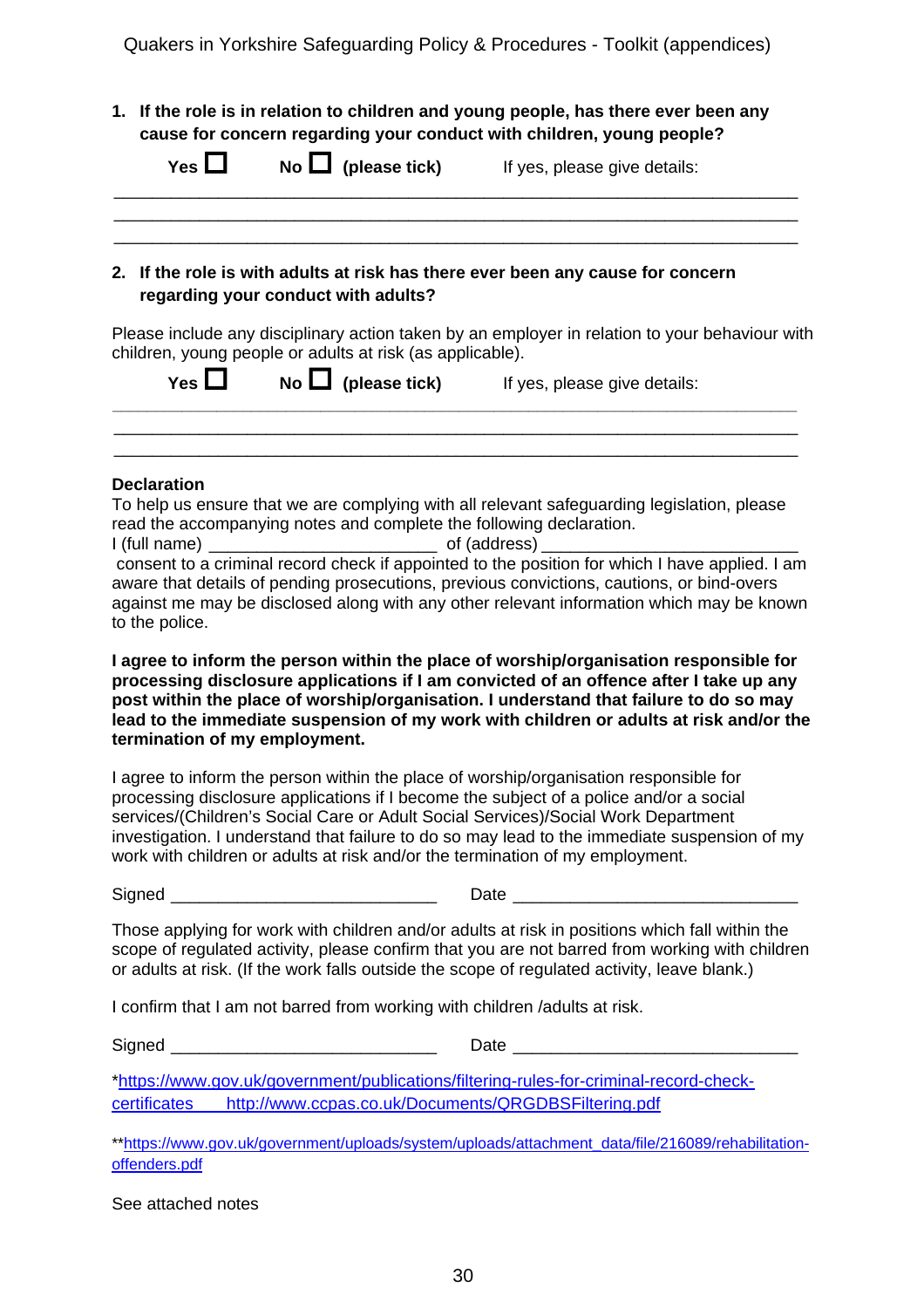## **Legal notes**

The Disclosure of any offence may not prohibit employment. Please refer to our Rehabilitation of Offenders Policy.

As this post involves working contact with children, young people and/or adults at risk all applicants who are offered an appointment will be asked to submit to a criminal record check before the position can be confirmed. You will be asked to apply for an Enhanced Disclosure through the Disclosure and Barring Service (DBS) (England & Wales).

As the position is exempted under the Rehabilitation of Offenders Act this check will reveal details of cautions, reprimands or final warnings, as well as formal convictions not subject to DBS filtering rules. Because of the nature of the work for which you are applying, this position is exempt from the provision of section 4(ii) of the Rehabilitation of Offenders Act 1974 (Exemptions Orders as applicable within the UK), and you are not entitled to withhold information about convictions which for other purposes are 'spent' under the provisions of the Act with the exception of those that are subject to the DBS filtering rules. In the event of appointment, any failure to disclose such convictions could result in the withdrawal of approval to work with children or adults at risk within the church/organisation.

This process is subject to a strict code to ensure confidentiality, fair practice and security of any information disclosed. The DBS Service Code of Practice and our own procedures are available on request for you to read. It is stressed that a criminal record will not necessarily be a bar to appointment, only if the nature of any matters revealed could be considered to place children or adults at risk. As a place of worship/organisation we agree to abide by the Code of Practice on the use of personal data in employee/employer relationships under the Data Protection Act 2018 and all amendments made on or before May 25<sup>th</sup> 2018 (the date of GDPR coming into effect), as well as the expectations of the DBS.

#### **Notes for England and Wales - Children and Young People**

Under the Protection of Freedoms Act 2012 it is an offence for any organisation to offer employment to anyone who has been convicted of certain specific offences, or included on either of the two barred lists held by the Disclosure and Barring Service where the post falls within the scope of regulated activity (as defined by the DBS, under the Safeguarding Vulnerable Groups Act 2006 and the Protection of Freedoms Act 2012). An enhanced with barred list check must be completed. Those working with children and / or adults at risk in posts which fall outside the scope of regulated activity may still be eligible for an enhanced disclosure WITHOUT a barred list check.

The Disclosure and Barring Service (DBS) was established under the Protection of Freedoms Act 2012 and merges the functions previously carried out by the Criminal Records Bureau (CRB) and Independent Safeguarding Authority (ISA). The DBS came into existence on 1st December 2012. The DBS offers both an enhanced check and for those engaged in regulated activity an enhanced with a barred list check.

DBS Eligibility from: https://www.gov.uk/government/publications/dbs-check-eligible-positions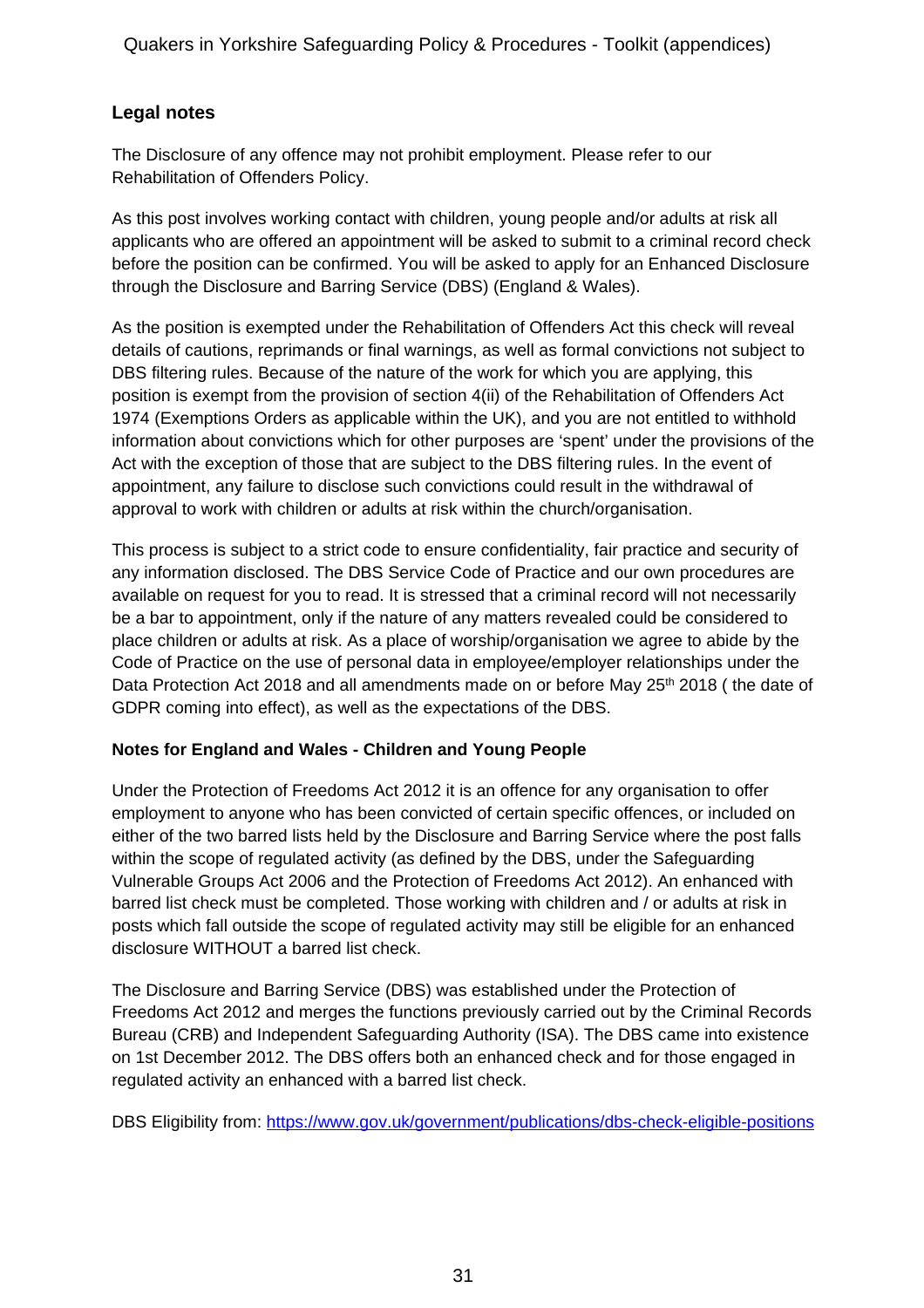# **C.5 Self Declaration Form (not enhanced disclosure)**

#### **(if not eligible for Enhanced Disclosure check)**

*Only to be used for roles not eligible for an Enhanced Disclosure check. There are certain roles in a variety of settings working with vulnerable groups where an Enhanced Disclosure Check is not possible, but it is desirable or necessary for the person to support the expectations of the Quaker meeting. Whilst not a legal requirement, it is important to know that the person who has a level of responsibility and/or is regarded as being in a position of trust is suitable and supports the expectations of the organisation in relation to safe conduct. This form needs to be used with care and should not be used as a 'fishing' exercise.* 

#### **You are asked to complete this form and return it to the recruiter/DBS Verifier detailed below, in a separate sealed envelope**

| To: (Name of recruiter/DBS Verifier) _____ |                              |
|--------------------------------------------|------------------------------|
| Address of recruiter/DBS Verifier:         |                              |
|                                            | (Usually the Quaker meeting) |
| Role considered for:                       |                              |

#### **STRICTLY CONFIDENTIAL**

As an organisation, we undertake to meet the requirements of the General Data Protection Regulations which became effective on May 25th 2018, and all other relevant legislation, and comply with the expectations of the Information Commissioners Office relating to the privacy and management of data about individuals.

The expectations of this role are that you; have no relevant unspent convictions, are not currently the subject of any criminal investigation or pending prosecution, and that there is no cause for concern regarding your conduct with children, young people or adults at risk in the context in the role for which you are applying.

It is also expected that if you become the subject of a criminal investigation, or a social services investigation, you will inform the relevant person in the organisation. You should also be in agreement with any Code of Conduct applied to your role and agree to abide by it. If you have any concerns regarding your suitability for the post that you have applied for, you should discuss this with an appropriate person and NOT sign this form

#### **Declaration**

| I (full name) |  |
|---------------|--|
| of (address)  |  |

\_\_\_\_\_\_\_\_\_\_\_\_\_\_\_\_\_\_\_\_\_\_\_\_\_\_\_\_\_\_\_\_\_\_\_\_\_\_\_\_\_\_\_\_\_\_\_\_\_\_\_\_\_\_\_\_\_\_\_\_\_\_\_\_\_\_\_\_\_\_\_\_

understand the expectations of this church/organisation (as detailed above), agree to uphold them and will inform the relevant person if this situation changes.

Signed \_\_\_\_\_\_\_\_\_\_\_\_\_\_\_\_\_\_\_\_\_\_\_\_\_\_\_\_ Date \_\_\_\_\_\_\_\_\_\_\_\_\_\_\_\_\_\_\_\_\_\_\_\_\_\_\_\_\_\_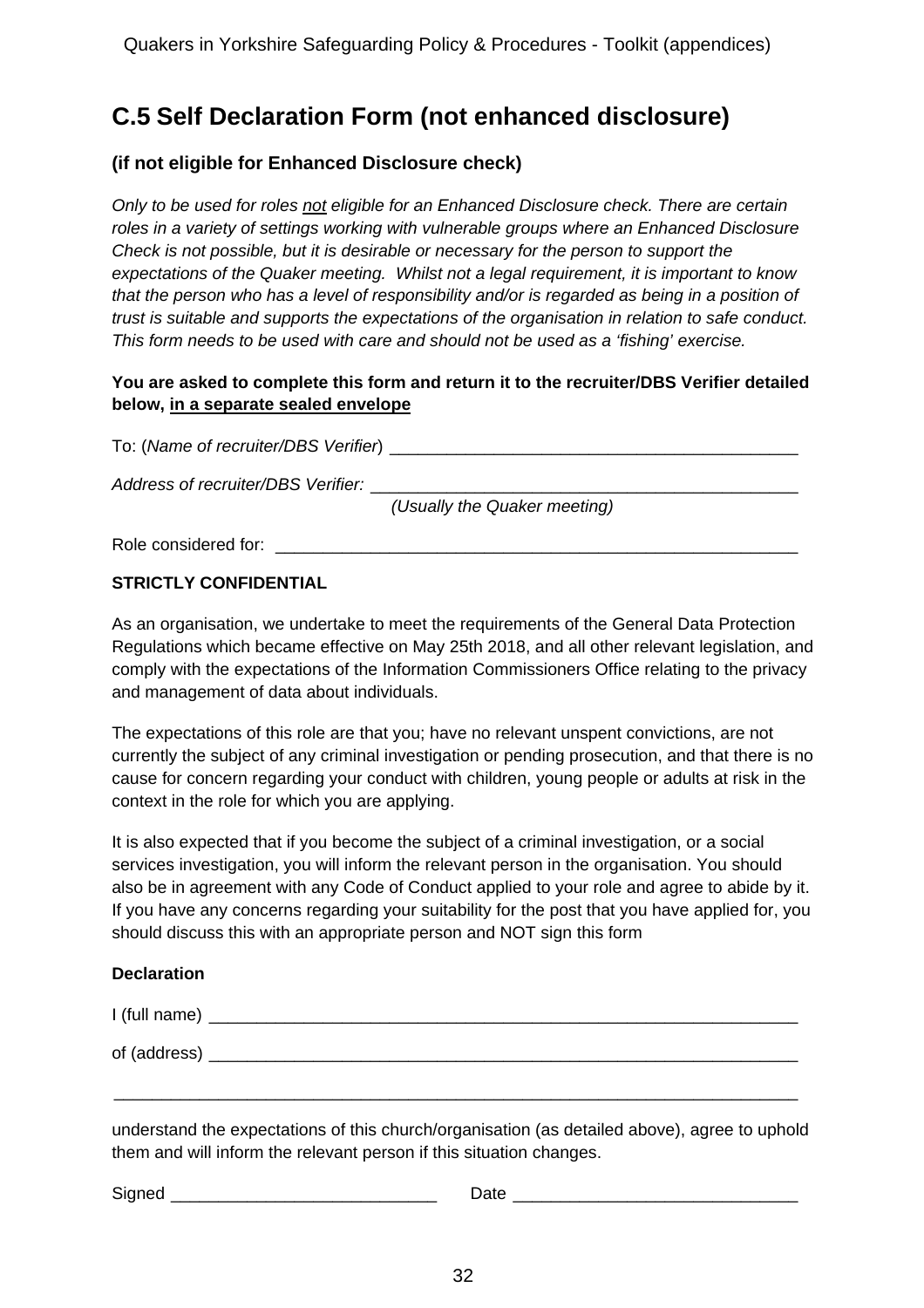# **C.6 Reference request letter**

## **for applicants for paid positions with children, young people or adults at risk**

#### \*Delete as appropriate

Dear

# **Reference Request for [***Name of Applicant***]**

The above-named person has applied to be a worker with [*the children/young people/adults at risk*]\* at [*name of place of worship/organisation – usually the local meeting*]

As I am sure you are aware, before we can accept anyone to work with [children / adults at risk]\*, whether on a voluntary or paid basis, we must be sure that they are suitable. This applicant has given your name as a referee.

I would be grateful if you could give your opinion of the person's suitability for the post by completing the enclosed form and return it in the pre-paid envelope as soon as possible. A copy of the [*job description/person specification/volunteer role profile]*\* is enclosed.

Please note that this position is exempt from Section 4(2) of the Rehabilitation of Offenders Act 1974 (Exemptions Order as applicable in the UK). It is not, therefore, in any way contrary to the Act to reveal any information you may have concerning convictions which would otherwise be considered "spent", except for those old or minor cautions and convictions which have now been filtered.

Any information you are able to give will be kept in strictest confidence and used only in consideration of the suitability of the applicant for this position.

Should you require any further information do not hesitate to contact [*name*] on telephone number [*number*].

May I take this opportunity to thank you for your help in this matter.

Yours sincerely,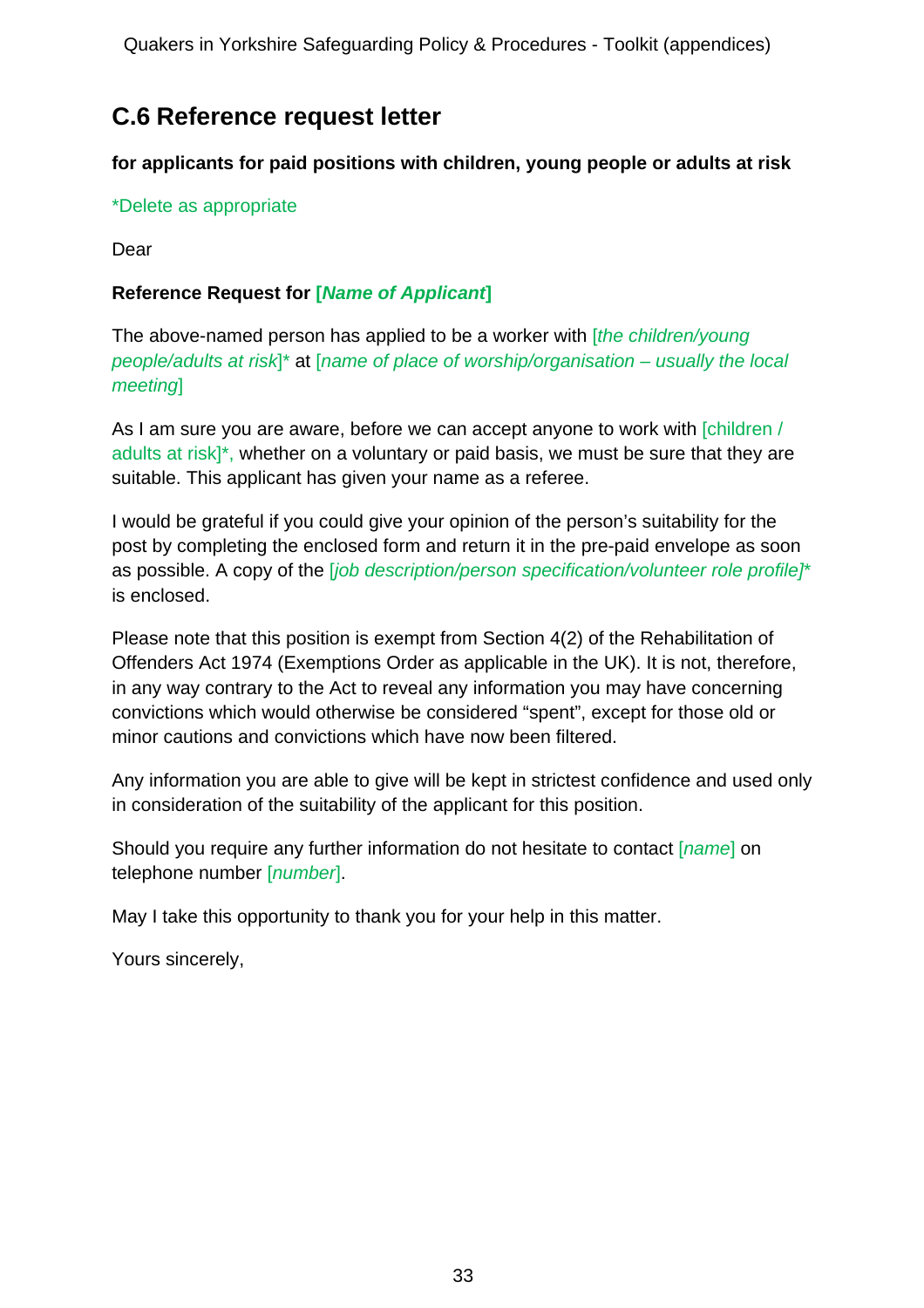# **C.7 Reference request form (volunteers)**

**for volunteer workers with children or adults at risk** 

#### **Private and Confidential.**

| How long have you known this person?      |
|-------------------------------------------|
| In what capacity do you know this person? |

**Do you have any reason to be concerned about this person being in close contact with or having responsibility for** *children/young people/adults at risk* **\*?** 

# $Yes \Box \qquad No \Box$  (please tick)

If you have answered yes, we will contact you for further details

#### **What, in your view makes them suitable for this role/post (Job/Role Description attached)?**

**Is there anything about them that would make them less suitable for some aspects of this role?** 

## **How would you describe their personality and motivation for working with children/young people/adults at risk (***delete as appropriate***)?**

| Name |                                                                                                                                |
|------|--------------------------------------------------------------------------------------------------------------------------------|
|      |                                                                                                                                |
|      | Email<br><u> 1989 - Jan Samuel Barbara, margaret e populazion del control de la provincia del control de la provincia del </u> |

*Thank you for providing this information. We may need to contact you to confirm that you have written this reference.*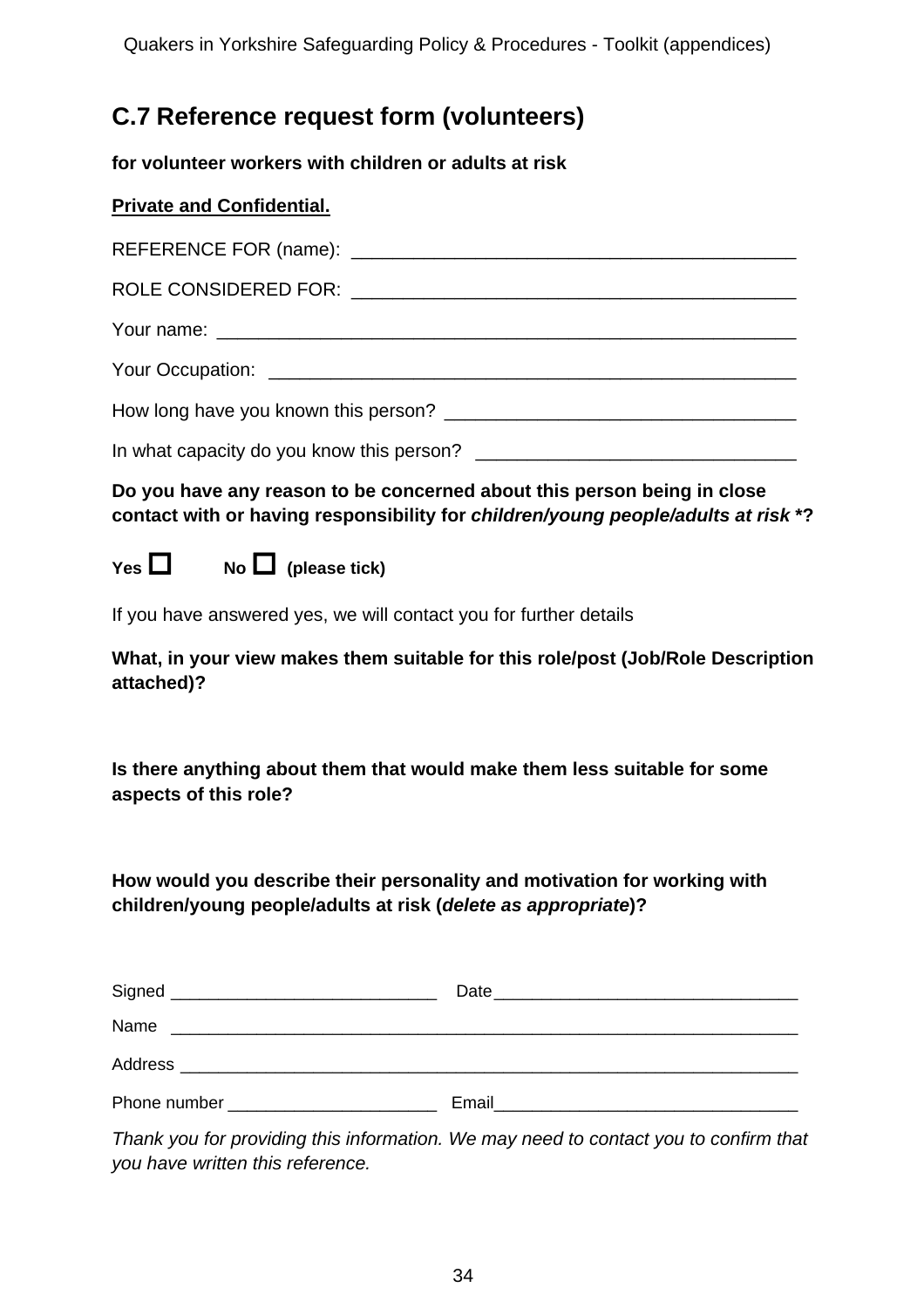# **C.8 Reference request form (employees)**

for paid workers with children or adults at risk

#### **Private and Confidential.**

| How long have you known this person? |  |
|--------------------------------------|--|
|                                      |  |

**Do you have any reason to be concerned about this person being in close contact with or having responsibility for** *children/young people/adults at risk* **\*?** 



If you have answered yes, we will contact you for further details

#### **What, in your view makes them suitable for this role/post (Job/Role Description attached)?**

**Is there anything about them that would make them less suitable for some aspects of this role?** 

**How would you describe their personality and motivation for working with**  *children/young people/adults at risk* **\*?** 

*\* Children/young people/adults at risk - delete as appropriate*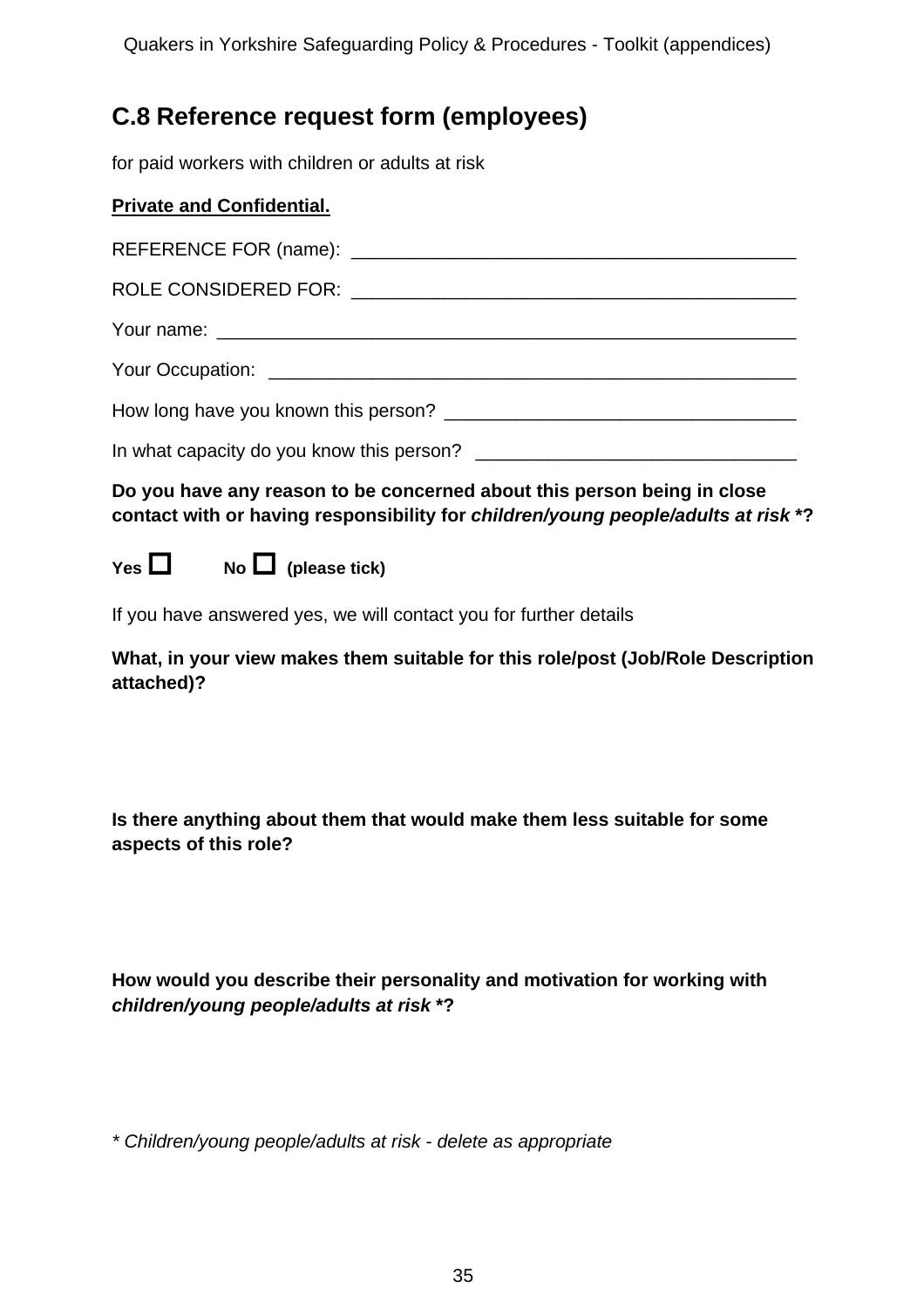#### **Please rate the person on the following:**

|                              | Poor | Average | Good | <b>Very</b><br>Good | <b>Excellent</b> |
|------------------------------|------|---------|------|---------------------|------------------|
| <b>Responsibility</b>        |      |         |      |                     |                  |
| <b>Reliability</b>           |      |         |      |                     |                  |
| <b>Self-Control</b>          |      |         |      |                     |                  |
| <b>Commitment</b>            |      |         |      |                     |                  |
| <b>Trustworthiness</b>       |      |         |      |                     |                  |
| <b>Understanding/Empathy</b> |      |         |      |                     |                  |
| <b>Awareness of Risk</b>     |      |         |      |                     |                  |
| <b>Practicality</b>          |      |         |      |                     |                  |
| <b>Patience</b>              |      |         |      |                     |                  |
|                              |      |         |      |                     |                  |
|                              |      |         |      |                     |                  |
|                              |      |         |      |                     |                  |

*You may wish to add further relevant criteria* 

| Name |       |  |
|------|-------|--|
|      |       |  |
|      | Email |  |

Thank you for providing this information. We may need to contact you to confirm that you have written this reference.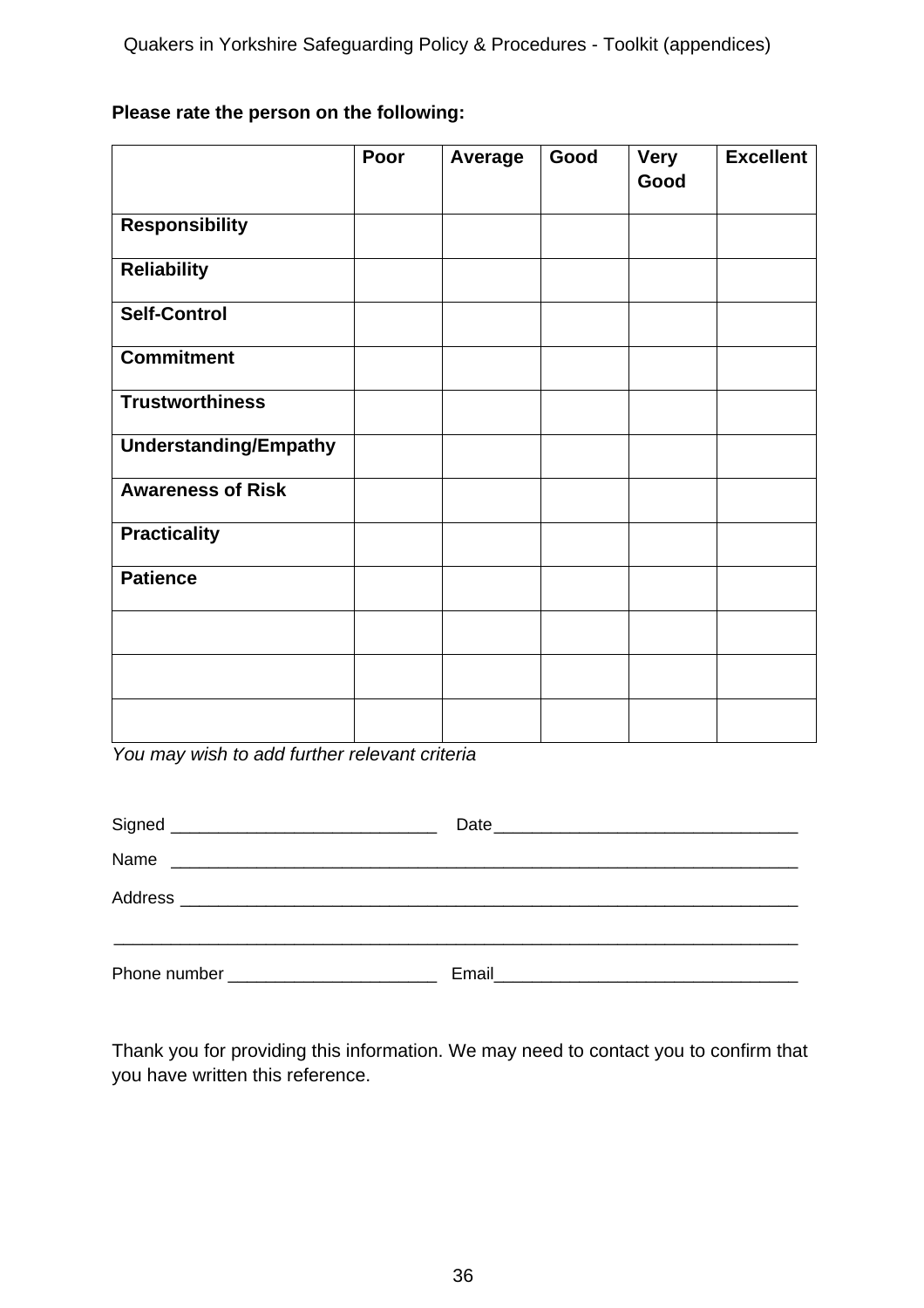# **C.9 Code of Conduct**

## **for staff and volunteers working with children, young people and adults at risk**

# **Purpose**

This behaviour code outlines the conduct expected of all workers (staff and volunteers). The code of conduct aims to help protect children, young people and adults at risk from abuse and inappropriate behaviour from those in positions of trust, and to reduce the risk of unfounded allegations of abuse being made.

# **The role of workers (staff and volunteers)**

When working with children and young people or adults at risk, you are acting in a position of trust on behalf of QIY. You will be seen as a role model and must act appropriately.

# **Good practice**

- Treat everyone with dignity, respect and fairness, and have proper regard for individuals' interests, rights, safety and welfare
- Work in a responsible, transparent and accountable way
- Be prepared to challenge unacceptable behaviour or to be challenged
- Listen carefully to those you are supporting
- Avoid any behaviour that could be perceived as bullying, emotional abuse, harassment, physical abuse, spiritual abuse or sexual abuse (including inappropriate physical contact such as rough play and inappropriate language or gestures)
- Seek advice from someone with greater experience when necessary
- Work in an open environment avoid private or unobserved situations
- Follow policies, procedures and guidelines and report all disclosures, concerns, allegations, and suspicions to the Safeguarding Coordinator
- Don't make inappropriate promises particularly in relation to confidentiality
- Do explain to the individual what you intend to do and don't delay taking action.
- Avoid becoming directly involved in personal finances unless there are guidelines in place.

# **Unacceptable behaviour**

- Not reporting concerns or delaying reporting concerns
- Taking unnecessary risks
- Any behaviour that is or may be perceived as threatening or abusive in any way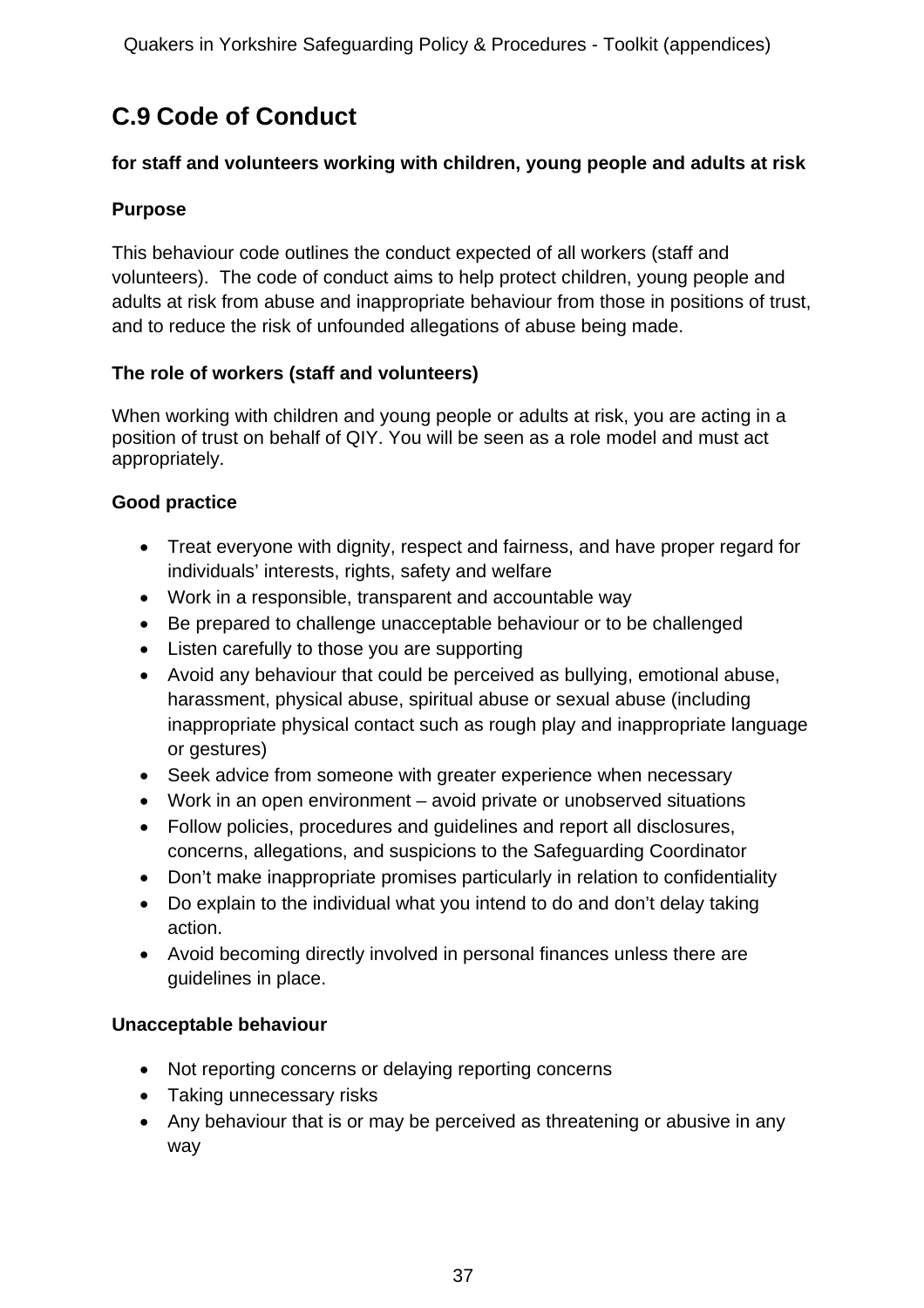- Passing on your personal and/or social media contact details and any social media contact that breaches the *Practice guidelines for working safely with children and young people*.
- Engaging in any behaviour which might allow a sexual relationship to develop with a person in a position of trust, for as long as the relationship of trust continues. All adults working with children, young people and adults at risk are considered to be in positions of trust
- Smoking in the presence of children or young people, and consuming alcohol or illegal substances
- Favouritism/exclusion all people should be equally supported and encouraged

# **Breaching the Code of Conduct**

If you have behaved inappropriately you will be subject to disciplinary procedures (particularly in the case of paid staff where the line manager will consult the safeguarding coordinator as appropriate). Depending on the seriousness of the situation, you may be asked to leave the event or organisation. We may also make a referral to statutory agencies such as the police and/or the local authority children's or adult's social care departments or DBS. If you become aware of a breach of this code, you should escalate your concerns to the safeguarding coordinator or line manager (in the case of a paid staff member).

# **Declaration**

I agree to abide by the expectations outlined in this document and confirm that I have read the relevant policies that assist my work with vulnerable groups.

Name:

Signature:

Date: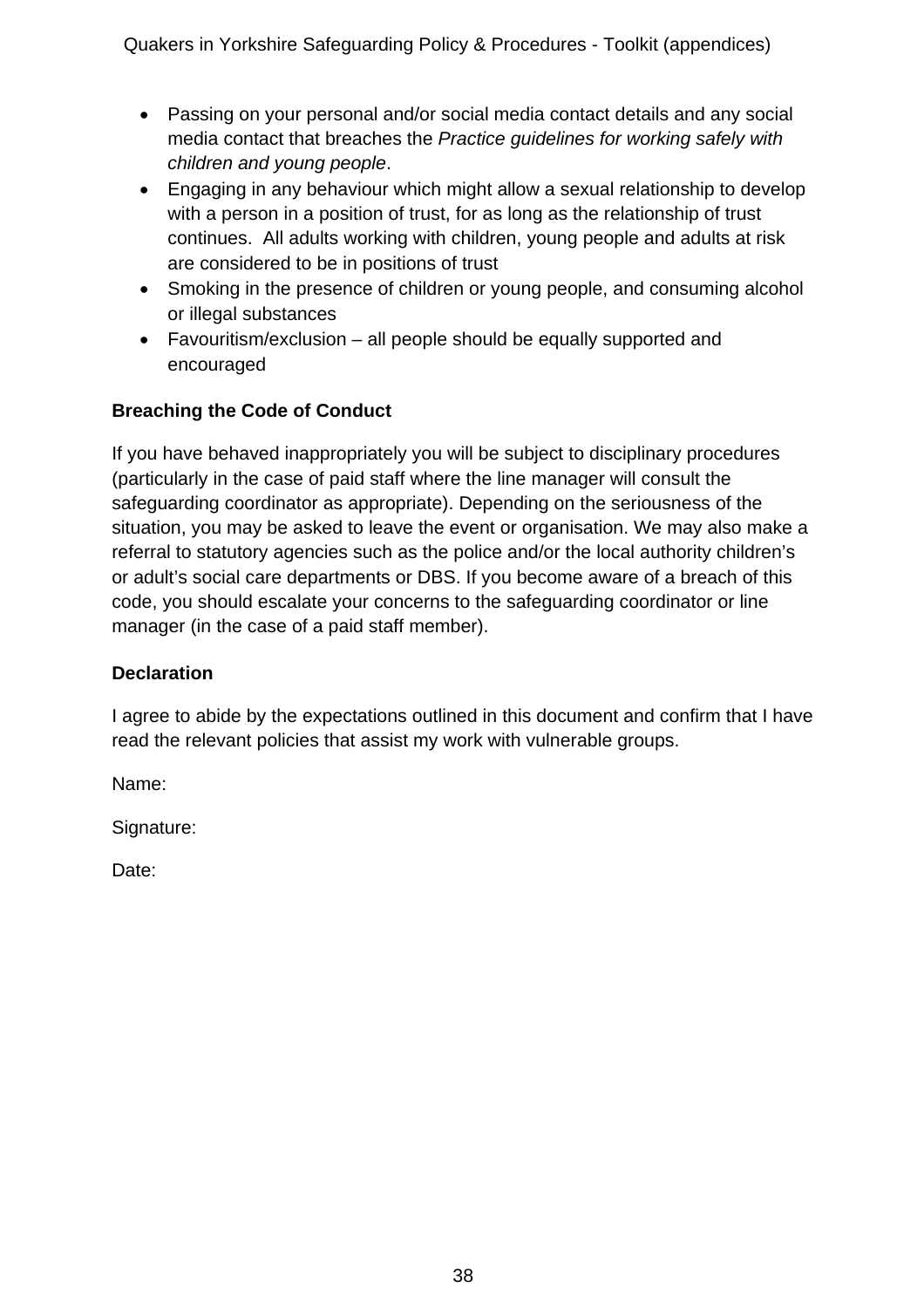# **C.10 DBS Update Service: Agreement to permit Quaker Access**

If you have joined the DBS Update service, then you may choose to give permission to Quakers to check your status periodically. This will mean that you will not normally need to reapply for a new DBS criminal records check. To do this, please supply the following information:

Your name, as it appears on your DBS certificate: DBS certificate number: **Example 1** and the set of the set of the set of the set of the set of the set of the set of the set of the set of the set of the set of the set of the set of the set of the set of the set of the se Date of birth, as recorded on the DBS certificate: **I confirm that I have registered with the DBS Update Service:**  $\Box$  (tick) Update Service ID Reference: \_\_\_\_\_\_\_\_\_\_\_\_\_\_\_\_\_\_\_\_\_\_\_\_\_\_\_\_\_\_\_\_\_\_\_\_\_\_\_\_\_ **I agree that Quaker Meeting may access my record on the DBS Update service periodically**. Signed \_\_\_\_\_\_\_\_\_\_\_\_\_\_\_\_\_\_\_\_\_\_\_\_\_\_\_\_ Date \_\_\_\_\_\_\_\_\_\_\_\_\_\_\_\_\_\_\_\_\_\_\_\_\_\_\_\_\_\_ Completed forms should be forwarded to the DBS verifier. **Counter signatory by DBS Verifier from Quaker Meeting/Organisation:**  I confirm that I have checked the original DBS certificate and the details above are accurate. The Yes □ I confirm that there is no information recorded on the DBS check Yes, there is no information  $\square$ If there is information recorded on the DBS check, then please contact the BYM Safeguarding Officer (see contact details below) so a risk assessment can be undertaken. Having a conviction is not an automatic bar to working with children or adults at risk, each case is considered individually. Name (DBS Verifier): \_\_\_\_\_\_\_\_\_\_\_\_\_\_\_\_\_\_\_\_\_\_\_\_\_\_\_\_\_\_\_\_\_\_\_\_\_\_\_\_\_\_\_\_\_\_\_\_\_ Role \_\_\_\_\_\_\_\_\_\_\_\_\_\_\_\_\_\_\_\_\_\_\_\_\_\_\_\_\_\_\_\_\_\_\_\_\_\_\_\_\_\_\_\_\_\_\_\_\_\_\_\_\_\_\_\_\_\_\_\_\_\_ Meeting/Organisation \_\_\_\_\_\_\_\_\_\_\_\_\_\_\_\_\_\_\_\_\_\_\_\_\_\_\_\_\_\_\_\_\_\_\_\_\_\_\_\_\_\_\_\_\_\_\_\_\_ Email address:

When the person stops working with children, young people and adults at risk **at your meeting**, then please inform your AM Safeguarding Co-ordinator and return this form to them.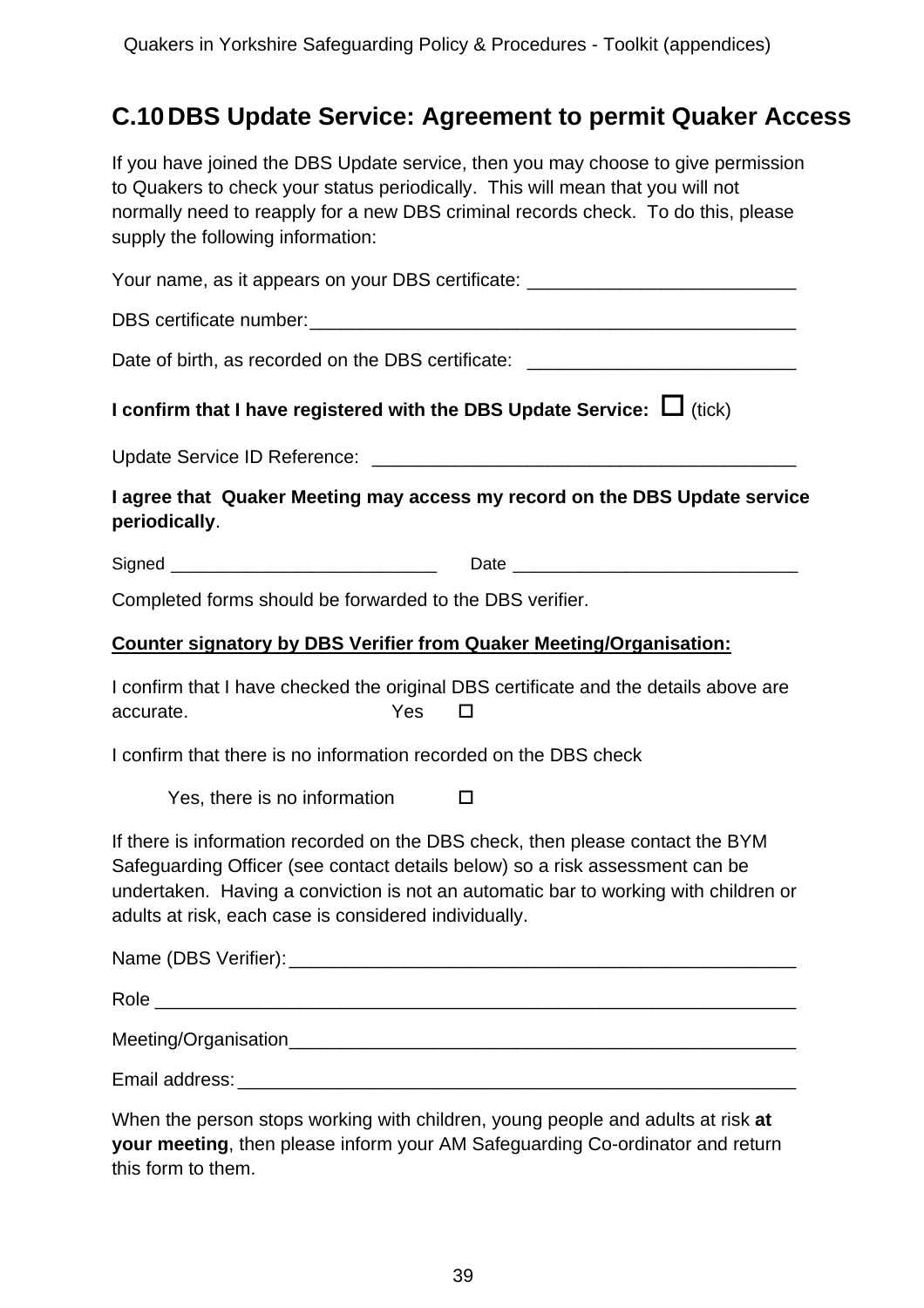# **D Section D: Practice Appendices**

*The documents in this section are relevant to meetings running activities for children and young people - they can be used and adapted to suit the situation.* 

# **D.1 Practice guidelines**

## **for working safely with children and young people**

No two meetings are the same or provide the same activities. Each local meeting should review the activities they are involved in (described in Section 2.4), using these guidelines, and where adjustments or adaptations are needed record them in Appendix D2.

We use the following practice guidelines:

- Parents/responsible adults (RA) will complete a General Information and Consent Form (Appendix D3) for each of their children attending children's meeting, to be retained and made accessible to volunteers.
- Parents/RAs are asked to tell approved volunteers about any particular needs or sensitivities of their child.
- Parents/RAs remain responsible for their own children at all times until they are taken into the care of those responsible for children's meeting and from the end of the children's session. At other events, children remain the parent/RA's responsibility, unless specific arrangements are made.
- Parents/RAs of younger children are encouraged to remain with them for as long as is necessary.
- Parents/RAs are expected to remain available to assist with their children if required throughout children's meeting. If a child becomes difficult to manage so that the safety of that child or other children becomes a concern, or so that the continued shared enjoyment of the activities becomes problematic for other children, the parent/RA of that child may be asked to take over responsibility and remove the child or assist in the children's meeting.
- Young people may attend either Meeting for Worship or the children's meeting without a parent or responsible adult being on the premises, where all relevant permissions and contact details have previously been obtained.
- Where photographs or video are taken, Image Use Consent forms will be used (Appendix D5).
- Accidents and Incidents will be recorded on the form at Appendix D6, and where appropriate in the local meeting's accident book.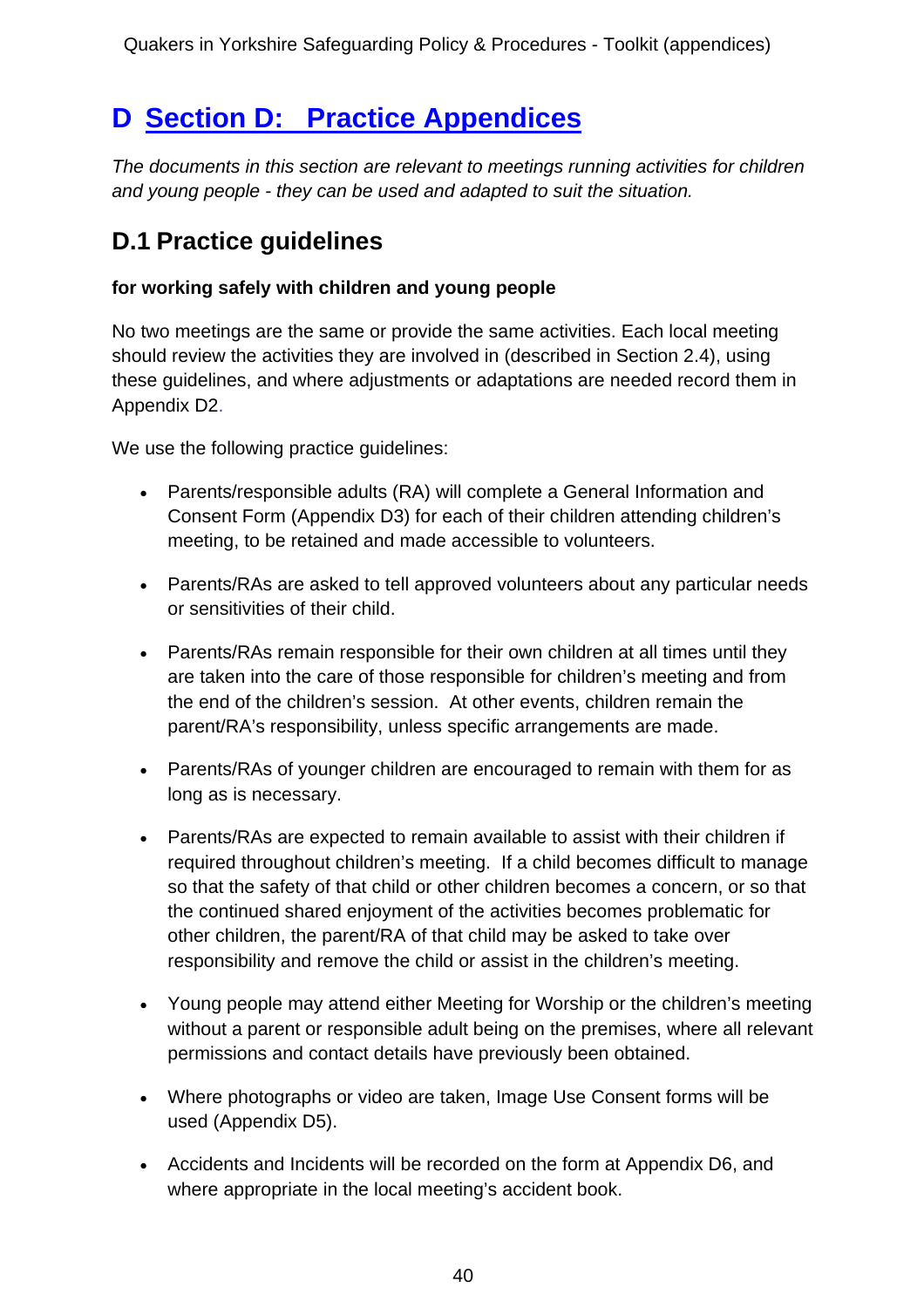## **Supervision**

- Each group of children will be supervised on all occasions by at least two people who have been safely recruited and have a current enhanced DBS check, and will always be within sight or sound of an adult. Further adults may provide additional support.
- If, despite always planning for two such people, a second person is not available on the day, then choose the most appropriate of the following. This depends on the context and risk assessment:
	- o Use another adult who is known and trusted
	- o Join groups together in the same room
	- o Keep a door open between two rooms
	- o Bring the children into the same room as adult activities
	- o Cancel the activity
	- o If other adults are available in the same building nearby for emergencies, consider allowing the group to run with one safely recruited adult with a current enhanced DBS check - in exceptional circumstances not routinely.
- Ratios of Helpers to Children/Young People: There will be at least two helpers (including parents/RAs) at each session. So far as practicable we will follow the recommended ratios:
	- o one helper for every three children under two years old
	- o one helper for every four children aged two years old
	- o one helper for every eight children aged three to eight years old.

Consideration must be given to the age mix and maturity of the children, and to the type of activity. A short walk along a road needs more supervision than when the time is all spent in a field or garden.

- If children are taken out of the premises by adult volunteers, prior permission will be obtained from all parents/RAs of children present and there will always be a minimum of two adults. Children's Activity and Day Visit forms will be obtained from parents/RAs (Appendix D4).
- Any trips outside the meeting and particularly overnight stays will be appropriately risk assessed. (Appendix D7)
- Longer/Residential Events: Specific boundaries will be negotiated with young people regarding legal and illegal substance use, and sexual activity. Young people not keeping to these boundaries and rules may be asked to leave the event and their parent/RAs will be informed of the reason for this action.
- Children will leave the group only with adult helpers or their own parents/RAs.
- Children will not have unsupervised access to outside areas, kitchens, cookers or any cupboards storing hazardous materials including matches.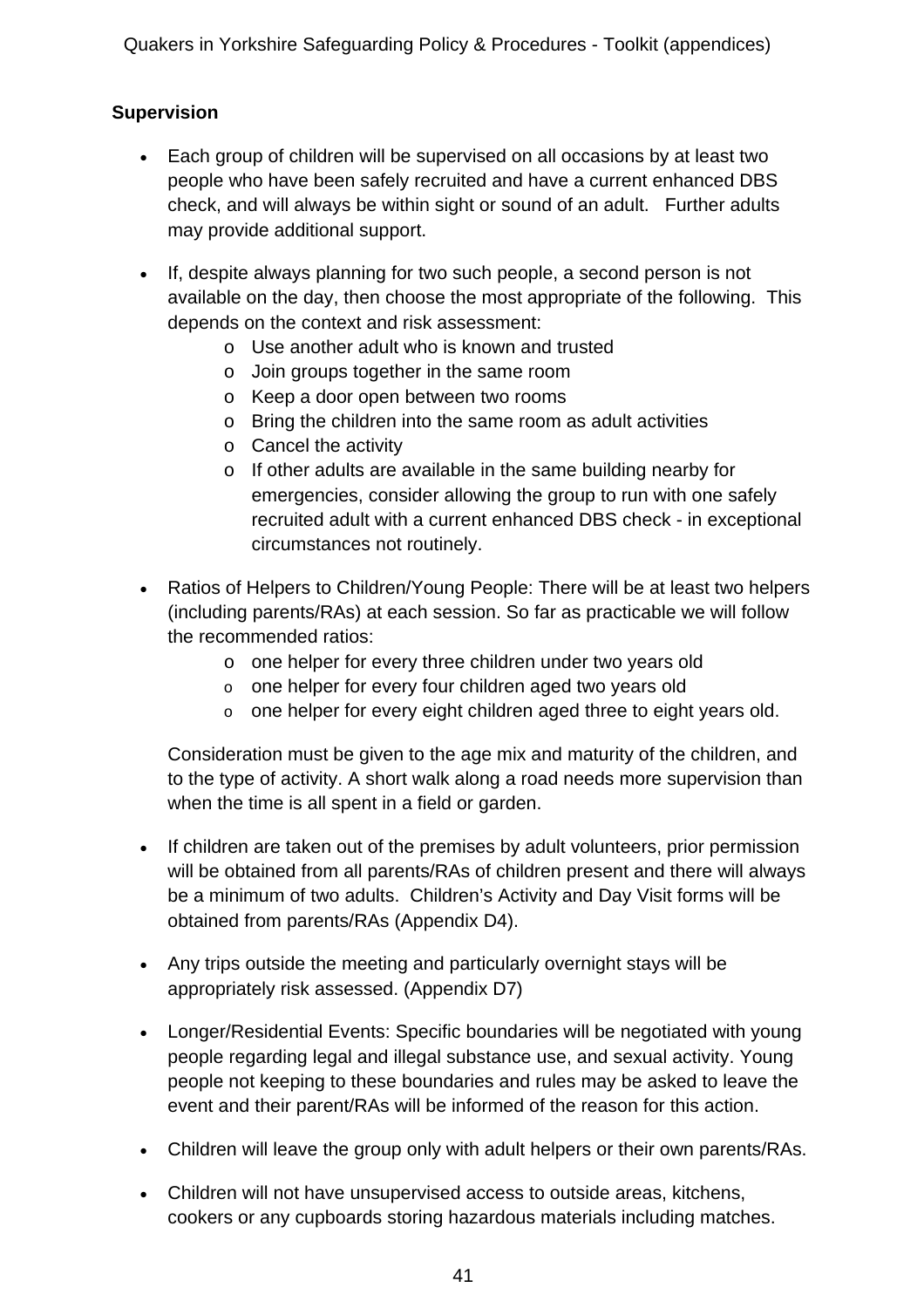## **Conduct**

- Everyone who works with children and young people is expected to abide by our Code of Conduct (Appendix C7).
- Adults who meet children or young people through their local meetings should have no direct contact with the children or young people concerned unless:
	- o Children under 16: The parents are made aware of all such contacts and given an opportunity to decide whether and to what extent such contact should take place and to be present or copied into all communications.
	- o Young people aged 16 and 17: The parents are aware of the existence of the communications and are agreeable to the communications taking place.
- It is unacceptable for those working with children and young people, and therefore in a position of trust, to abuse that trust by engaging in any behaviour which might allow a sexual relationship to develop for as long as the relationship of trust continues.

## **Personal Care**

This is any activity that is required to meet the personal needs of an individual child on a regular basis or during a one-off incident. Such activities can include: toileting; feeding; oral care; washing; changing clothes; first aid and medical assistance; supervision of a child involved in intimate self-care. Parents have a responsibility to advise the people responsible for their child of any particular needs relating to their child, and include it on the General Information and Consent form. Only in an emergency would staff / volunteers undertake any aspect of intimate care outside of what is normal that has not been agreed by the parents. Such acts of personal care should be reported to the person responsible for the occasion and parents at the earliest possible time and recorded on an incident form.

When providing personal care:

- o Involve the child in the intimate care. Always avoid doing things for the child if they are able to do it for themselves.
- o Be aware of your own limitations. Only carry out activities you understand and feel competent with. Never do something unless you are sure how to do it. If in doubt, ask.
- o Be aware and responsive to the child's reactions. Always check your practice by involving and talking to the child such as, 'can you wash there?'
- o If you have any concerns you must report them. If you observe any unusual markings, discolouration or swelling or if a child is accidentally hurt during intimate care, misunderstands or misinterprets something, reassure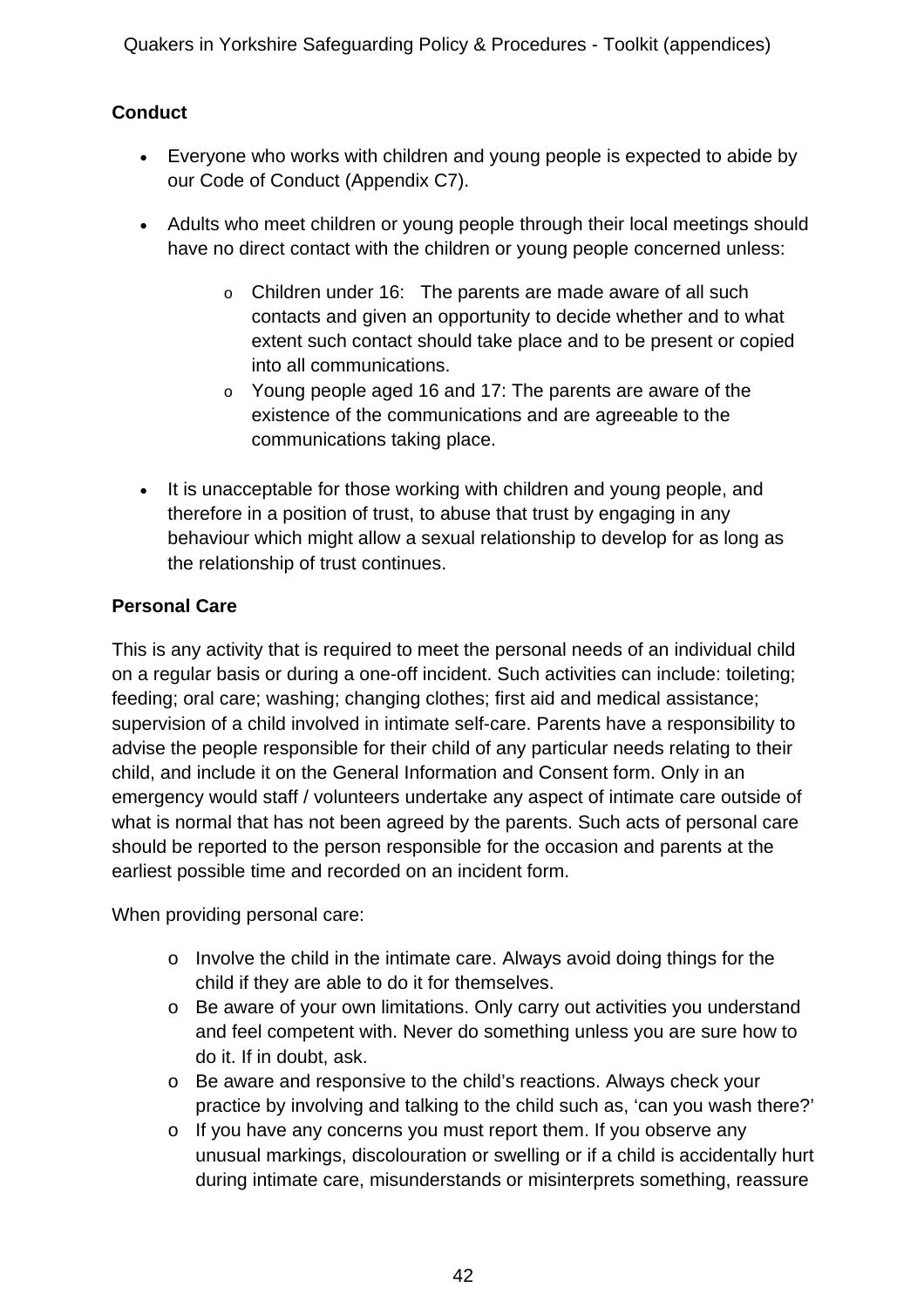the child, ensure their safety and report the incident to the Safeguarding Coordinator.

#### **Further practice guidelines**

These are available in Thirtyone:eight's online safeguarding manual https://thirtyoneeight.org/get-help/safeguarding-manual/england/5-working-safely/. Advice can also be gained from Thirtyone:eight's helpline.

### **Meetings with no regular children's meeting**

Some local meetings may have no regular children's meetings. They may have children visiting on an irregular basis, and it must be our aim to encourage families to join our local meetings. So these meetings should have plans for welcoming children.

A very useful starting point, with lots of helpful ideas, is the BYM Children & Young People's resource '*Being ready for children*', here: http://www.quaker.org.uk/documents/cyp-resources-for-children-being-ready-forchildren-september2017

If there are insufficient Friends safely recruited with DBS clearance, consider the options in the section above. Children could be included in the adult meeting with some of the quiet resources described in *'Being ready for children'*.

# **D.2 Specific safeguarding arrangements**

## **for particular local meetings**

## **Children and Young People**

Quakers in Yorkshire meets quarterly in various locations in Yorkshire. QIY offers provision for children's activities during the quarterly meeting.

Residential activities include Easter Settlement, Young Friends Holiday School and Junior Holidays. Online sessions may also be offered.

#### **Adults**

We do not currently provide any activities for adults which are regulated.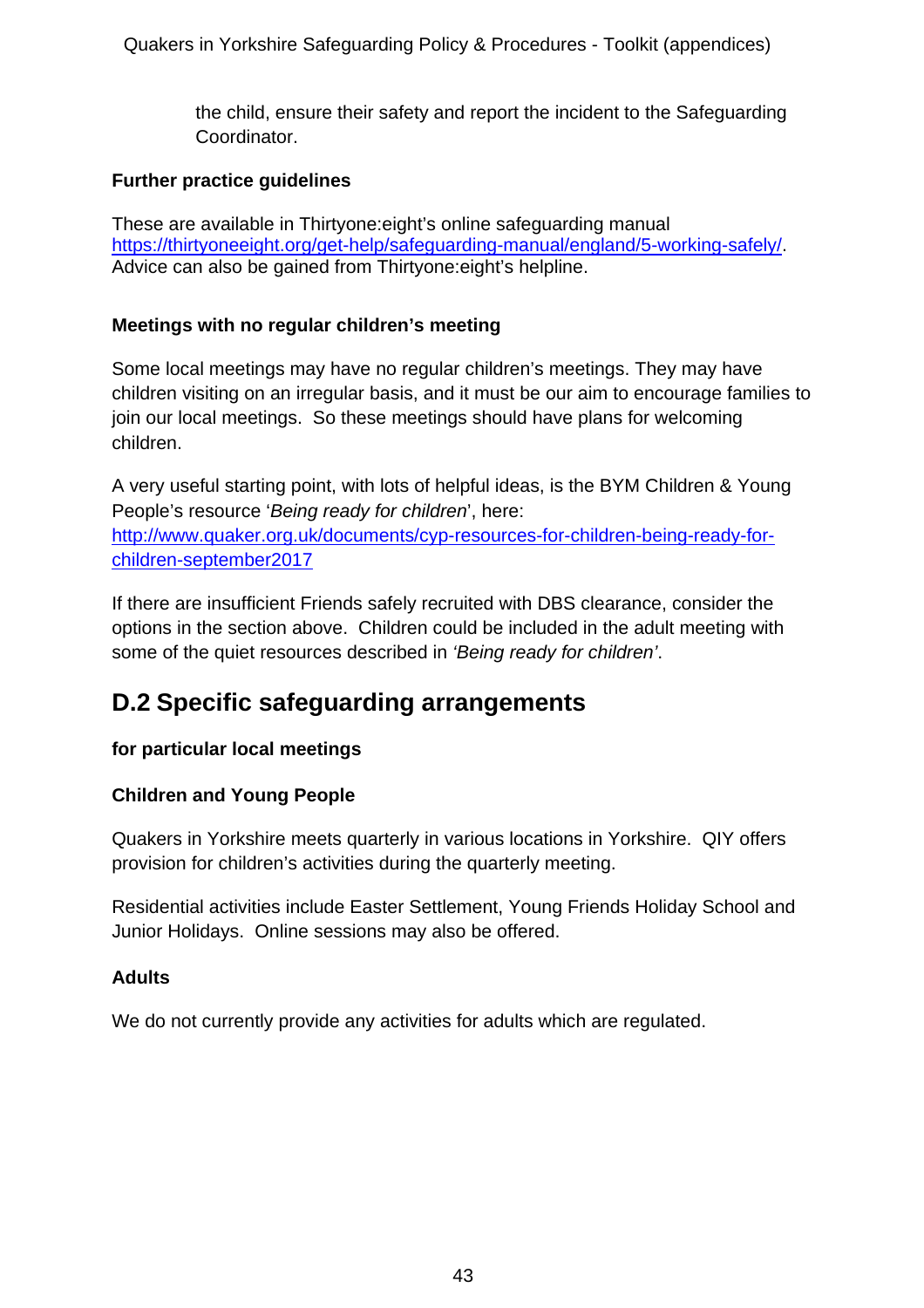# **D.3 Information and Consent Form for children/young people**

| Details of any regular medication, medical issues (e.g. asthma, epilepsy, diabetes,<br>dietary needs, allergies, etc.), dietary needs or additional needs/impairment which |                                           |
|----------------------------------------------------------------------------------------------------------------------------------------------------------------------------|-------------------------------------------|
| <u> 1980 - An Dùbhlachd an Dùbhlachd ann an Dùbhlachd ann an Dùbhlachd ann an Dùbhlachd ann an Dùbhlachd ann an Dù</u>                                                     |                                           |
| If using only for a Children's Meeting or equivalent, ignore this box<br>Name of GP: _______________________________GP Tel No: __________________________                  |                                           |
|                                                                                                                                                                            |                                           |
|                                                                                                                                                                            |                                           |
|                                                                                                                                                                            |                                           |
|                                                                                                                                                                            |                                           |
|                                                                                                                                                                            |                                           |
| Additional contact (eg grandparent etc or other holding parental responsibility)                                                                                           |                                           |
|                                                                                                                                                                            |                                           |
|                                                                                                                                                                            |                                           |
| If you do not have parental responsibility (e.g. you are a foster carer/grandparent etc)<br>please give details of those with parental responsibility                      |                                           |
|                                                                                                                                                                            |                                           |
|                                                                                                                                                                            |                                           |
|                                                                                                                                                                            | _Mobile: ________________________________ |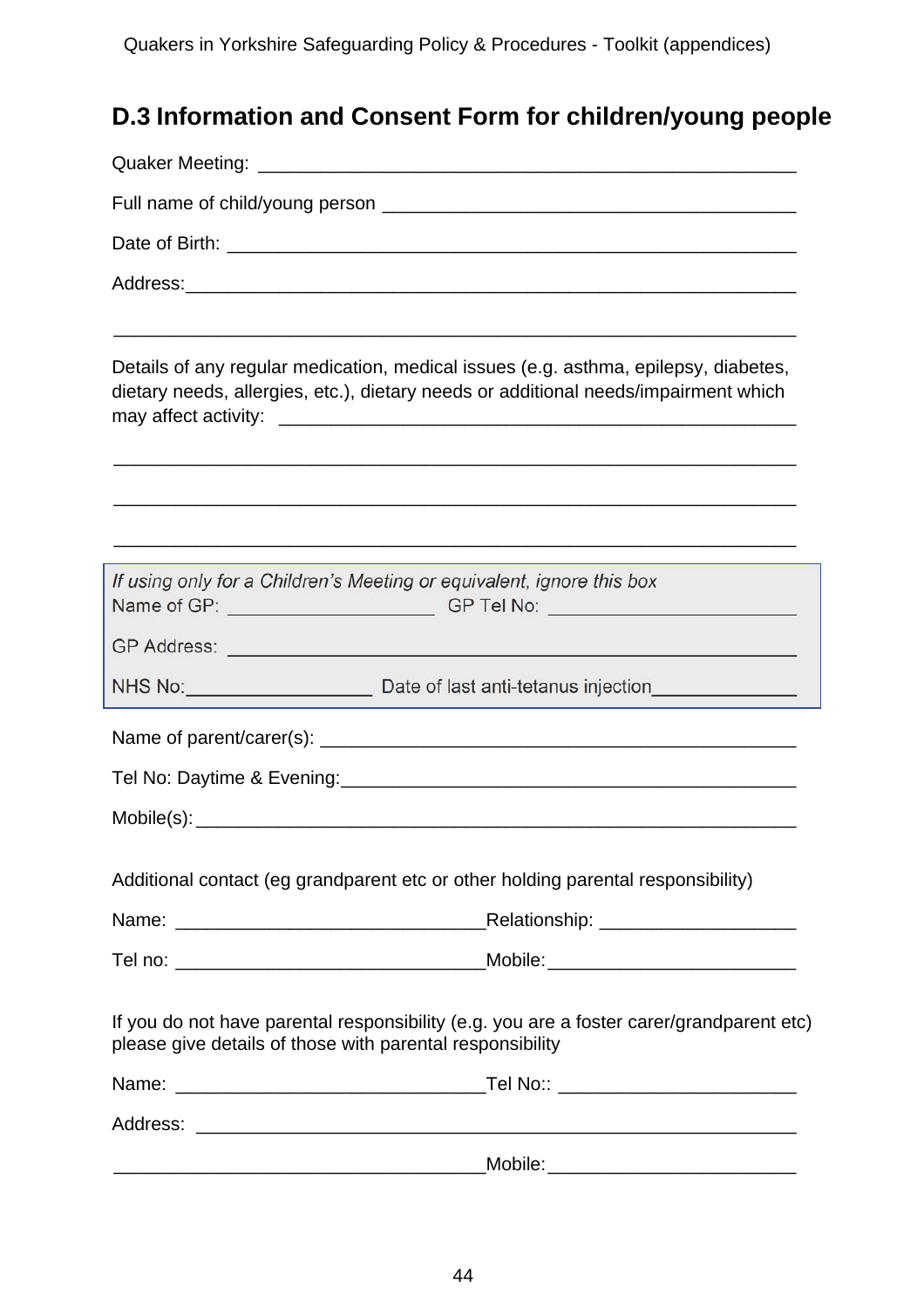I give permission for **I** all the normal activities of this group. I understand that separate permission will be sought for certain activities, including swimming, and outings lasting longer than the normal meeting times of the group. I understand that while involved he/she will be under the control and care of the group leader and/or other adults approved by the place of worship/organisation leadership and that, while the staff in charge of the group will take all reasonable care of the children, they cannot necessarily be held responsible for any loss, damage or injury suffered by my child during, or as a result of, the activity.

Whenever medical advice or treatment is needed, the assistance of a GP or A&E Department of a hospital should be sought. The Children Act 1989 allows a doctor to provide any necessary treatment by doing 'what is reasonable in all the circumstances of the case for the purpose of safeguarding or promoting the child's welfare'. However, the parent/carer should be contacted and advised of the situation as soon as possible. It is important, however that those caring for children and young people on day trips, outings and residential activities obtain in advance, the following from the parent/carer:

- 1. All necessary information concerning the child/young person's health, allergies, medication etc.
- 2. Written agreement as follows: I understand:
	- My child will receive medication as instructed before or during the event.
	- Every effort will be made to contact me as soon as possible should my child become ill or have an accident.
	- My child will be given medical/dental treatment as necessary.

## **Communicating with children & young people**

Children and young people communicate via telephone, mobile, email, the internet and social media. Do you give permission for children/youth workers to communicate via these methods to your child? Eg,contact via email with changes to the youth meeting times: **Yes / No**

I give permission for my child and the youth/children's workers to communicate using *telephone\* mobile\* email\* internet\* social media\** for the purpose of arranging children/youth activities. *(\*delete forms of communication you do not want your child contacted by.)*

**Signed:** (parent/adult with parental responsibility)

Adult name: \_\_\_\_\_\_\_\_\_\_\_\_\_\_\_\_\_\_\_\_\_\_\_\_\_\_\_\_\_\_\_\_\_\_\_\_\_\_\_\_\_\_\_\_\_\_\_\_\_\_\_\_\_\_\_\_

Date:

The information requested on this form can be completed by a carer, but only those with parental responsibility can sign the consent (NB: This may not include a foster carer). If you would like to withdraw consent or have any further questions about the information we hold about you, **please contact**:

by (email): \_\_\_\_\_\_\_\_\_\_\_\_\_\_\_\_\_\_\_\_\_\_\_\_\_\_\_\_\_ (phone) \_\_\_\_\_\_\_\_\_\_\_\_\_\_\_\_\_\_\_\_\_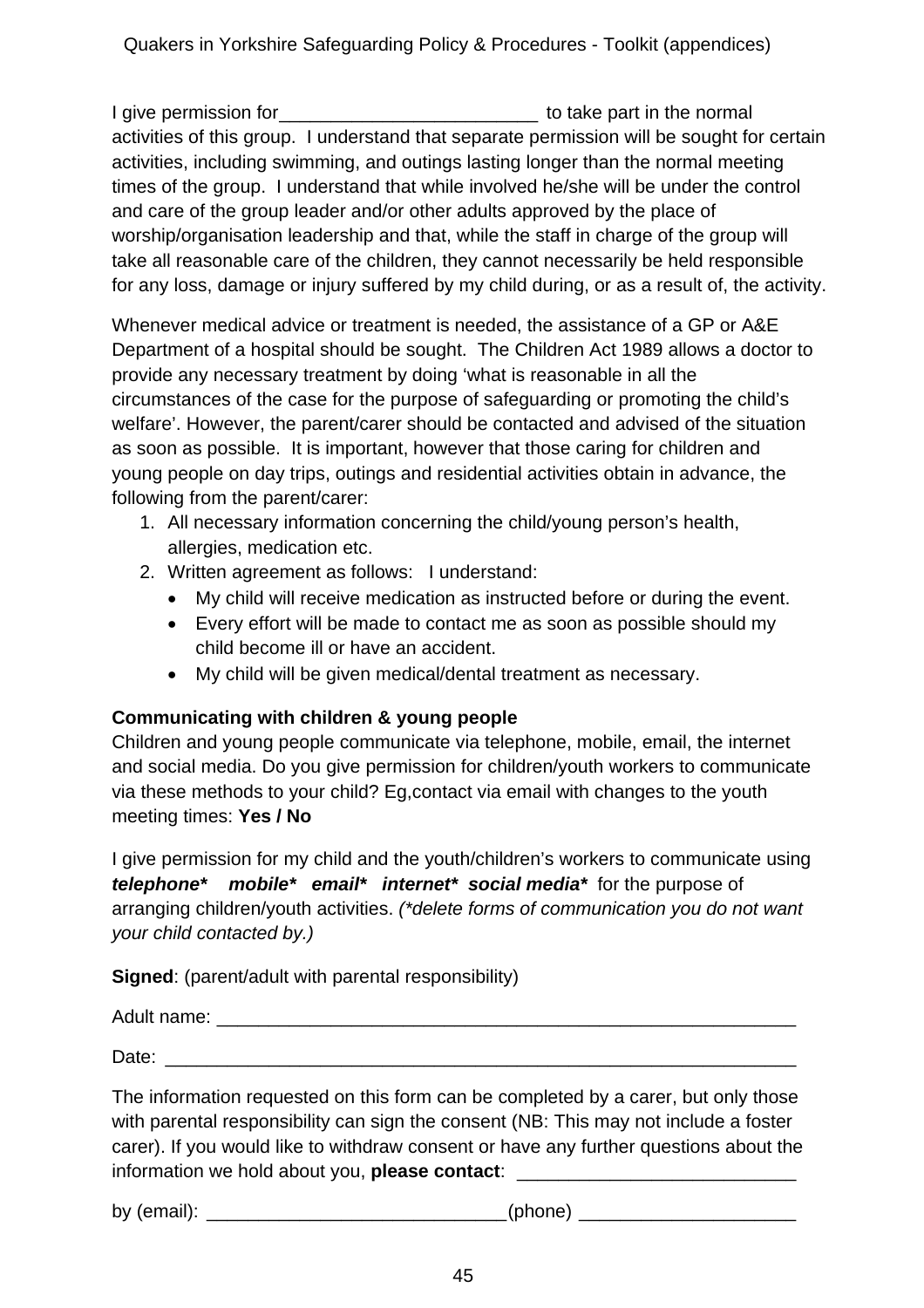# **D.4 Children's Activities and Day Visits**

*Design your own information sheet to include the following:* 

- *Name of visit or activity*
- *Date*
- *Venue/destination*
- *Departure place and time*
- *Return place and time*
- *Cost (Inc. cheques payable to)*
- *Transport arrangements*
- *Items to be brought (coat, swimming kit, packed lunch, money etc.)*
- *Date by which reply is to be made, and person to whom it should be sent*
- *Details of contact for safeguarding concerns and emergency contact*

*Include the reply slip below in your form.* 

*This form should be taken with the worker on the activity or visit. A photocopy should be kept securely at the place of worship/organisation.* 

| <b>Reply Slip</b>                                            | One form per person                                                                                                                                               |
|--------------------------------------------------------------|-------------------------------------------------------------------------------------------------------------------------------------------------------------------|
|                                                              |                                                                                                                                                                   |
|                                                              |                                                                                                                                                                   |
| I have read the above information and I give permission for: |                                                                                                                                                                   |
|                                                              |                                                                                                                                                                   |
| to take part in this activity.                               |                                                                                                                                                                   |
|                                                              |                                                                                                                                                                   |
|                                                              | Please give details of any medical conditions (e.g. asthma, epilepsy, diabetes,<br>allergies, dietary needs) or disability that may be affected by this activity: |
|                                                              |                                                                                                                                                                   |
|                                                              |                                                                                                                                                                   |
| Phone number for emergencies:                                |                                                                                                                                                                   |
|                                                              |                                                                                                                                                                   |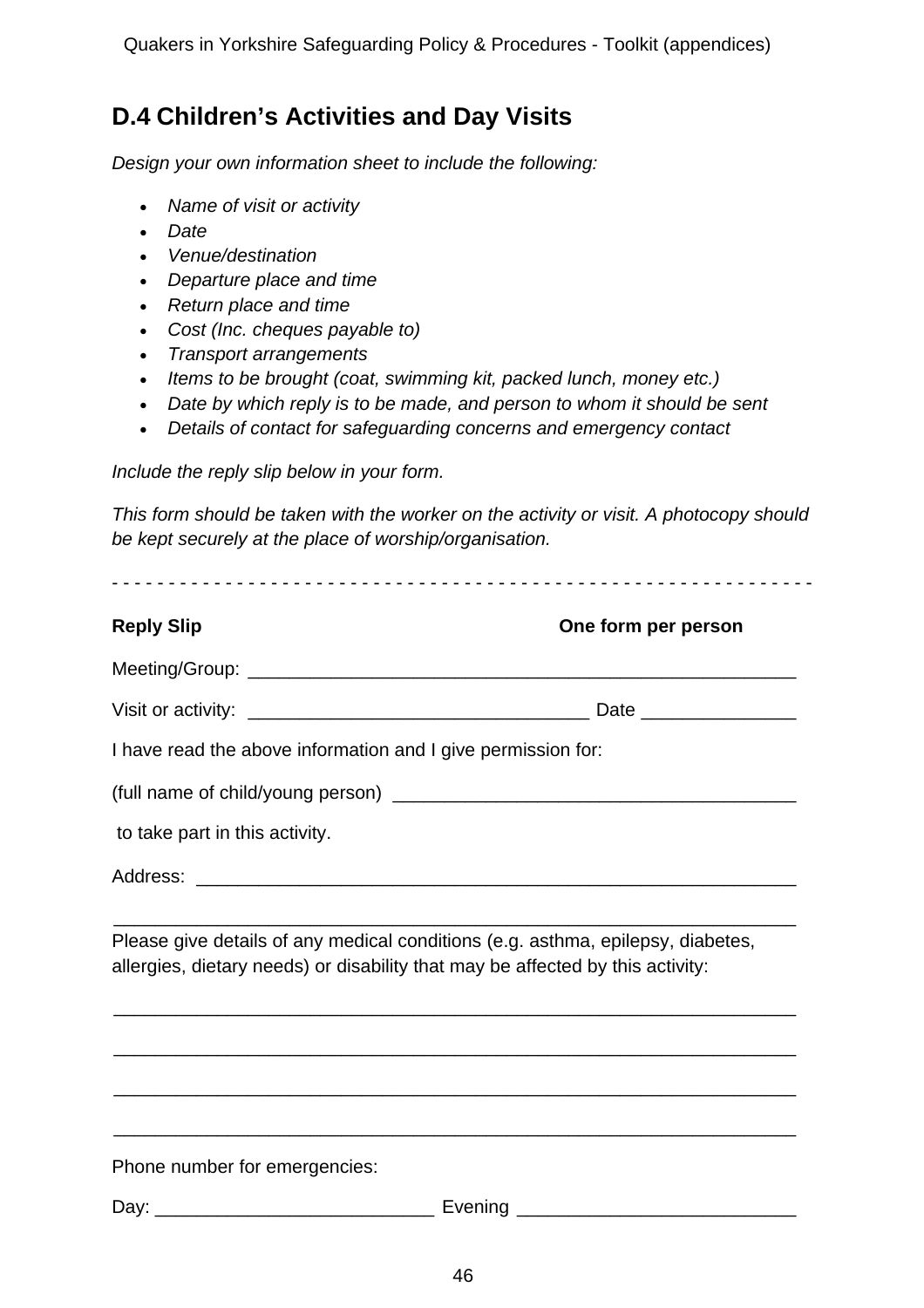Whenever medical advice or treatment is needed, the assistance of a GP or A&E Department of a hospital should be sought. The Children Act 1989 allows a doctor to provide any necessary treatment by doing 'what is reasonable in all the circumstances of the case for the purpose of safeguarding or promoting the child's welfare'. However, the parent/carer should be contacted and advised of the situation as soon as possible. It is important, however that those caring for children and young people on day trips, outings and residential activities obtain in advance from the parent/carer:

- All necessary information concerning the child/young person's health, allergies, medication etc.
- Written agreement as follows:

I understand:

- My child will receive medication as instructed before or during the event.
- Every effort will be made to contact me as soon as possible should my child become ill or have an accident.
- My child will be given medical/dental treatment as necessary.

I enclose a cheque or cash to the sum of  $\epsilon$ 

Signed:  $\Box$ 

Name:  $\Box$ 

(parent/or adult with parental responsibility)

Date: \_\_\_\_\_\_\_\_\_\_\_\_\_\_\_\_\_\_\_\_\_\_\_\_\_\_

The information requested on this form can be completed by a carer, but only those with parental responsibility can sign the consent (NB: This may not include a foster carer).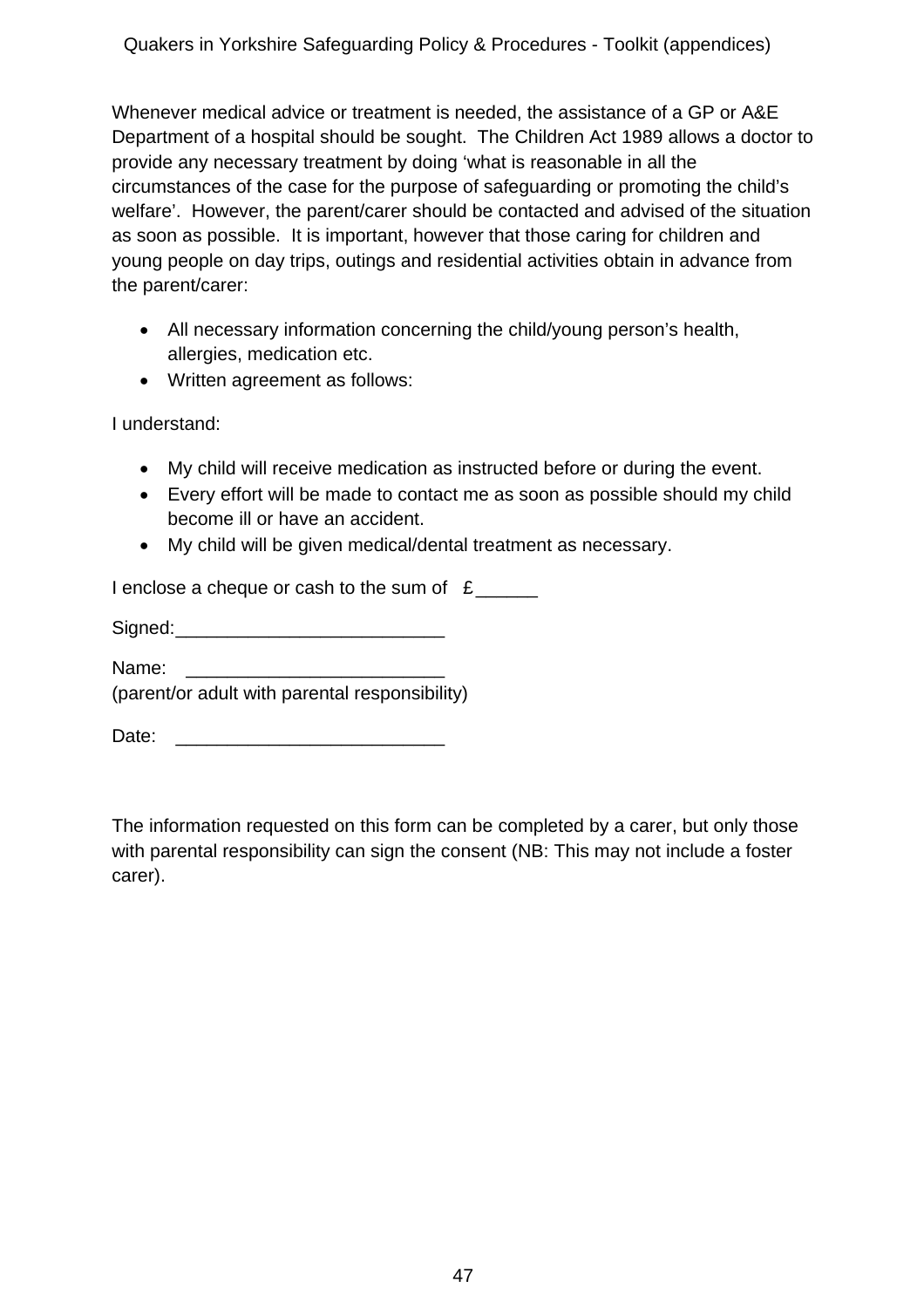# **D.5 Image Use Consent Form**

|                                                                   | Name of organisation commissioning photography _________________________________                                                                                                                                                                  |
|-------------------------------------------------------------------|---------------------------------------------------------------------------------------------------------------------------------------------------------------------------------------------------------------------------------------------------|
|                                                                   | To: (Name of person with parental responsibility): _____________________________                                                                                                                                                                  |
|                                                                   |                                                                                                                                                                                                                                                   |
|                                                                   |                                                                                                                                                                                                                                                   |
|                                                                   |                                                                                                                                                                                                                                                   |
|                                                                   | We would like to take <i>photograph(s) / make a video / webcam recording</i> * of:                                                                                                                                                                |
|                                                                   |                                                                                                                                                                                                                                                   |
| *Delete/add as appropriate                                        | These images may appear in our printed publications, on our website, or both*.                                                                                                                                                                    |
| Please return the completed form to:                              | To comply with the Data Protection Act 2018, permission must be granted by the<br>parent/carer before any images of your child/children are taken and used. Please<br>answer questions 1, 2 and 3 below, then sign and date the form where shown. |
|                                                                   | (Insert name of worker commissioning the photography and return address.)                                                                                                                                                                         |
| To the parent                                                     |                                                                                                                                                                                                                                                   |
| <b>YES/NO</b>                                                     | 1. May we take images of your child during activities of the group or at the event?                                                                                                                                                               |
| <b>YES/NO</b>                                                     | 2. May we use your child's image in our printed promotional publications?                                                                                                                                                                         |
| 3. May we use your child's image on our website?<br><b>YES/NO</b> |                                                                                                                                                                                                                                                   |
|                                                                   | Signed: (parent/adult with parental responsibility) ____________________________                                                                                                                                                                  |
|                                                                   |                                                                                                                                                                                                                                                   |
|                                                                   |                                                                                                                                                                                                                                                   |
|                                                                   | Continues/                                                                                                                                                                                                                                        |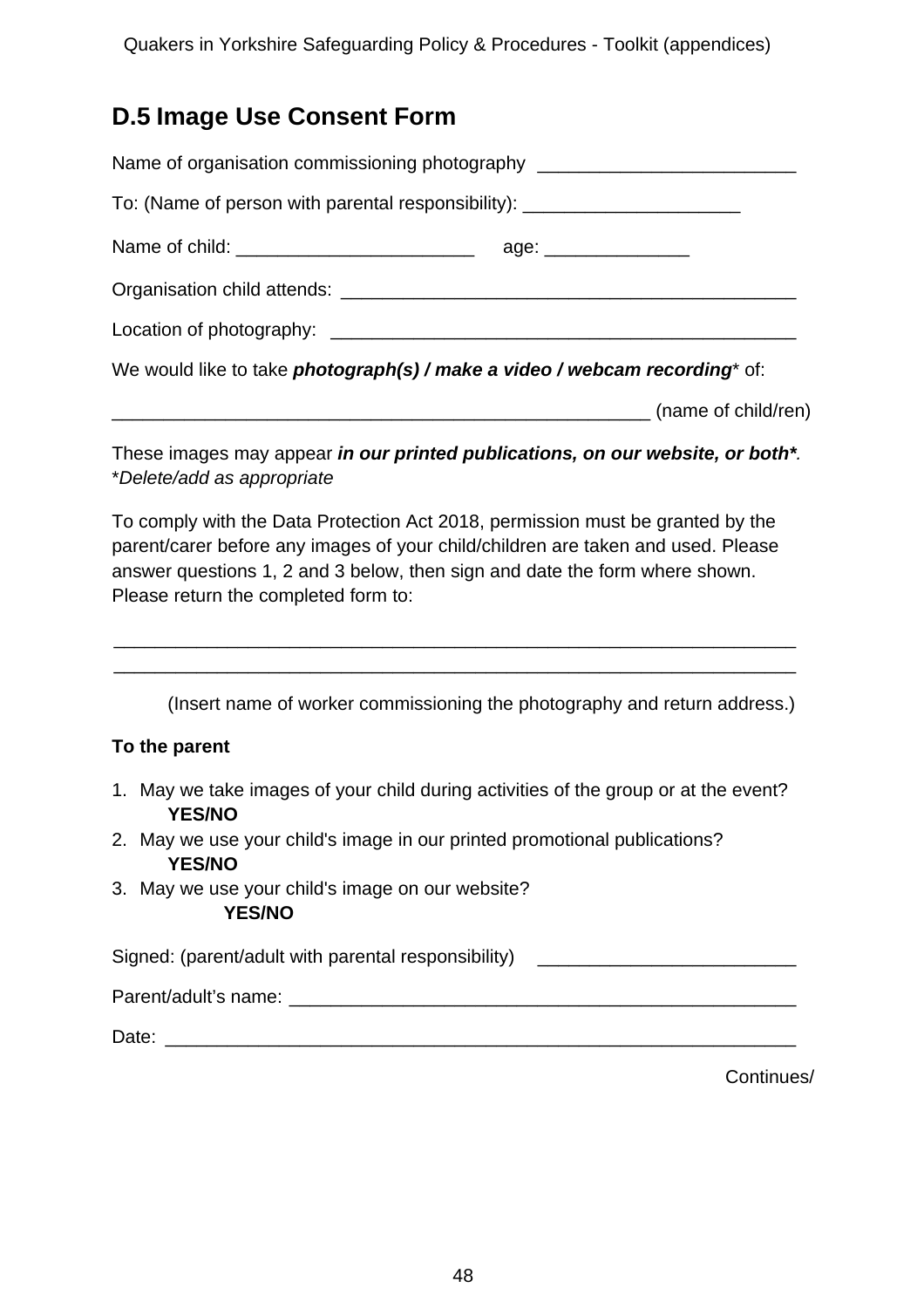## **By the Youth/Children's Worker**

I have checked which parents are happy for their child(ren)'s images to be used in (organisation's) and the printed publications or on its website or both. **YES/NO**

Please note that websites can be seen throughout the world, and not just in the United Kingdom, where UK law applies.

I have read and understood the conditions for using these images as detailed below.

Signed (Youth/Children's worker) \_\_\_\_\_\_\_\_\_\_\_\_\_\_\_\_\_\_\_\_\_\_\_\_\_\_\_\_\_\_\_\_\_\_\_\_\_\_\_ Youth/Children's worker name:

Date:

#### **Conditions of use**

- 1. This form is valid for \_\_\_\_\_\_\_\_\_\_\_ (length of time in years) *from the date of signing/ for this project only)*\*. Your consent will automatically expire after this time.
- 2. We will not re-use any images *\*after this time/\*after the project is completed*.
- 3. If you would like to withdraw your consent at any point, please contact (name and role) **and** role and  $\overline{a}$

on phone example or email and  $\alpha$  email  $\alpha$ 

- 4. We will not include details or full names (which means first name and surname) of any person in an image on website, or in printed publications, without good reason and only with your express consent.
- 5. We will not include personal e-mail or postal addresses, or telephone or fax numbers on our website or in printed publications.
- 6. We may use group images with very general labels, such as "youth enjoying sport" or "making Christmas decorations".
- 7. We will only use images of children and young people who are suitably dressed, to reduce the risk of such images being used inappropriately e.g. we will not publish material from a swimming activity.

*(\*Please delete the option that does not apply.)*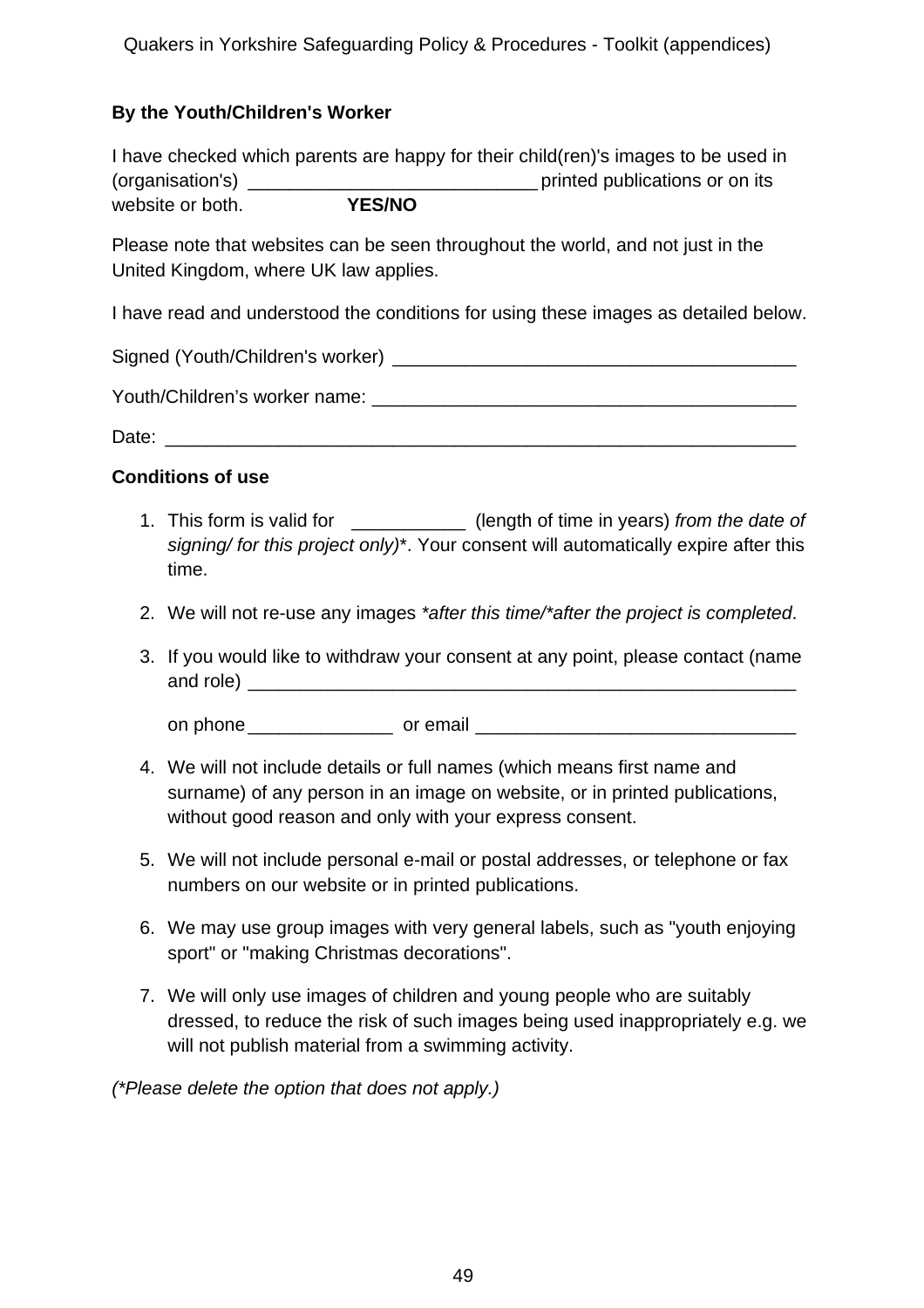# **D.6 Accident / incident form**

This form should be completed immediately after any accident or significant incident. The worker should discuss with the appropriate leader for the group/activity what follow up action is necessary.

\_\_\_\_\_\_\_\_\_\_\_\_\_\_\_\_\_\_\_\_\_\_\_\_\_\_\_\_\_\_\_\_\_\_\_\_\_\_\_\_\_\_\_\_\_\_\_\_\_\_\_\_\_\_\_\_\_\_\_\_\_\_\_\_\_\_

\_\_\_\_\_\_\_\_\_\_\_\_\_\_\_\_\_\_\_\_\_\_\_\_\_\_\_\_\_\_\_\_\_\_\_\_\_\_\_\_\_\_\_\_\_\_\_\_\_\_\_\_\_\_\_\_\_\_\_\_\_\_\_\_\_\_

\_\_\_\_\_\_\_\_\_\_\_\_\_\_\_\_\_\_\_\_\_\_\_\_\_\_\_\_\_\_\_\_\_\_\_\_\_\_\_\_\_\_\_\_\_\_\_\_\_\_\_\_\_\_\_\_\_\_\_\_\_\_\_\_\_\_

\_\_\_\_\_\_\_\_\_\_\_\_\_\_\_\_\_\_\_\_\_\_\_\_\_\_\_\_\_\_\_\_\_\_\_\_\_\_\_\_\_\_\_\_\_\_\_\_\_\_\_\_\_\_\_\_\_\_\_\_\_\_\_\_\_\_

\_\_\_\_\_\_\_\_\_\_\_\_\_\_\_\_\_\_\_\_\_\_\_\_\_\_\_\_\_\_\_\_\_\_\_\_\_\_\_\_\_\_\_\_\_\_\_\_\_\_\_\_\_\_\_\_\_\_\_\_\_\_\_\_\_\_

\_\_\_\_\_\_\_\_\_\_\_\_\_\_\_\_\_\_\_\_\_\_\_\_\_\_\_\_\_\_\_\_\_\_\_\_\_\_\_\_\_\_\_\_\_\_\_\_\_\_\_\_\_\_\_\_\_\_\_\_\_\_\_\_\_\_

\_\_\_\_\_\_\_\_\_\_\_\_\_\_\_\_\_\_\_\_\_\_\_\_\_\_\_\_\_\_\_\_\_\_\_\_\_\_\_\_\_\_\_\_\_\_\_\_\_\_\_\_\_\_\_\_\_\_\_\_\_\_\_\_\_\_

\_\_\_\_\_\_\_\_\_\_\_\_\_\_\_\_\_\_\_\_\_\_\_\_\_\_\_\_\_\_\_\_\_\_\_\_\_\_\_\_\_\_\_\_\_\_\_\_\_\_\_\_\_\_\_\_\_\_\_\_\_\_\_\_\_\_

\_\_\_\_\_\_\_\_\_\_\_\_\_\_\_\_\_\_\_\_\_\_\_\_\_\_\_\_\_\_\_\_\_\_\_\_\_\_\_\_\_\_\_\_\_\_\_\_\_\_\_\_\_\_\_\_\_\_\_\_\_\_\_\_\_\_

\_\_\_\_\_\_\_\_\_\_\_\_\_\_\_\_\_\_\_\_\_\_\_\_\_\_\_\_\_\_\_\_\_\_\_\_\_\_\_\_\_\_\_\_\_\_\_\_\_\_\_\_\_\_\_\_\_\_\_\_\_\_\_\_\_\_

Incident Date: Time:

Names, addresses and ages of those involved in the incident

Where did this incident take place?

Name of organisation:

Name of the group:

Who is normally responsible for group? (Name, address and telephone number)

Who was responsible for the group at the time of the incident, if different from the above? (Name, address and telephone number)

\_\_\_\_\_\_\_\_\_\_\_\_\_\_\_\_\_\_\_\_\_\_\_\_\_\_\_\_\_\_\_\_\_\_\_\_\_\_\_\_\_\_\_\_\_\_\_\_\_\_\_\_\_\_\_\_\_\_\_\_\_\_\_\_\_\_

\_\_\_\_\_\_\_\_\_\_\_\_\_\_\_\_\_\_\_\_\_\_\_\_\_\_\_\_\_\_\_\_\_\_\_\_\_\_\_\_\_\_\_\_\_\_\_\_\_\_\_\_\_\_\_\_\_\_\_\_\_\_\_\_\_\_

Which other workers were supervising the group at the time of the incident? (names, addresses and telephone numbers)

\_\_\_\_\_\_\_\_\_\_\_\_\_\_\_\_\_\_\_\_\_\_\_\_\_\_\_\_\_\_\_\_\_\_\_\_\_\_\_\_\_\_\_\_\_\_\_\_\_\_\_\_\_\_\_\_\_\_\_\_\_\_\_\_\_\_\_\_\_\_\_\_\_\_\_\_\_\_\_\_\_\_\_\_\_\_\_\_\_\_\_\_\_

\_\_\_\_\_\_\_\_\_\_\_\_\_\_\_\_\_\_\_\_\_\_\_\_\_\_\_\_\_\_\_\_\_\_\_\_\_\_\_\_\_\_\_\_\_\_\_\_\_\_\_\_\_\_\_\_\_\_\_\_\_\_\_\_\_\_\_\_\_\_\_\_\_\_\_\_\_\_\_\_\_\_\_\_\_\_\_\_\_\_\_\_\_

\_\_\_\_\_\_\_\_\_\_\_\_\_\_\_\_\_\_\_\_\_\_\_\_\_\_\_\_\_\_\_\_\_\_\_\_\_\_\_\_\_\_\_\_\_\_\_\_\_\_\_\_\_\_\_\_\_\_\_\_\_\_\_\_\_\_\_\_\_\_\_\_\_\_\_\_\_\_\_\_\_\_\_\_\_\_\_\_\_\_\_\_\_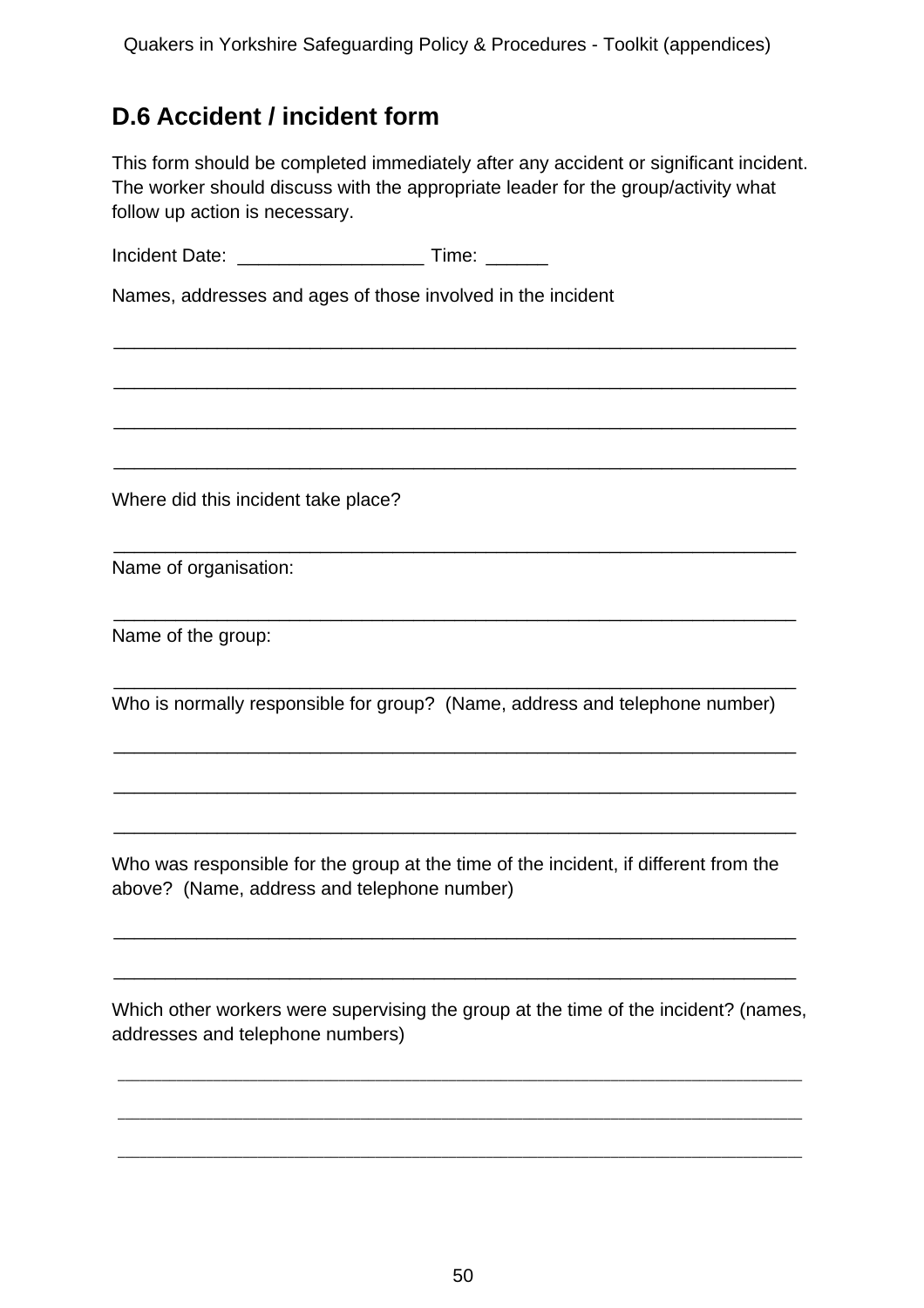Who witnessed the incident? (Names, addresses, telephone numbers, and ages if under 16) Normally only two witnesses would be needed.

| Describe the accident/incident (include injuries received and any first aid or medical<br>treatment given): |                      |               |
|-------------------------------------------------------------------------------------------------------------|----------------------|---------------|
|                                                                                                             |                      |               |
|                                                                                                             |                      |               |
|                                                                                                             |                      |               |
| Have you retained any defective equipment?                                                                  |                      |               |
| No $\Box$<br>Yes $\Box$<br>None involved $\Box$                                                             | (please tick)        |               |
| If yes, where is it being kept and by whom?                                                                 |                      |               |
|                                                                                                             |                      |               |
| What action have you taken to prevent a recurrence of the incident?                                         |                      |               |
|                                                                                                             |                      |               |
|                                                                                                             |                      |               |
|                                                                                                             |                      |               |
| Is the site or premises still safe for your group to use Yes $\Box$ No $\Box$                               |                      | (please tick) |
| Is the equipment still safe for your group to use?                                                          | Yes $\Box$ No $\Box$ | (please tick) |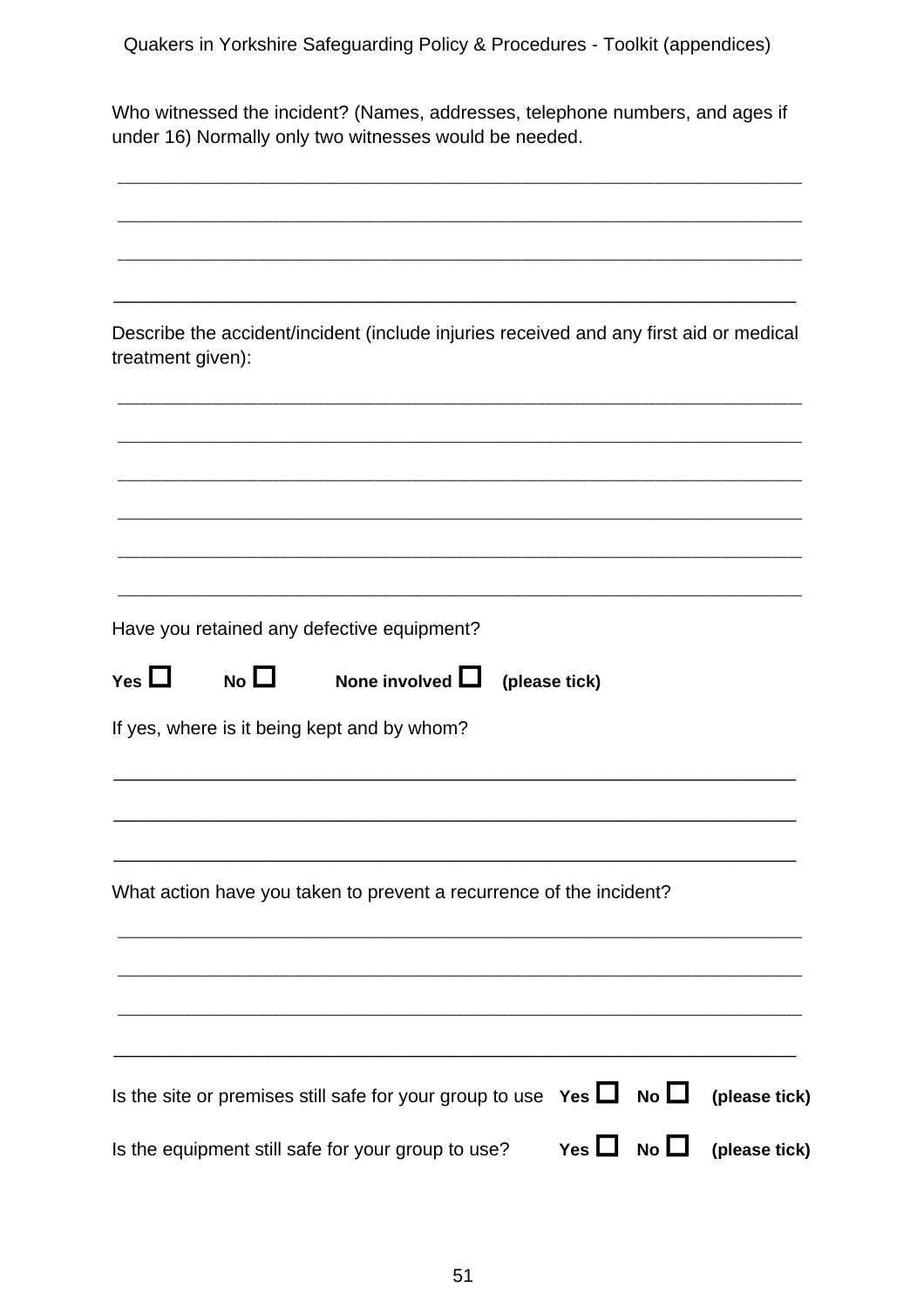| Quakers in Yorkshire Safeguarding Policy & Procedures - Toolkit (appendices)                                          |                                    |  |  |  |
|-----------------------------------------------------------------------------------------------------------------------|------------------------------------|--|--|--|
| Who else do you need to inform?                                                                                       |                                    |  |  |  |
| Have they been informed?                                                                                              | Yes $\Box$ No $\Box$ (please tick) |  |  |  |
|                                                                                                                       |                                    |  |  |  |
| Have you reported a serious/significant accident or injury to the Local Authority<br>environmental health department? | Yes $\Box$ No $\Box$ (please tick) |  |  |  |
| Signature of person in charge of group at time of accident/incident:                                                  |                                    |  |  |  |
|                                                                                                                       |                                    |  |  |  |
|                                                                                                                       |                                    |  |  |  |
|                                                                                                                       |                                    |  |  |  |
| (state role eg. Warden, Clerk of Premises Committee)                                                                  |                                    |  |  |  |
|                                                                                                                       |                                    |  |  |  |
| <b>Print Name:</b><br><u> 1980 - Jan James Barnett, fransk politik (d. 1980)</u>                                      |                                    |  |  |  |
| Date:                                                                                                                 |                                    |  |  |  |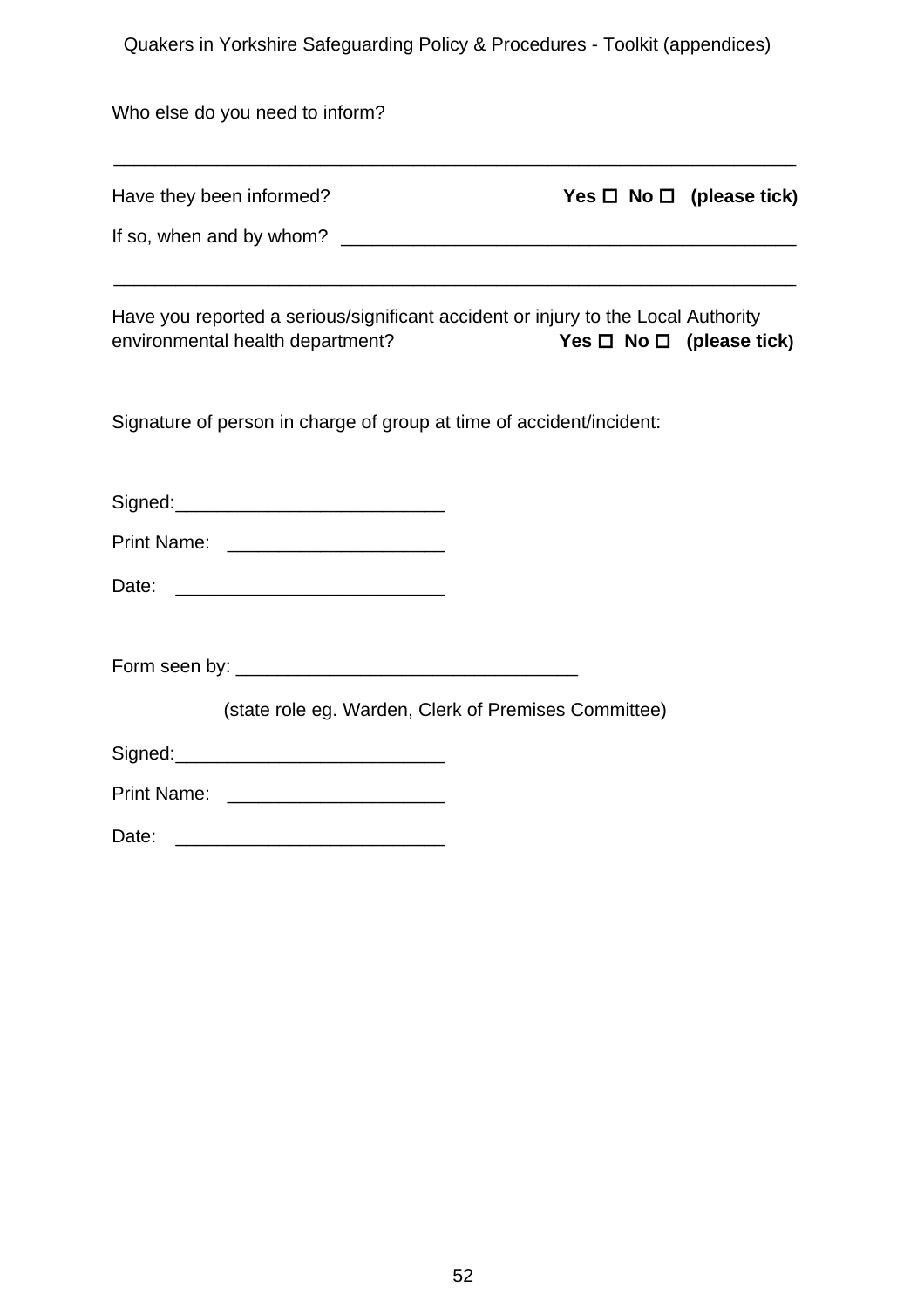# **D.7 Activity risk assessment sheet**

| Organisation                   |           |
|--------------------------------|-----------|
| <b>Activity</b>                | Location  |
| <b>Date of Risk Assessment</b> | Frequency |
| <b>Responsible Leader</b>      |           |

| What are the<br>hazards? | Who might be<br>harmed and<br>how? | What are you<br>doing already? | Do you need to do<br>anything else to manage<br>this risk? | <b>Action by</b><br>whom? | <b>Action by</b><br>when? | <b>Date</b><br><b>Completed</b> |
|--------------------------|------------------------------------|--------------------------------|------------------------------------------------------------|---------------------------|---------------------------|---------------------------------|
|                          |                                    |                                |                                                            |                           |                           |                                 |
|                          |                                    |                                |                                                            |                           |                           |                                 |
|                          |                                    |                                |                                                            |                           |                           |                                 |
|                          |                                    |                                |                                                            |                           |                           |                                 |
|                          |                                    |                                |                                                            |                           |                           |                                 |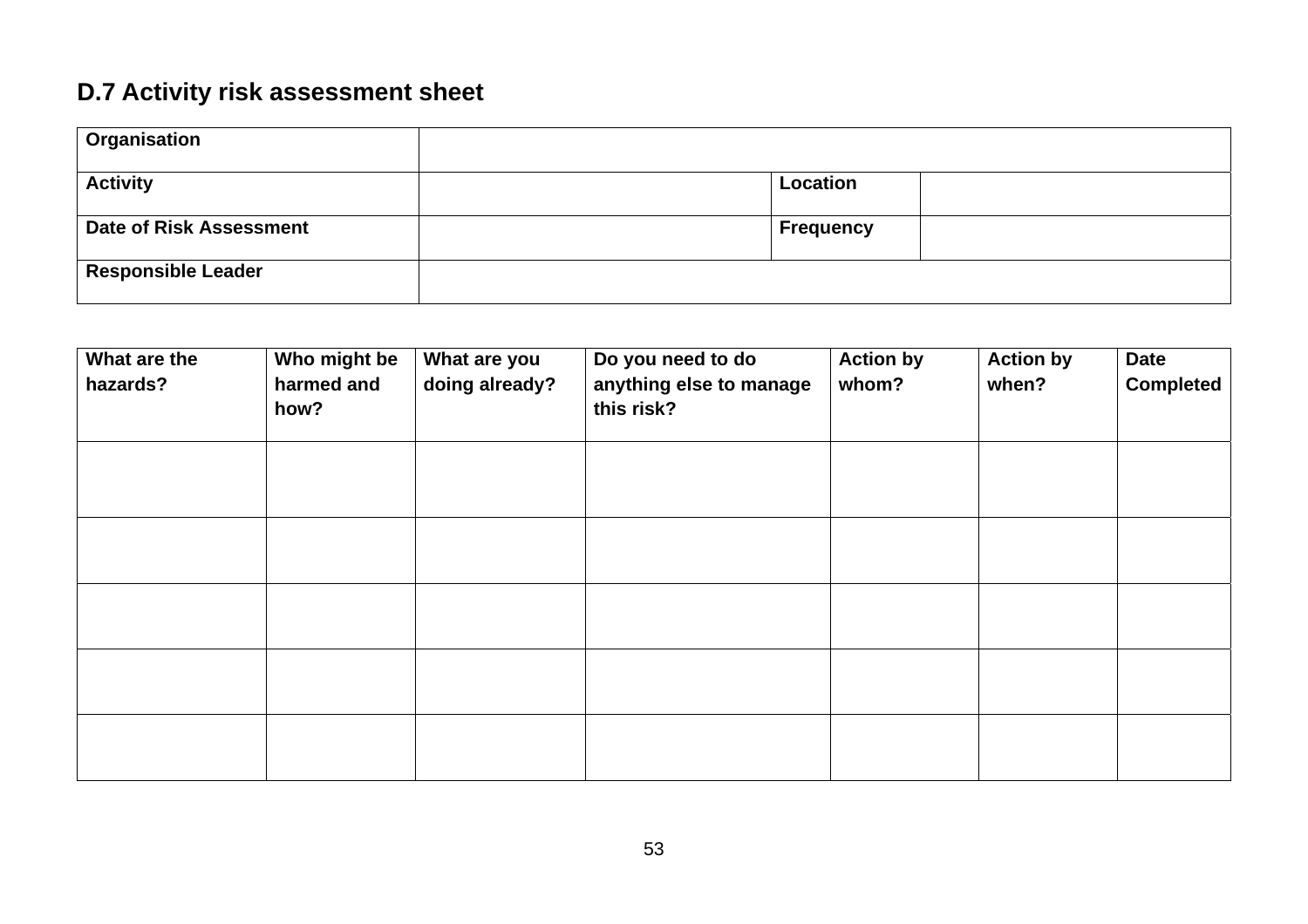# **D.8 Event or premises information sheet**

| <b>Event/Activity</b>                                                   |        |               |          |  |
|-------------------------------------------------------------------------|--------|---------------|----------|--|
| <b>Venue Address</b>                                                    |        |               |          |  |
| Venue contact number                                                    |        |               |          |  |
| Do you have an 'In Case of Emergency' contact for all group<br>members? |        |               | Yes / No |  |
| <b>Safeguarding Coordinator</b><br>(for this event - on site)           | Name   |               |          |  |
|                                                                         | Mobile |               |          |  |
| <b>Deputy Safeguarding</b><br><b>Coordinator</b>                        | Name   |               |          |  |
| (for this event - on site)                                              | Mobile |               |          |  |
| <b>Responsible Person for Event</b><br>(overall in charge of event)     | Name   |               |          |  |
|                                                                         | Role   |               |          |  |
|                                                                         | Mobile |               |          |  |
| <b>Off-site Safeguarding Officer</b><br>(eg AM Safeguarding             | Name   |               |          |  |
| Coordinator)                                                            | Role   |               |          |  |
|                                                                         | Mobile |               |          |  |
| <b>Insurance contact</b>                                                | Name   |               |          |  |
|                                                                         | Role   |               |          |  |
|                                                                         | Mobile |               |          |  |
| <b>Designated private space:</b>                                        |        |               |          |  |
| <b>Helpline contacts:</b>                                               |        |               |          |  |
| Thirtyone:eight                                                         |        | 0303 003 1111 |          |  |
| <b>NSPCC</b>                                                            |        | 0808 800 5000 |          |  |
| <b>Local Authority contacts:</b>                                        |        |               |          |  |
| Local Authority contact for Children &<br><b>Young People</b>           |        |               |          |  |
| <b>Local Authority contact for Adults at</b><br><b>Risk</b>             |        |               |          |  |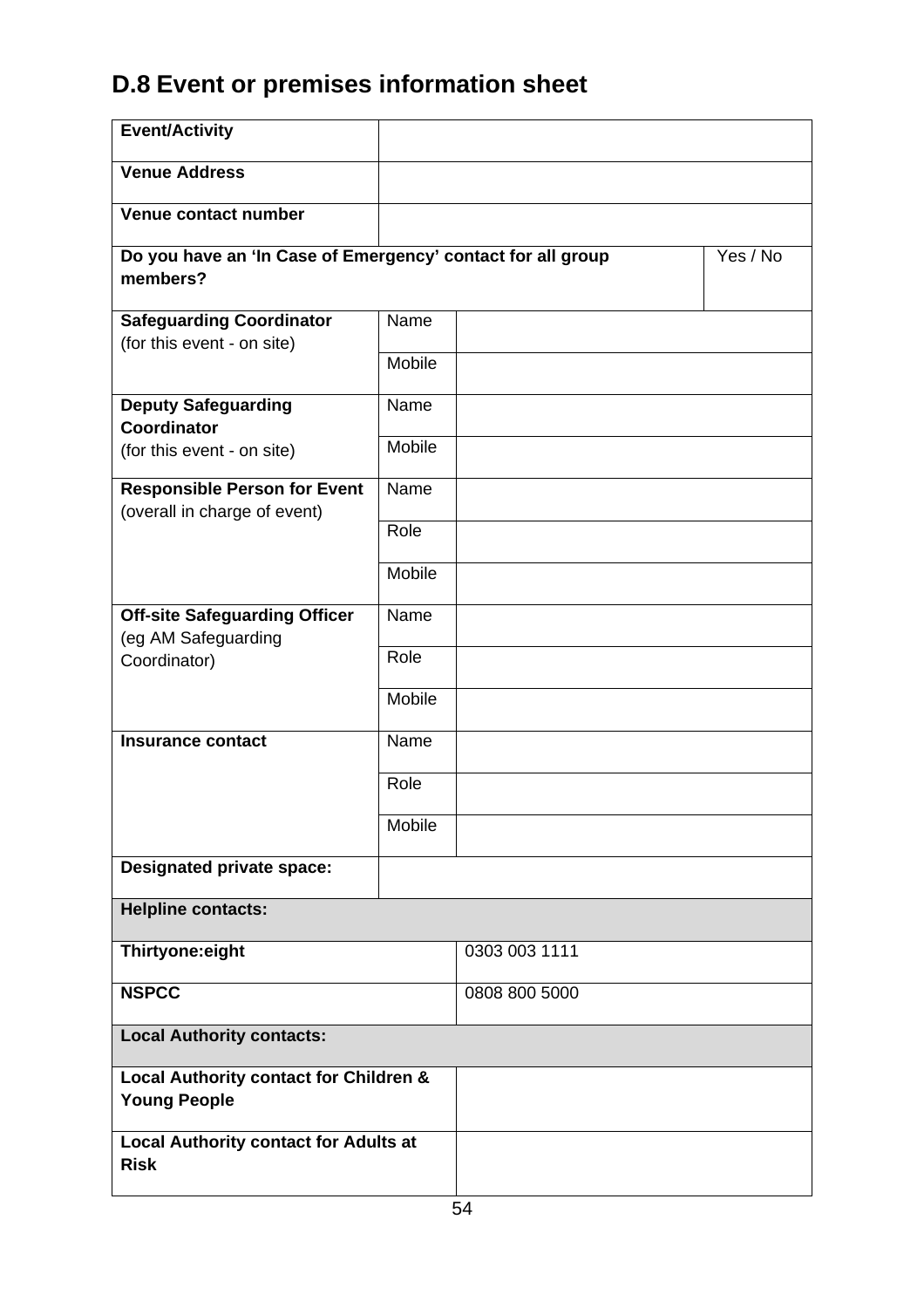# **E Section E: Responding to Concerns Appendices**

*This section contains information and guidelines that will be needed if there are concerns about a child, young person or adult at risk.* 

# **E.1 Flowchart A: in cases of concerns about a child**

An overview, to be used **with Safeguarding Policy Section 5. Responding to Concerns.**



Flow Chart for Action (Children) – © Thirtyone:eight August 2018

*Amended to show Quaker roles plus arrow to inform AM Safeguarding Coordinator after emergency* 

**Working Together to Safeguard Children defines significant harm as:** "… any Physical, Sexual, or Emotional Abuse, Neglect, accident or injury that is sufficiently serious to adversely affect progress and enjoyment of life. Harm is defined as the ill treatment or impairment of health and development."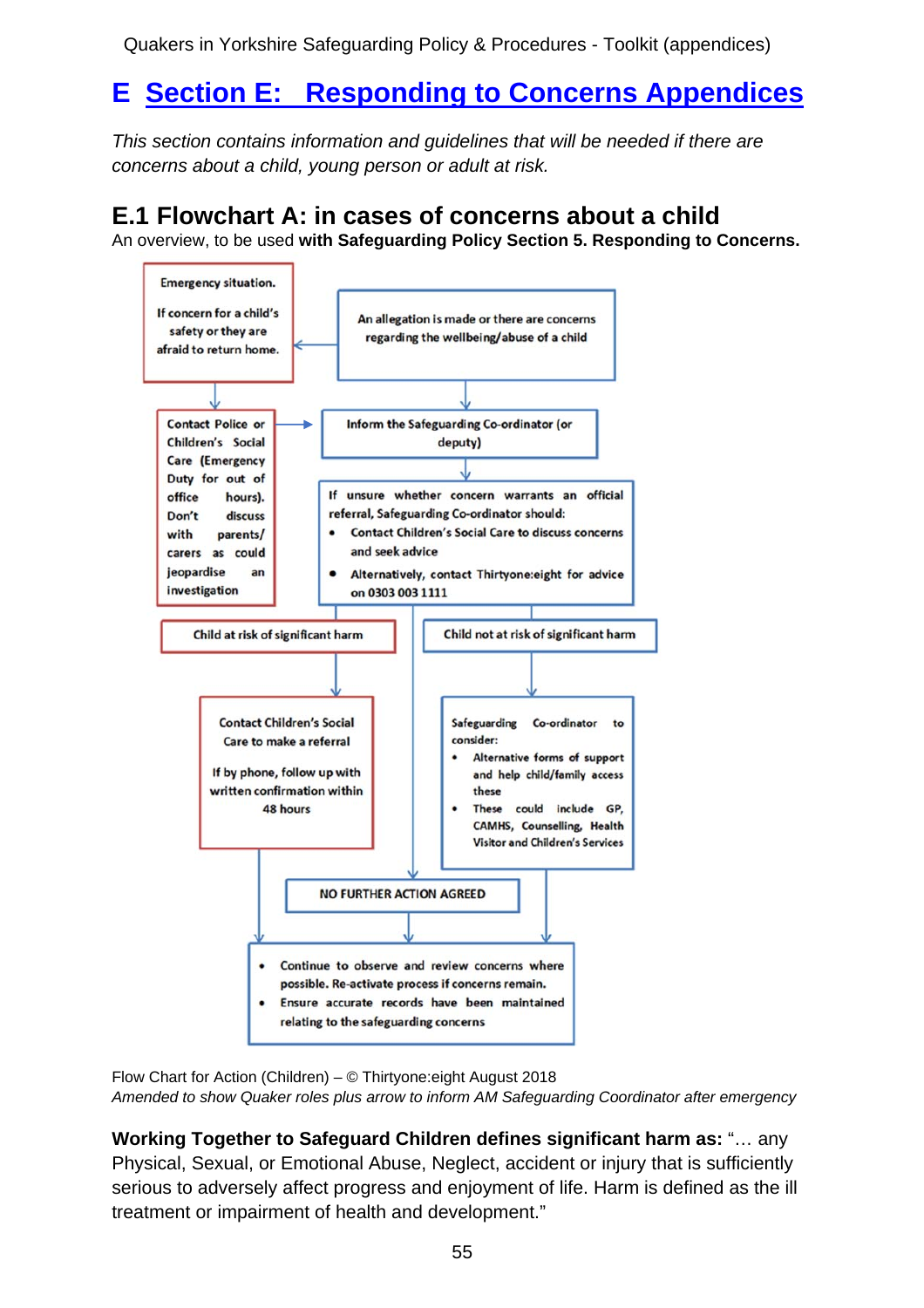# **E.2 Flowchart B: in cases of concerns about an adult**

An overview to be used **with Safeguarding Policy Section 5. Responding to concerns.**



Flow Chart for Action (Adults at risk) – © Thirtyone:eight August 2018 (a*mended for Quaker roles)* 

Legally, someone who lacks capacity cannot, due to an illness or disability such as a mental health problem, dementia or a learning disability, do the following:

- understand information given to them to make a particular decision
- retain that information long enough to be able to make the decision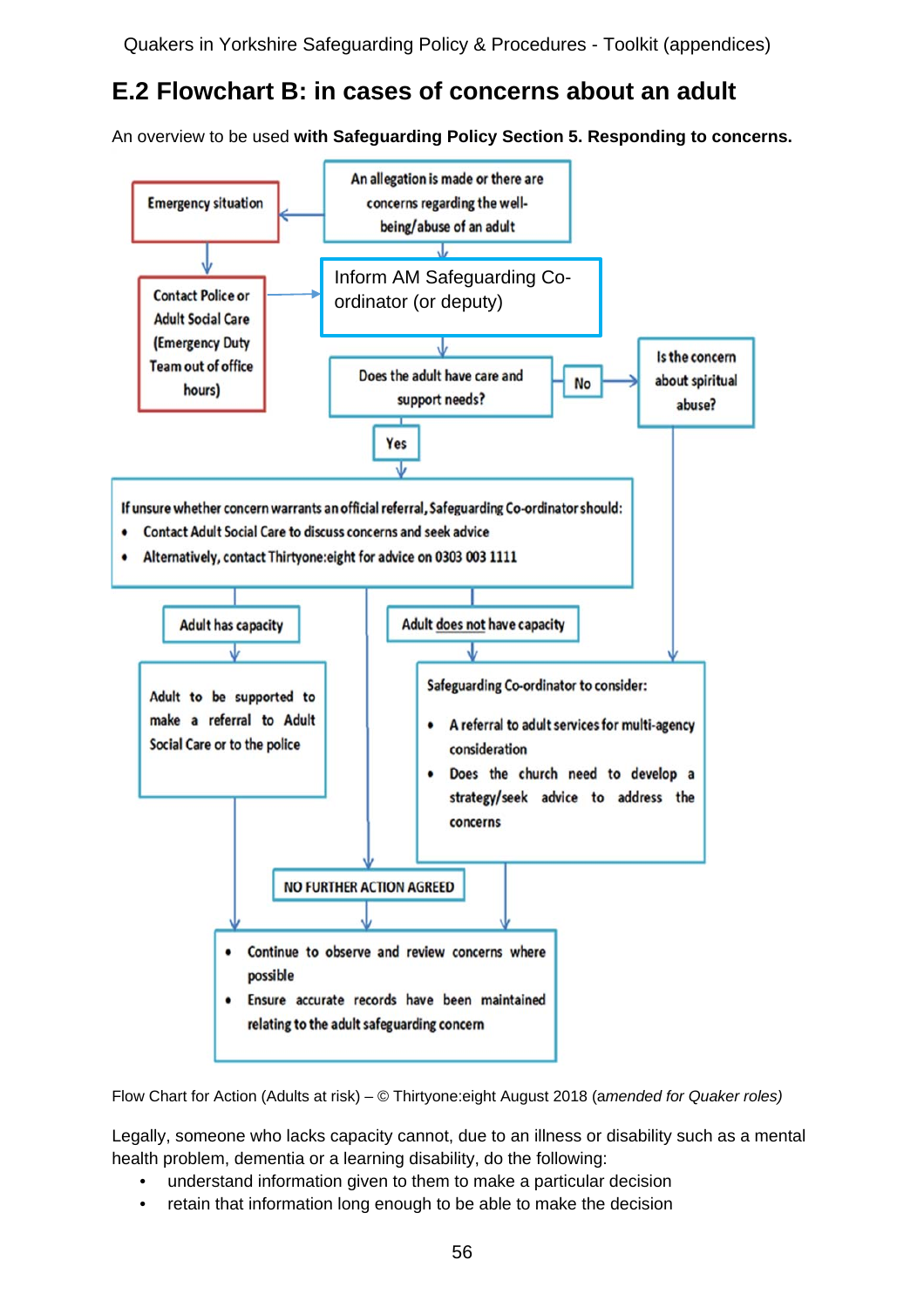- use or weigh up the information to make the decision
- communicate their decision.

N.b. people of sound mind are allowed to make decisions which other people consider poor.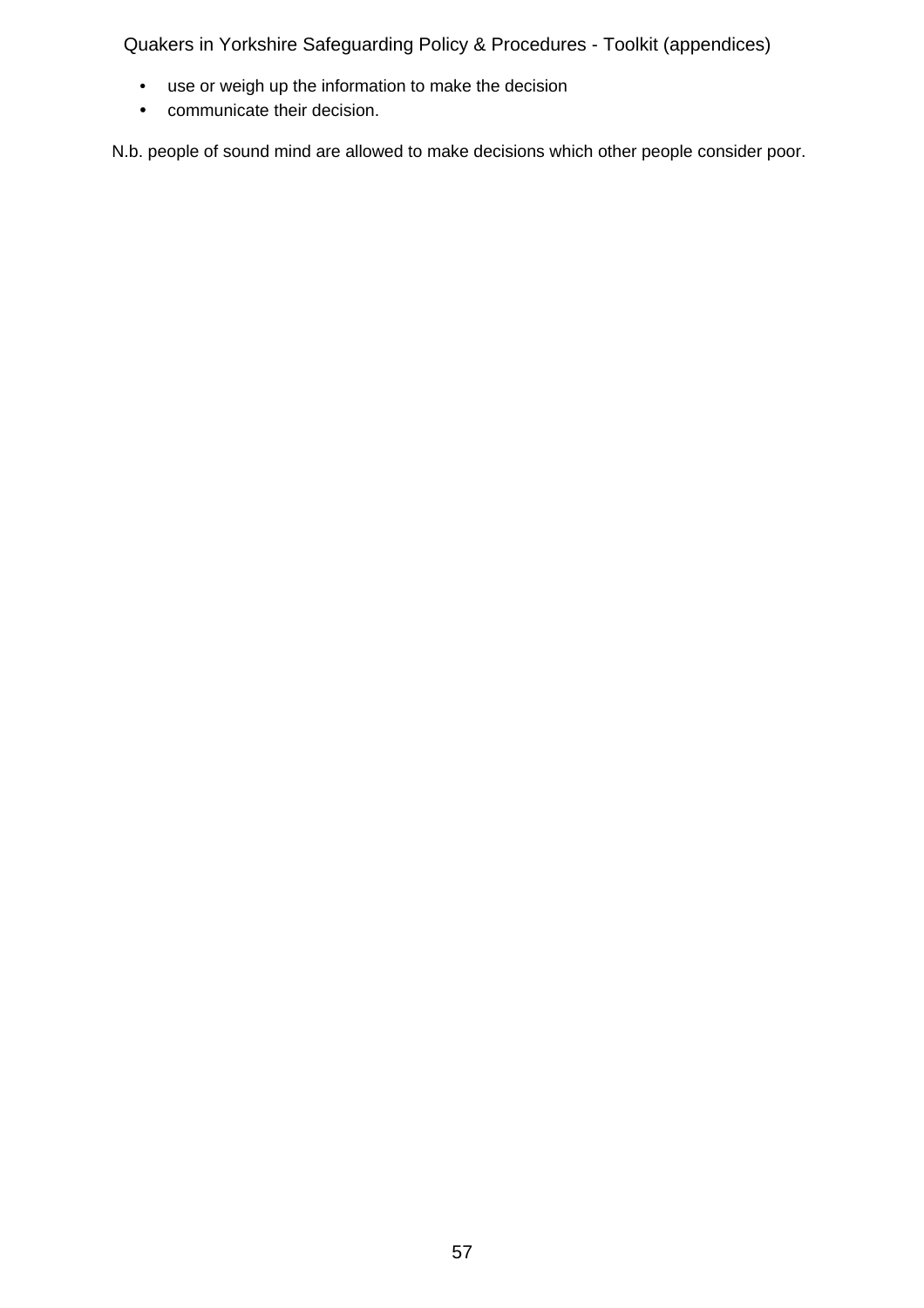# **E.3 Initial disclosure/concern reporting form**

This form is for use by the person who received the disclosure or raised the concern. It is confidential within the terms of QIY Safeguarding Policy and Procedures.

Disclosures of abuse should be recorded as close to the time of the incident as possible. Please include as much detail as possible and record all information all information concisely. Record the disclosure verbatim. Do not try to interpret*.* 

| Completed by (name):                                                            |                                                                    |  |  |  |  |
|---------------------------------------------------------------------------------|--------------------------------------------------------------------|--|--|--|--|
| Event/premises:                                                                 |                                                                    |  |  |  |  |
|                                                                                 |                                                                    |  |  |  |  |
| Role at event/premises:                                                         |                                                                    |  |  |  |  |
| Contact details:                                                                |                                                                    |  |  |  |  |
| <b>Address</b>                                                                  |                                                                    |  |  |  |  |
| Telephone number(s)                                                             |                                                                    |  |  |  |  |
| Email                                                                           | 1. Date and time of disclosure/incident causing suspicion:         |  |  |  |  |
|                                                                                 |                                                                    |  |  |  |  |
|                                                                                 |                                                                    |  |  |  |  |
|                                                                                 |                                                                    |  |  |  |  |
|                                                                                 | 2. Name and age of the children, young people or adults involved : |  |  |  |  |
|                                                                                 |                                                                    |  |  |  |  |
|                                                                                 |                                                                    |  |  |  |  |
|                                                                                 |                                                                    |  |  |  |  |
|                                                                                 | 3. Details of adult or young person (if any) named as perpetrator: |  |  |  |  |
|                                                                                 |                                                                    |  |  |  |  |
|                                                                                 |                                                                    |  |  |  |  |
|                                                                                 |                                                                    |  |  |  |  |
| 4. Name, age and contact details of any witnesses:                              |                                                                    |  |  |  |  |
|                                                                                 |                                                                    |  |  |  |  |
|                                                                                 |                                                                    |  |  |  |  |
|                                                                                 |                                                                    |  |  |  |  |
|                                                                                 |                                                                    |  |  |  |  |
|                                                                                 |                                                                    |  |  |  |  |
| 5. If person named in section 3 or 4 is a child or young person please give the |                                                                    |  |  |  |  |
| names of their parents or legal guardians:                                      |                                                                    |  |  |  |  |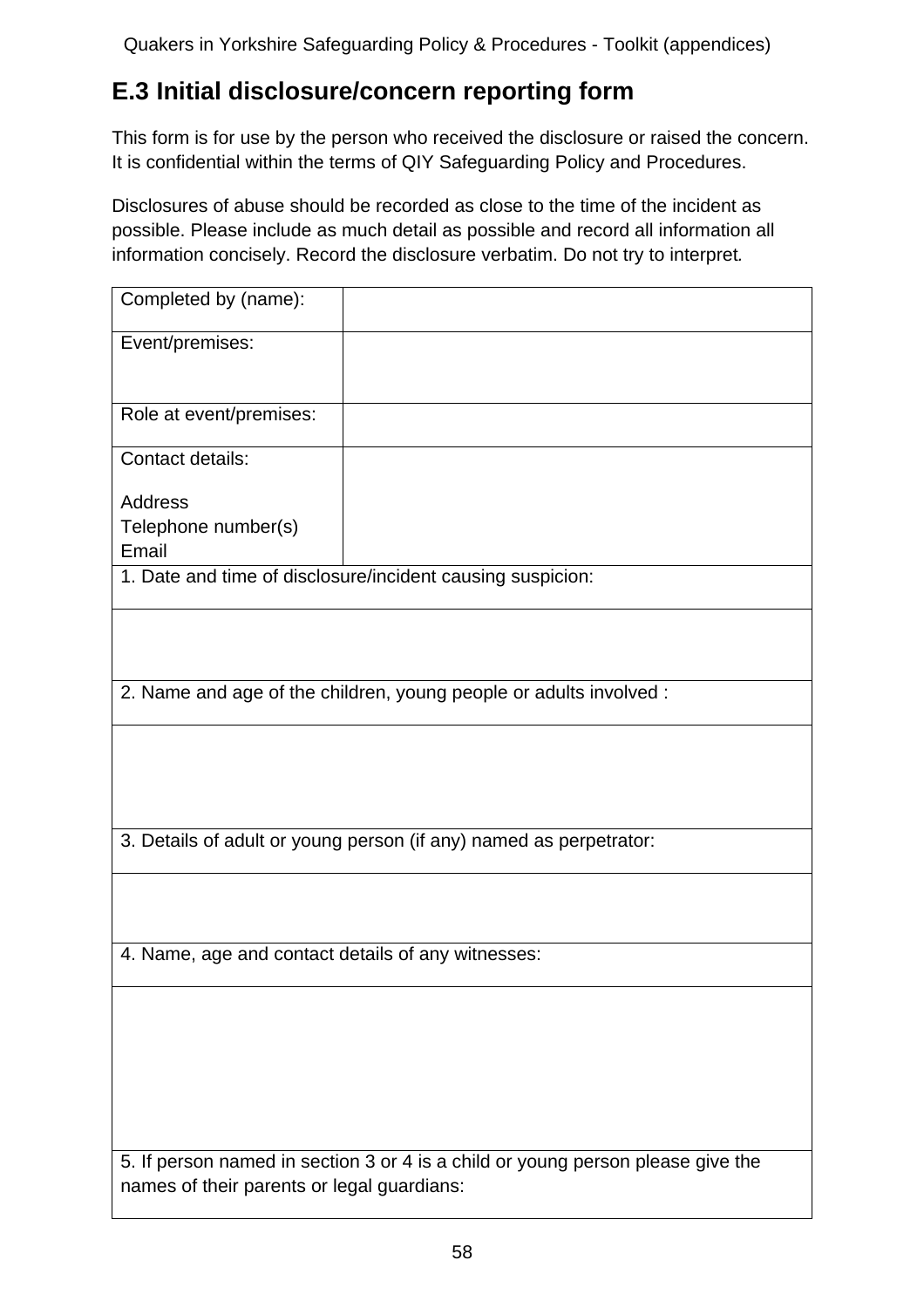6. Please record details of the disclosure or the incident causing suspicion. In relation to disclosure, please do not interpret the information given to you. It is important that you use the same language as the child / young person / adult involved. Do not paraphrase or summarise. Please continue overleaf or on additional sheets if needed.

(Use the "Skin Map" as appropriate, but do not undress the person who made the disclosure, or ask them to undress.) (Skin Maps from Guidance to Churches)

Details: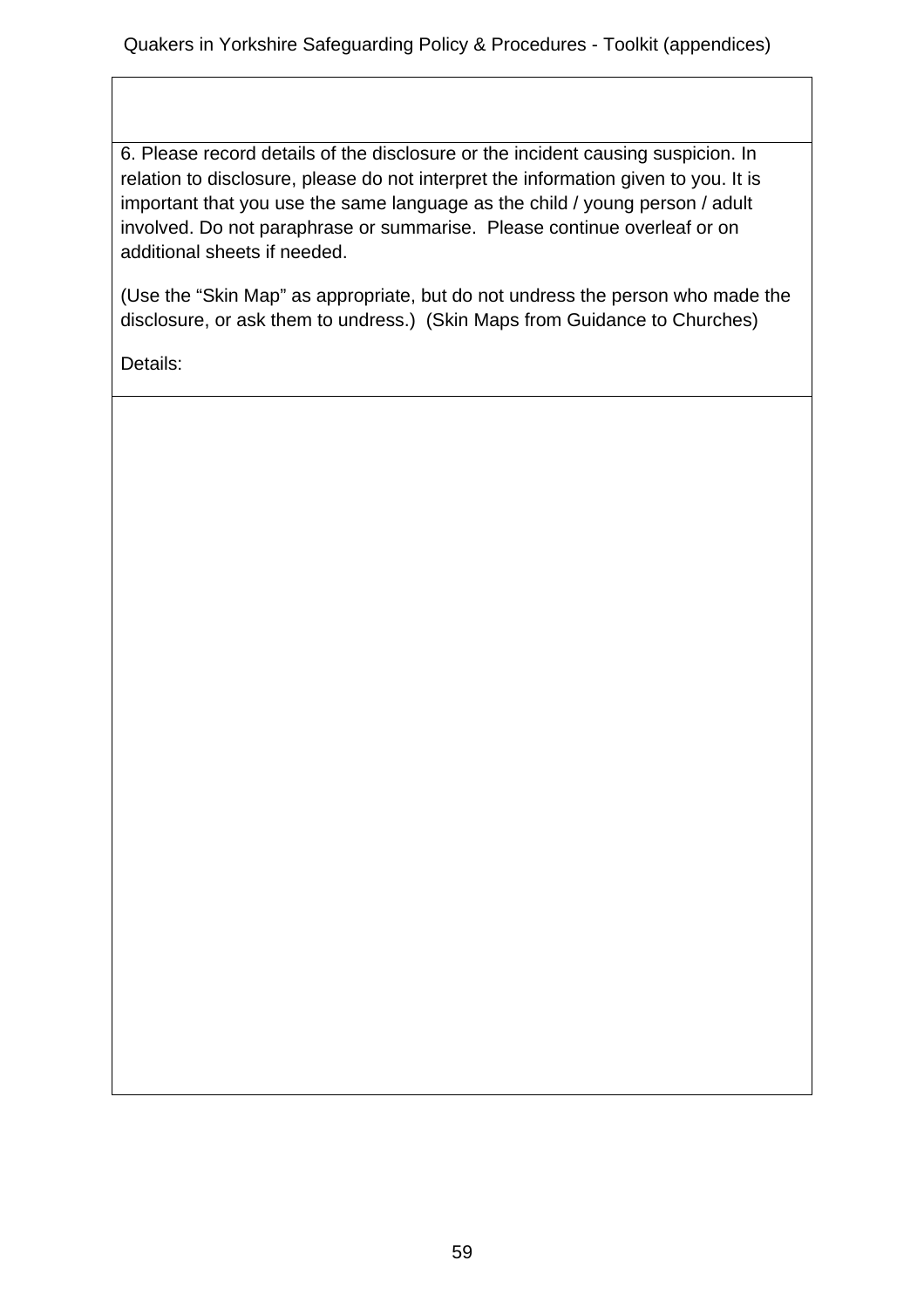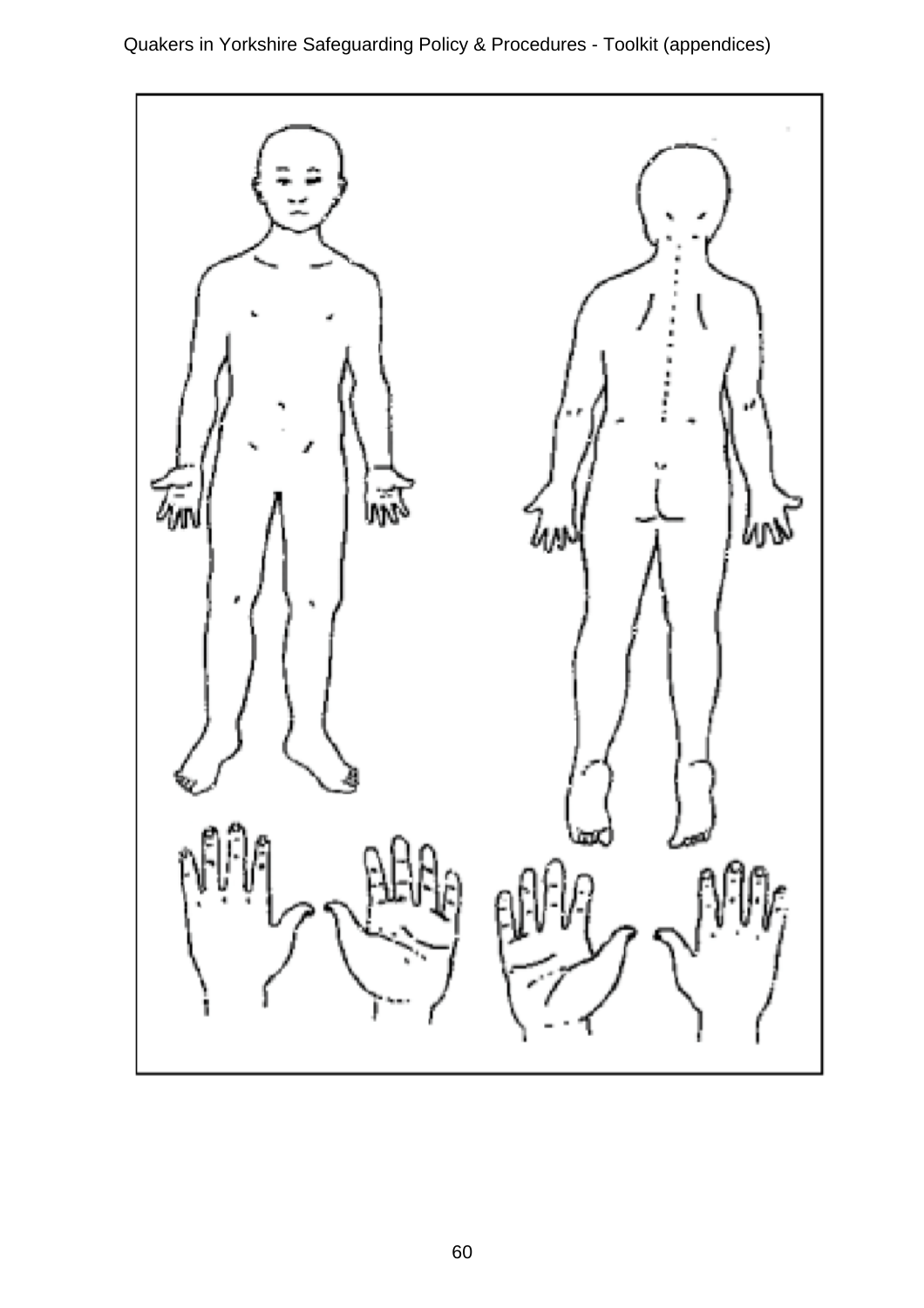

7. Action Taken (including person/people/organisations contacted):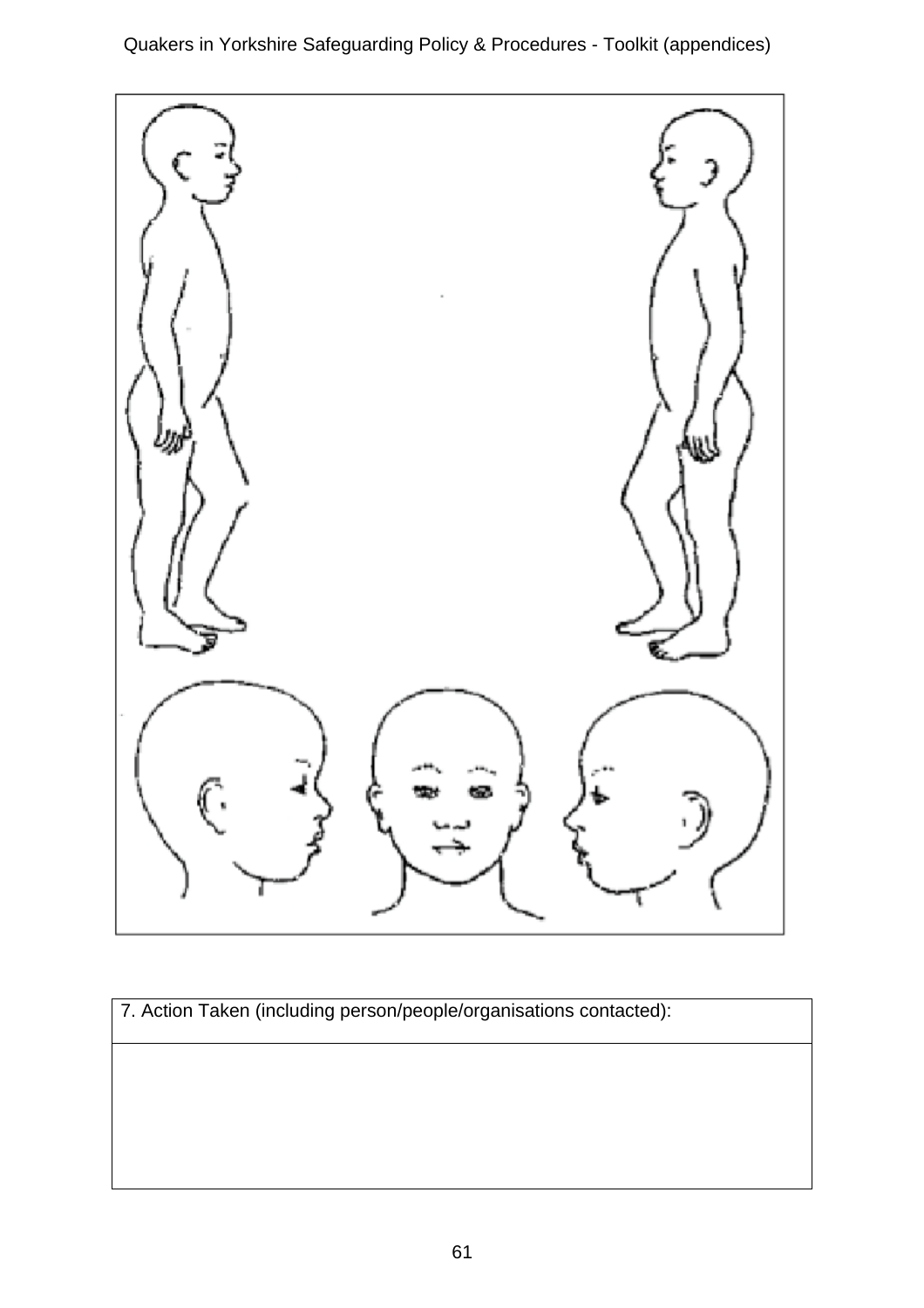| 7. Action Taken (including person/people/organisations contacted):<br>(continued)                                        |                                                                  |       |  |  |  |
|--------------------------------------------------------------------------------------------------------------------------|------------------------------------------------------------------|-------|--|--|--|
|                                                                                                                          |                                                                  |       |  |  |  |
|                                                                                                                          |                                                                  |       |  |  |  |
|                                                                                                                          |                                                                  |       |  |  |  |
|                                                                                                                          |                                                                  |       |  |  |  |
|                                                                                                                          |                                                                  |       |  |  |  |
|                                                                                                                          |                                                                  |       |  |  |  |
|                                                                                                                          |                                                                  |       |  |  |  |
|                                                                                                                          |                                                                  |       |  |  |  |
|                                                                                                                          |                                                                  |       |  |  |  |
|                                                                                                                          |                                                                  |       |  |  |  |
| Signed:                                                                                                                  |                                                                  |       |  |  |  |
|                                                                                                                          |                                                                  |       |  |  |  |
| Date:                                                                                                                    |                                                                  | Time: |  |  |  |
|                                                                                                                          |                                                                  |       |  |  |  |
|                                                                                                                          | Name of the Safeguarding Coordinator to whom you pass this form: |       |  |  |  |
|                                                                                                                          |                                                                  |       |  |  |  |
|                                                                                                                          |                                                                  |       |  |  |  |
| See section 2.3 of the policy or your Quick Reference card of the policy for details<br>of the Safeguarding Co-ordinator |                                                                  |       |  |  |  |
| Date form passed to Safeguarding Co-ordinator:                                                                           |                                                                  |       |  |  |  |
| <b>Signed by Safeguarding Coordinator:</b>                                                                               |                                                                  |       |  |  |  |
|                                                                                                                          |                                                                  |       |  |  |  |
| Date:                                                                                                                    |                                                                  | Time: |  |  |  |
|                                                                                                                          |                                                                  |       |  |  |  |

This form should be stored in a secure place and considered in relation to the sections of this document about sharing information and records storage. All notes made at the time should be kept with this form.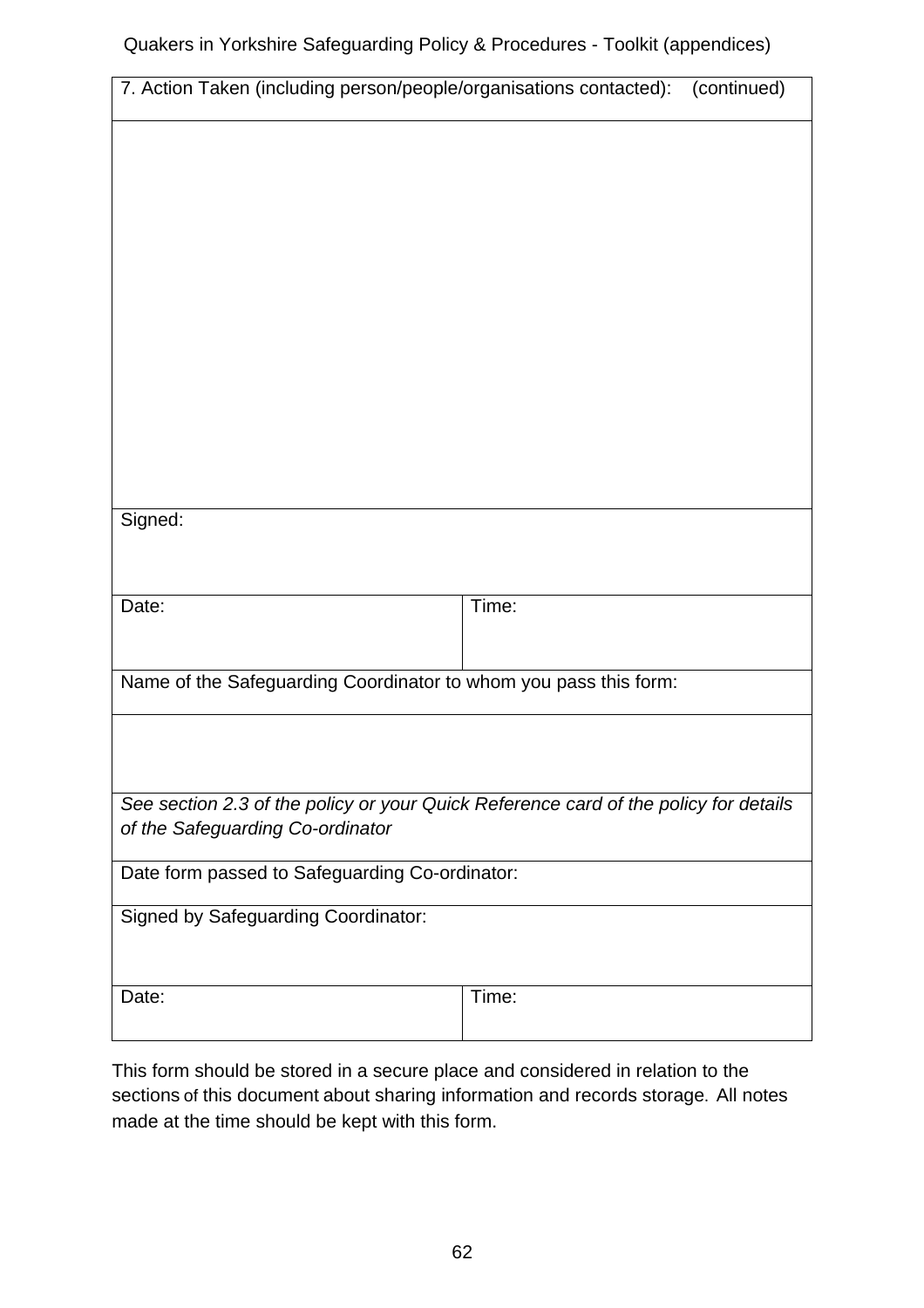# **E.4 Safeguarding Coordinator's Disclosure Reporting Form**

# *This form is for use by the Safeguarding Coordinator.*

This form is confidential within the terms of Guidance on Confidentiality detailed in Section 8 of the Disclosure Procedures and Guidance

**Note:** Disclosures of abuse should be recorded as close to the time of the incident as possible. Please include as much detail as possible and record all information concisely. Record the disclosure verbatim. Do not try to interpret.

Event/premises

Role at event/premises:

Contact details:

1. Details of incident:

2. Action taken (if no action was taken, state reasons)

3. Who did you report the incident to (give names and contact details):

a) Outside agencies

b) Parents/guardians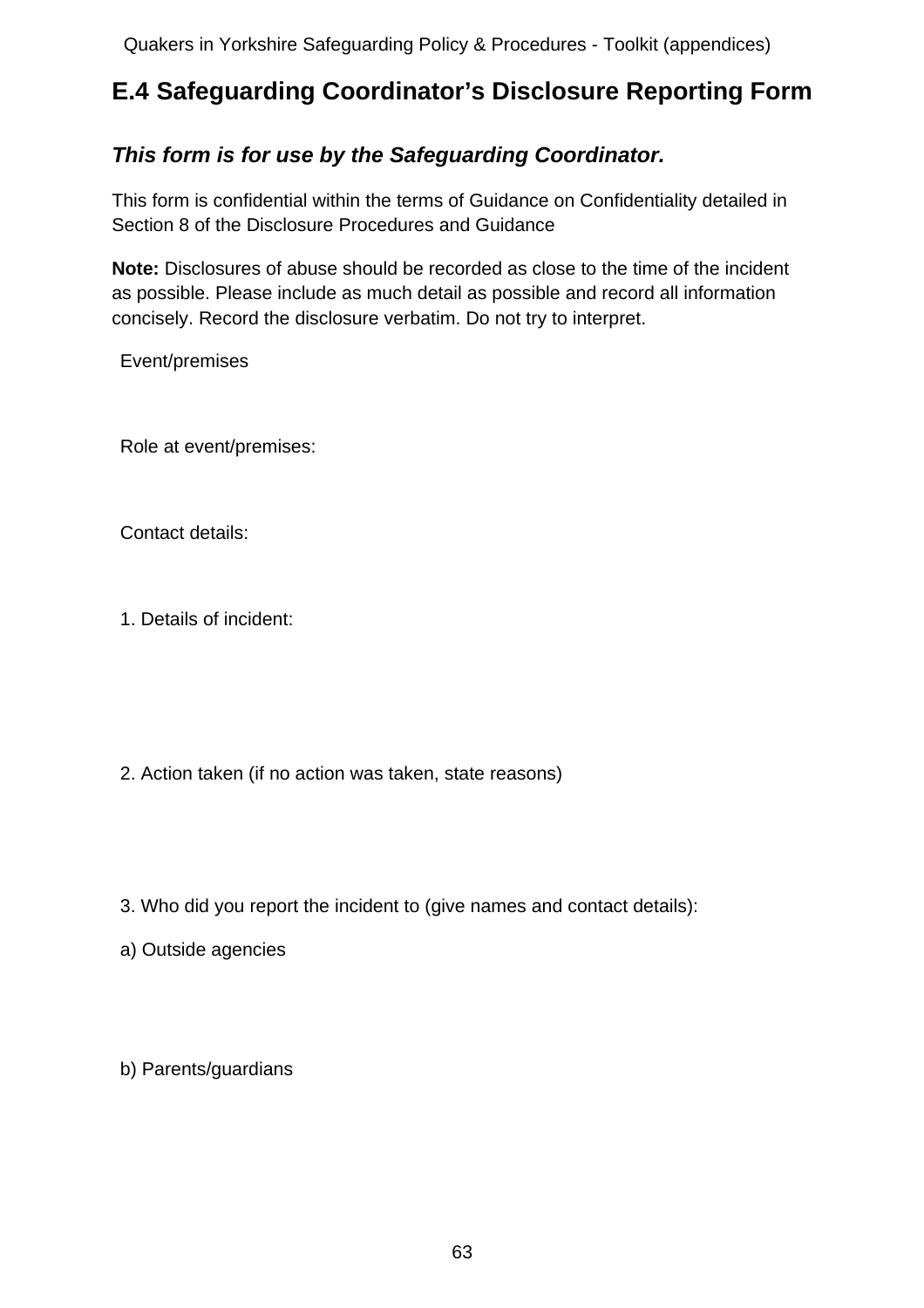c) Other – state within or outside the organisation

4. Any other relevant information:

5. Outstanding tasks, who responsible and timescale:

Signed:

Date:

Time:

This form should be stored in a secure place and considered in relation to the guidelines on confidentiality.

All notes made at the time should be kept with this form.